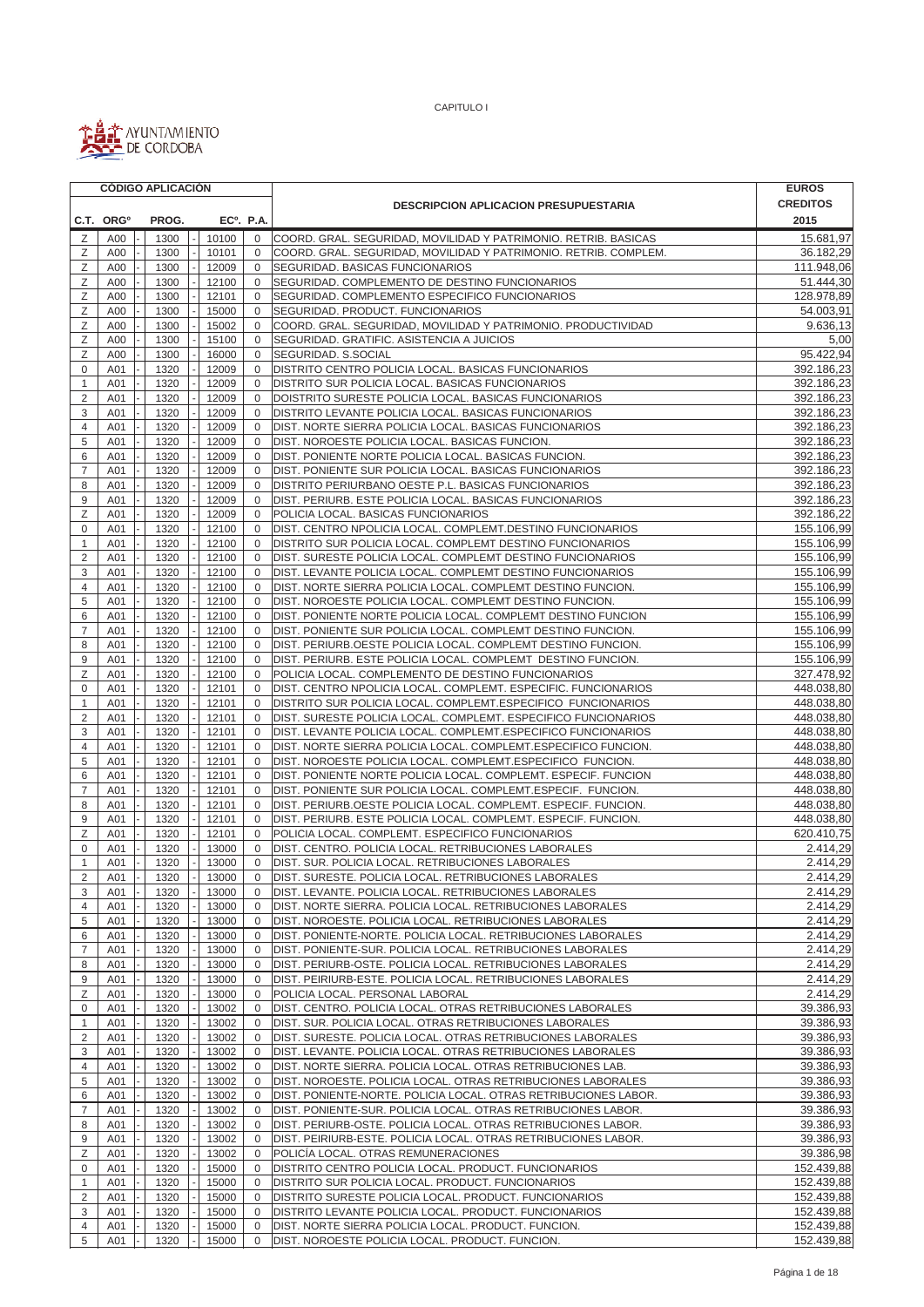

 $\blacksquare$ 

CAPITULO I

|                     |                       | <b>CÓDIGO APLICACIÓN</b> |                        |                         |                                                                                                              | <b>EUROS</b><br><b>CREDITOS</b><br>2015<br>152.439,88<br>152.439,88<br>152.439,88<br>152.439,88<br>152.439,89<br>37.144,82<br>36.872,69<br>36.872,68<br>36.872,68<br>36.872,68<br>36.872,69<br>36.872,68<br>36.872,68<br>36.872,68<br>36.892,96<br>158.129,40<br>349.871,41<br>349.871,41<br>349.871,41<br>349.871,41<br>349.871,41<br>349.871,41<br>349.871,41<br>349.871,41<br>349.871,41<br>349.871,41<br>349.871,41<br>28.979,68<br>12.938,52<br>34.131,99<br>47.788,02<br>19.118,08<br>14.628,12<br>43.343,87<br>19.755,40<br>7.989,94<br>24.475,09<br>122.127,48<br>53.112,63<br>10.179,96<br>5.396,83<br>87.204,48<br>138.895,61<br>54.423,30<br>144.845,09<br>52.715,91<br>19.723,84<br>62.076,60<br>138.963,29<br>944.657,44<br>370.822,27<br>1.077.076,36<br>5.341,88<br>2.371,74<br>360.175,07<br>124.750,20<br>840.804,10<br>1.804.319,39<br>874.933,05<br>2.158.440,90<br>84.625,62<br>910.274,87<br>457.063,01<br>2.037.419,06<br>13.996,40<br>4.630,00 |
|---------------------|-----------------------|--------------------------|------------------------|-------------------------|--------------------------------------------------------------------------------------------------------------|-----------------------------------------------------------------------------------------------------------------------------------------------------------------------------------------------------------------------------------------------------------------------------------------------------------------------------------------------------------------------------------------------------------------------------------------------------------------------------------------------------------------------------------------------------------------------------------------------------------------------------------------------------------------------------------------------------------------------------------------------------------------------------------------------------------------------------------------------------------------------------------------------------------------------------------------------------------------------|
|                     |                       |                          |                        |                         | <b>DESCRIPCION APLICACION PRESUPUESTARIA</b>                                                                 |                                                                                                                                                                                                                                                                                                                                                                                                                                                                                                                                                                                                                                                                                                                                                                                                                                                                                                                                                                       |
|                     | C.T. ORG <sup>o</sup> | PROG.                    | EC <sup>o</sup> . P.A. |                         |                                                                                                              |                                                                                                                                                                                                                                                                                                                                                                                                                                                                                                                                                                                                                                                                                                                                                                                                                                                                                                                                                                       |
| 6                   | A01                   | 1320                     | 15000                  | $\mathbf 0$             | DIST. PONIENTE NORTE POLICIA LOCAL. PRODUCT. FUNCION.                                                        |                                                                                                                                                                                                                                                                                                                                                                                                                                                                                                                                                                                                                                                                                                                                                                                                                                                                                                                                                                       |
| $\overline{7}$      | A01                   | 1320                     | 15000                  | 0                       | DIST. PONIENTE SUR POLICIA LOCAL. PRODUCT. FUNCION.                                                          |                                                                                                                                                                                                                                                                                                                                                                                                                                                                                                                                                                                                                                                                                                                                                                                                                                                                                                                                                                       |
| 8                   | A01                   | 1320                     | 15000                  | $\mathbf 0$             | DIST. PERIURB. OESTE POLICIA LOCAL. PRODUCT. FUNCION.                                                        |                                                                                                                                                                                                                                                                                                                                                                                                                                                                                                                                                                                                                                                                                                                                                                                                                                                                                                                                                                       |
| 9                   | A01                   | 1320                     | 15000                  | $\mathbf 0$             | DIST. PERIURB. ESTE POLICIA LOCAL. PRODUCT. FUNCION.                                                         |                                                                                                                                                                                                                                                                                                                                                                                                                                                                                                                                                                                                                                                                                                                                                                                                                                                                                                                                                                       |
| Z                   | A01                   | 1320                     | 15000                  | $\mathbf 0$             | POLICIA LOCAL. PRODUCT. FUNCIONARIOS                                                                         |                                                                                                                                                                                                                                                                                                                                                                                                                                                                                                                                                                                                                                                                                                                                                                                                                                                                                                                                                                       |
| $\mathbf 0$         | A01                   | 1320                     | 15101                  | 0                       | DISTRITO CENTRO. POLICIA LOCAL. DOMINGOS Y FESTIVOS                                                          |                                                                                                                                                                                                                                                                                                                                                                                                                                                                                                                                                                                                                                                                                                                                                                                                                                                                                                                                                                       |
| $\mathbf{1}$        | A01                   | 1320                     | 15101                  | $\mathbf 0$             | DISTRITO SUR. POLICIA LOCAL. DOMINGOS Y FESTIVOS                                                             |                                                                                                                                                                                                                                                                                                                                                                                                                                                                                                                                                                                                                                                                                                                                                                                                                                                                                                                                                                       |
| $\overline{2}$      | A01                   | 1320                     | 15101                  | $\mathbf 0$             | DISTRITO SURESTE. POLICIA LOCAL. DOMINGOS Y FESTIVOS                                                         |                                                                                                                                                                                                                                                                                                                                                                                                                                                                                                                                                                                                                                                                                                                                                                                                                                                                                                                                                                       |
| 3<br>$\overline{4}$ | A01                   | 1320                     | 15101<br>15101         | $\mathbf 0$<br>$\Omega$ | DISTRITO LEVANTE. POLICIA LOCAL. DOMINGOS Y FESTIVOS                                                         |                                                                                                                                                                                                                                                                                                                                                                                                                                                                                                                                                                                                                                                                                                                                                                                                                                                                                                                                                                       |
| 5                   | A01<br>A01            | 1320<br>1320             | 15101                  | $\mathbf 0$             | DIST. NORTE SIERRA. POLICIA LOCAL. DOMINGOS Y FESTIVOS<br>DIST. NOROESTE. POLICIA LOCAL. DOMINGOS Y FESTIVOS |                                                                                                                                                                                                                                                                                                                                                                                                                                                                                                                                                                                                                                                                                                                                                                                                                                                                                                                                                                       |
| 6                   | A01                   | 1320                     | 15101                  | $\mathbf 0$             | DIST.PONIENTE-NORTE. POLICIA LOCAL. DOMINGOS Y FEST.                                                         |                                                                                                                                                                                                                                                                                                                                                                                                                                                                                                                                                                                                                                                                                                                                                                                                                                                                                                                                                                       |
| $\overline{7}$      | A01                   | 1320                     | 15101                  | $\mathbf 0$             | DIST.PONIENTE-SUR. POLICIA LOCAL. DOMINGOS Y FESTIVOS                                                        |                                                                                                                                                                                                                                                                                                                                                                                                                                                                                                                                                                                                                                                                                                                                                                                                                                                                                                                                                                       |
| 8                   | A01                   | 1320                     | 15101                  | $\mathbf 0$             | DIST.PERIURB.OESTE. POLICIA LOCAL. DOMINGOS Y FESTIVOS                                                       |                                                                                                                                                                                                                                                                                                                                                                                                                                                                                                                                                                                                                                                                                                                                                                                                                                                                                                                                                                       |
| 9                   | A01                   | 1320                     | 15101                  | $\mathbf 0$             | DIST. PERIURB-ESTE. POLICIA LOCAL. DOMINGOS Y FESTIVOS                                                       |                                                                                                                                                                                                                                                                                                                                                                                                                                                                                                                                                                                                                                                                                                                                                                                                                                                                                                                                                                       |
| Z                   | A01                   | 1320                     | 15101                  | $\mathbf 0$             | POLICIA LOCAL DOMINGOS Y FESTIVOS                                                                            |                                                                                                                                                                                                                                                                                                                                                                                                                                                                                                                                                                                                                                                                                                                                                                                                                                                                                                                                                                       |
| $\mathbf 0$         | A01                   | 1320                     | 16000                  | $\Omega$                | DISTRITO CENTRO POLICIA LOCAL. S.SOCIAL                                                                      |                                                                                                                                                                                                                                                                                                                                                                                                                                                                                                                                                                                                                                                                                                                                                                                                                                                                                                                                                                       |
| 1                   | A01                   | 1320                     | 16000                  | 0                       | DISTRITO SUR POLICIA LOCAL. S.SOCIAL                                                                         |                                                                                                                                                                                                                                                                                                                                                                                                                                                                                                                                                                                                                                                                                                                                                                                                                                                                                                                                                                       |
| $\overline{2}$      | A01                   | 1320                     | 16000                  | $\mathbf 0$             | DISTRITO SURESTE POLICIA LOCAL. S.SOCIAL                                                                     |                                                                                                                                                                                                                                                                                                                                                                                                                                                                                                                                                                                                                                                                                                                                                                                                                                                                                                                                                                       |
| 3                   | A01                   | 1320                     | 16000                  | 0                       | DISTRITO LEVANTE POLICIA LOCAL. S.SOCIAL                                                                     |                                                                                                                                                                                                                                                                                                                                                                                                                                                                                                                                                                                                                                                                                                                                                                                                                                                                                                                                                                       |
| $\overline{4}$      | A01                   | 1320                     | 16000                  | $\mathbf 0$             | DISTRITO NORTE SIERRA POLICIA LOCAL. S.SOCIAL                                                                |                                                                                                                                                                                                                                                                                                                                                                                                                                                                                                                                                                                                                                                                                                                                                                                                                                                                                                                                                                       |
| 5                   | A01                   | 1320                     | 16000                  | $\mathbf 0$             | DIST. NOROESTE POLICIA LOCAL. S.SOCIAL                                                                       |                                                                                                                                                                                                                                                                                                                                                                                                                                                                                                                                                                                                                                                                                                                                                                                                                                                                                                                                                                       |
| 6                   | A01                   | 1320                     | 16000                  | $\mathbf 0$             | DISTRITO PONIENTE NORTE POLICIA LOCAL. S.SOCIAL                                                              |                                                                                                                                                                                                                                                                                                                                                                                                                                                                                                                                                                                                                                                                                                                                                                                                                                                                                                                                                                       |
| $\overline{7}$      | A01                   | 1320                     | 16000                  | $\mathbf 0$             | DISTRITO PO NIENTE SUR POLICIA LOCAL. S.SOCIAL                                                               |                                                                                                                                                                                                                                                                                                                                                                                                                                                                                                                                                                                                                                                                                                                                                                                                                                                                                                                                                                       |
| 8                   | A01                   | 1320                     | 16000                  | $\mathbf 0$             | DISTRITO PERIURBANO OESTE POLICIA LOCAL. S.SOCIAL                                                            |                                                                                                                                                                                                                                                                                                                                                                                                                                                                                                                                                                                                                                                                                                                                                                                                                                                                                                                                                                       |
| 9                   | A01                   | 1320                     | 16000                  | $\Omega$                | DISTRITO PERIURBANO ESTE POLICIA LOCAL. S.SOCIAL                                                             |                                                                                                                                                                                                                                                                                                                                                                                                                                                                                                                                                                                                                                                                                                                                                                                                                                                                                                                                                                       |
| Ζ                   | A01                   | 1320                     | 16000                  | $\mathbf 0$             | POLICIA LOCAL. S.SOCIAL                                                                                      |                                                                                                                                                                                                                                                                                                                                                                                                                                                                                                                                                                                                                                                                                                                                                                                                                                                                                                                                                                       |
| Ζ                   | A02                   | 1321                     | 12009                  | $\mathbf 0$             | ADMINISTRATIVO. BASICAS FUNCIONARIOS                                                                         |                                                                                                                                                                                                                                                                                                                                                                                                                                                                                                                                                                                                                                                                                                                                                                                                                                                                                                                                                                       |
| Ζ<br>Ζ              | A02<br>A02            | 1321<br>1321             | 12100<br>12101         | 0<br>$\mathbf 0$        | ADMINISTRATIVO. COMPLEMT. DE DESTINO FUNCIONARIOS<br>ADMINISTRATIVO. COMPLEMT. ESPECIFICO FUNCIONARIOS       |                                                                                                                                                                                                                                                                                                                                                                                                                                                                                                                                                                                                                                                                                                                                                                                                                                                                                                                                                                       |
| Ζ                   | A02                   | 1321                     | 13000                  | 0                       | ADMINISTRATIVO.PERSONAL LABORAL                                                                              |                                                                                                                                                                                                                                                                                                                                                                                                                                                                                                                                                                                                                                                                                                                                                                                                                                                                                                                                                                       |
| Ζ                   | A02                   | 1321                     | 13002                  | $\mathbf 0$             | ADMINISTRATIVO.COMPLEMENTARIAS LABORALES                                                                     |                                                                                                                                                                                                                                                                                                                                                                                                                                                                                                                                                                                                                                                                                                                                                                                                                                                                                                                                                                       |
| Ζ                   | A02                   | 1321                     | 15000                  | $\mathbf 0$             | ADMINISTRATIVO. PRODUCT. FUNCIONARIOS                                                                        |                                                                                                                                                                                                                                                                                                                                                                                                                                                                                                                                                                                                                                                                                                                                                                                                                                                                                                                                                                       |
| Ζ                   | A02                   | 1321                     | 16000                  | $\mathbf 0$             | ADMINISTRATIVO. S.SOCIAL                                                                                     |                                                                                                                                                                                                                                                                                                                                                                                                                                                                                                                                                                                                                                                                                                                                                                                                                                                                                                                                                                       |
| Ζ                   | A03                   | 1330                     | 12009                  | $\mathbf 0$             | CIRCULACION Y SEÑALIZACION. BASICAS FUNCIONARIOS                                                             |                                                                                                                                                                                                                                                                                                                                                                                                                                                                                                                                                                                                                                                                                                                                                                                                                                                                                                                                                                       |
| Ζ                   | A03                   | 1330                     | 12100                  | 0                       | CIRCULACION Y SEÑALIZACION. COPLEMENT. DESTINO FUNCIONARIOS                                                  |                                                                                                                                                                                                                                                                                                                                                                                                                                                                                                                                                                                                                                                                                                                                                                                                                                                                                                                                                                       |
| Ζ                   | A03                   | 1330                     | 12101                  | $\mathbf 0$             | CIRCULACION Y SEÑALIZACION. COPLEMENT. ESPECIFICO FUNCION.                                                   |                                                                                                                                                                                                                                                                                                                                                                                                                                                                                                                                                                                                                                                                                                                                                                                                                                                                                                                                                                       |
| Ζ                   | A03                   | 1330                     | 13000                  | $\mathbf 0$             | CIRCULACION Y SEÑALIZACION.RETRIBUC.LABORALES                                                                |                                                                                                                                                                                                                                                                                                                                                                                                                                                                                                                                                                                                                                                                                                                                                                                                                                                                                                                                                                       |
| Ζ                   | A03                   | 1330                     | 13002                  | $\mathbf 0$             | CIRCULACION Y SEÑALIZACION.OTRAS REMUNERACIONES                                                              |                                                                                                                                                                                                                                                                                                                                                                                                                                                                                                                                                                                                                                                                                                                                                                                                                                                                                                                                                                       |
| Ζ                   | A03                   | 1330                     | 15000                  | $\mathbf 0$             | CIRCULACION Y SENALIZACION. PRODUCTIVIDAD FUNCIONARIOS                                                       |                                                                                                                                                                                                                                                                                                                                                                                                                                                                                                                                                                                                                                                                                                                                                                                                                                                                                                                                                                       |
| Ζ                   | A03                   | 1330                     | 15101                  | $\mathbf 0$             | CIRCULACION Y SEÑALIZACION. DOMINGOS Y FESTIVOS                                                              |                                                                                                                                                                                                                                                                                                                                                                                                                                                                                                                                                                                                                                                                                                                                                                                                                                                                                                                                                                       |
| Ζ                   | A03                   | 1330                     | 16000                  | $\Omega$                | CIRCULACION Y SEÑALIZACION.SEGURIDAD SOCIAL                                                                  |                                                                                                                                                                                                                                                                                                                                                                                                                                                                                                                                                                                                                                                                                                                                                                                                                                                                                                                                                                       |
| Ζ                   | A04                   | 1330                     | 12009                  | 0                       | MULTAS. BASICAS FUNCIONARIOS                                                                                 |                                                                                                                                                                                                                                                                                                                                                                                                                                                                                                                                                                                                                                                                                                                                                                                                                                                                                                                                                                       |
| Ζ                   | A04                   | 1330                     | 12100                  | $\mathbf 0$             | MULTAS. COMPLEMENTO DE DESTINO FUNCIONARIOS                                                                  |                                                                                                                                                                                                                                                                                                                                                                                                                                                                                                                                                                                                                                                                                                                                                                                                                                                                                                                                                                       |
| $\angle$            | A04                   | 1330                     | 12101                  | $\cup$                  | MULTAS. COMPLEMEMTO ESPECIFICO FUNCIONARIOS                                                                  |                                                                                                                                                                                                                                                                                                                                                                                                                                                                                                                                                                                                                                                                                                                                                                                                                                                                                                                                                                       |
| Ζ                   | A04                   | 1330                     | 13000                  | $\mathbf 0$             | MULTAS. RETRIBUCIONES LABORALES                                                                              |                                                                                                                                                                                                                                                                                                                                                                                                                                                                                                                                                                                                                                                                                                                                                                                                                                                                                                                                                                       |
| Ζ<br>Ζ              | A04<br>A04            | 1330<br>1330             | 13002<br>15000         | 0<br>$\mathbf 0$        | MULTAS. RETRIBUCIONES COMPLEMENTARIAS<br>MULTAS. PRODUCT. FUNCIONARIOS                                       |                                                                                                                                                                                                                                                                                                                                                                                                                                                                                                                                                                                                                                                                                                                                                                                                                                                                                                                                                                       |
| Ζ                   | A04                   | 1330                     | 16000                  | $\mathbf 0$             | MULTAS. S.SOCIAL                                                                                             |                                                                                                                                                                                                                                                                                                                                                                                                                                                                                                                                                                                                                                                                                                                                                                                                                                                                                                                                                                       |
| Ζ                   | A05                   | 1330                     | 12009                  | $\mathbf 0$             | TRÁFICO. BASICAS FUNCIONARIOS                                                                                |                                                                                                                                                                                                                                                                                                                                                                                                                                                                                                                                                                                                                                                                                                                                                                                                                                                                                                                                                                       |
| Ζ                   | A05                   | 1330                     | 12100                  | $\mathbf 0$             | TRAFICO. COMPLEMENTO DE DESTINO FUNCIONARIOS                                                                 |                                                                                                                                                                                                                                                                                                                                                                                                                                                                                                                                                                                                                                                                                                                                                                                                                                                                                                                                                                       |
| Ζ                   | A05                   | 1330                     | 12101                  | 0                       | TRAFICO. COMPLEMENTO ESPECIFICO FUNCIONARIOS                                                                 |                                                                                                                                                                                                                                                                                                                                                                                                                                                                                                                                                                                                                                                                                                                                                                                                                                                                                                                                                                       |
| Ζ                   | A05                   | 1330                     | 13000                  | $\mathbf 0$             | TRAFICO. PERSONAL LABORAL                                                                                    |                                                                                                                                                                                                                                                                                                                                                                                                                                                                                                                                                                                                                                                                                                                                                                                                                                                                                                                                                                       |
| Ζ                   | A05                   | 1330                     | 13002                  | 0                       | TRÁFICO. OTRAS REMUNERACIONES                                                                                |                                                                                                                                                                                                                                                                                                                                                                                                                                                                                                                                                                                                                                                                                                                                                                                                                                                                                                                                                                       |
| Ζ                   | A05                   | 1330                     | 15000                  | $\mathbf{0}$            | TRAFICO. PRODUCT. FUNCIONARIOS                                                                               |                                                                                                                                                                                                                                                                                                                                                                                                                                                                                                                                                                                                                                                                                                                                                                                                                                                                                                                                                                       |
| Ζ                   | A05                   | 1330                     | 15101                  | 0                       | TRAFICO. DOMINGOS Y FESTIVOS                                                                                 |                                                                                                                                                                                                                                                                                                                                                                                                                                                                                                                                                                                                                                                                                                                                                                                                                                                                                                                                                                       |
| Ζ                   | A05                   | 1330                     | 16000                  | 0                       | TRAFICO. S.SOCIAL                                                                                            |                                                                                                                                                                                                                                                                                                                                                                                                                                                                                                                                                                                                                                                                                                                                                                                                                                                                                                                                                                       |
| Ζ                   | A06                   | 1360                     | 12009                  | 0                       | S.E.I.S. BASICAS FUNCIONARIOS                                                                                |                                                                                                                                                                                                                                                                                                                                                                                                                                                                                                                                                                                                                                                                                                                                                                                                                                                                                                                                                                       |
| Ζ                   | A06                   | 1360                     | 12100                  | 0                       | S.E.I.S. COMPLEMENTO DE DESTINO FUNCIONARIOS                                                                 |                                                                                                                                                                                                                                                                                                                                                                                                                                                                                                                                                                                                                                                                                                                                                                                                                                                                                                                                                                       |
| Ζ                   | A06                   | 1360                     | 12101                  | $\mathbf 0$             | S.E.I.S. COMPLEMENTO ESPECIFICO FUNCIONARIOS                                                                 |                                                                                                                                                                                                                                                                                                                                                                                                                                                                                                                                                                                                                                                                                                                                                                                                                                                                                                                                                                       |
| Ζ                   | A06                   | 1360                     | 13002                  | 0                       | S.E.I.S. RETRIBUCIONES COMPLEMENTARIAS                                                                       |                                                                                                                                                                                                                                                                                                                                                                                                                                                                                                                                                                                                                                                                                                                                                                                                                                                                                                                                                                       |
| $\mathsf Z$         | A06                   | 1360                     | 15000                  | $\mathbf 0$             | S.E.I.S. PRODUCT. FUNCIONARIOS                                                                               |                                                                                                                                                                                                                                                                                                                                                                                                                                                                                                                                                                                                                                                                                                                                                                                                                                                                                                                                                                       |
| Ζ                   | A06                   | 1360                     | 15101                  | 0                       | S.E.I.S. DOMINGOS Y FESTIVOS                                                                                 |                                                                                                                                                                                                                                                                                                                                                                                                                                                                                                                                                                                                                                                                                                                                                                                                                                                                                                                                                                       |
| Ζ<br>Ζ              | A06<br>A07            | 1360<br>1350             | 16000<br>12009         | 0<br>0                  | S.E.I.S. S.SOCIAL<br>PROTECCION CIVIL. BASICAS FUNCIONARIOS                                                  |                                                                                                                                                                                                                                                                                                                                                                                                                                                                                                                                                                                                                                                                                                                                                                                                                                                                                                                                                                       |
| Ζ                   | A07                   | 1350                     | 12100                  | 0                       | PROTECCION CIVIL. COMPLEMENTO DE DESTINO FUNCIONARIOS                                                        |                                                                                                                                                                                                                                                                                                                                                                                                                                                                                                                                                                                                                                                                                                                                                                                                                                                                                                                                                                       |
| Ζ                   | A07                   | 1350                     | 12101                  | $\mathbf 0$             | PROTECCION CIVIL. COMPLEMENTO ESPECIFICO FUNCIONARIOS                                                        | 12.824,84                                                                                                                                                                                                                                                                                                                                                                                                                                                                                                                                                                                                                                                                                                                                                                                                                                                                                                                                                             |
| Ζ                   | A07                   | 1350                     | 15000                  | 0                       | PROTECCION CIVIL. PRODUCT. FUNCIONARIOS                                                                      | 4.577,40                                                                                                                                                                                                                                                                                                                                                                                                                                                                                                                                                                                                                                                                                                                                                                                                                                                                                                                                                              |
| Ζ                   | A07                   | 1350                     | 16000                  | $\mathbf 0$             | PROTECCION CIVIL. S.SOCIAL                                                                                   | 12.511,54                                                                                                                                                                                                                                                                                                                                                                                                                                                                                                                                                                                                                                                                                                                                                                                                                                                                                                                                                             |
| Ζ                   | A10                   | 9120                     | 12009                  | 0                       | ALCALDIA. BASICAS FUNCIONARIOS                                                                               | 161.253,58                                                                                                                                                                                                                                                                                                                                                                                                                                                                                                                                                                                                                                                                                                                                                                                                                                                                                                                                                            |
| Ζ                   | A10                   | 9120                     | 12100                  | $\mathbf{0}$            | DPTO ALCALDIA. COMPLEMENTO DE DESTINO                                                                        | 67.545,34                                                                                                                                                                                                                                                                                                                                                                                                                                                                                                                                                                                                                                                                                                                                                                                                                                                                                                                                                             |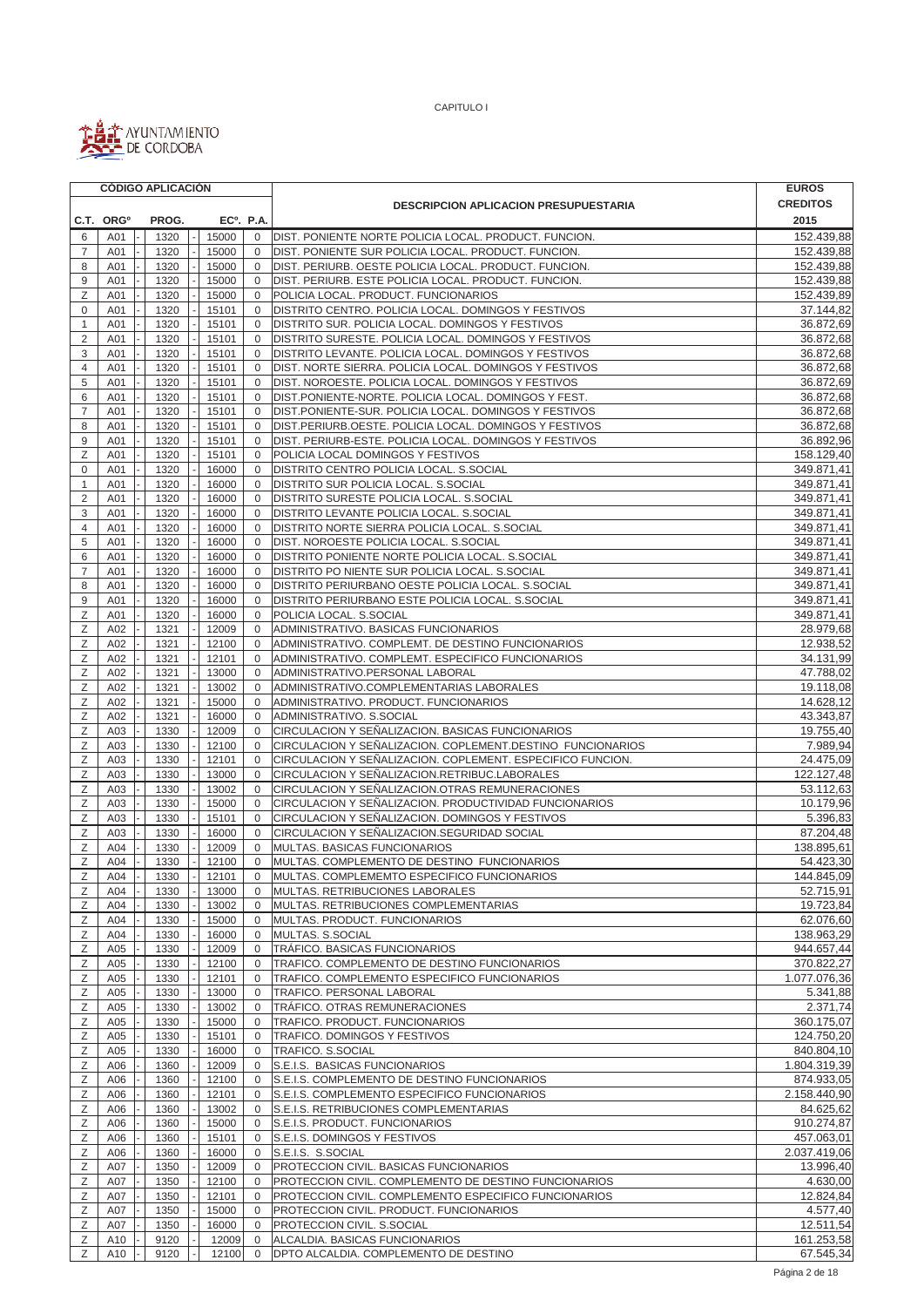

|                |                       |  | <b>CÓDIGO APLICACIÓN</b> |  |                        |                             |                                                                                             | <b>EUROS</b>           |
|----------------|-----------------------|--|--------------------------|--|------------------------|-----------------------------|---------------------------------------------------------------------------------------------|------------------------|
|                |                       |  |                          |  |                        |                             | <b>DESCRIPCION APLICACION PRESUPUESTARIA</b>                                                | <b>CREDITOS</b>        |
|                | C.T. ORG <sup>o</sup> |  | PROG.                    |  | EC <sup>o</sup> . P.A. |                             |                                                                                             | 2015                   |
| Ζ              | A10                   |  | 9120                     |  | 12101                  | $\mathbf 0$                 | <b>DPTO ALCALDIA. COMPLEMENTO ESPECIFICO</b>                                                | 250.286,47             |
| Ζ              | A10                   |  | 9120                     |  | 13000                  | $\mathbf 0$                 | ALCALDIA PERSONAL LABORAL                                                                   | 28.026,95              |
| Ζ              | A10                   |  | 9120                     |  | 13002                  | $\mathbf 0$                 | ALCALDIA.COMPLEMENTARIAS.LABORALES                                                          | 9.256,16               |
| Ζ              | A10                   |  | 9120                     |  | 15000                  | $\mathbf 0$                 | DPTO ALCALDIA. PRODUCT. FUNCIONARIOS                                                        | 74.533,46              |
| Ζ              | A10                   |  | 9120                     |  | 15100                  | $\mathbf 0$                 | ALCALDIA. GRATIFICACIONES                                                                   | 5,00                   |
| Ζ              | A10                   |  | 9120                     |  | 16000                  | $\mathbf 0$                 | DPTO ALCALDIA. S.SOCIAL                                                                     | 189.988,83             |
| Ζ              | A11                   |  | 9200                     |  | 10100                  | $\mathbf 0$                 | ORGANOS DIRECTIVOS DE SECRETARIA.RETRIB. BASICAS                                            | 35.918,89              |
| Ζ              | A11                   |  | 9200                     |  | 10101                  | $\mathbf 0$                 | ORGANOS DIRECTIVOS DE SECRETARIA. RETRIB. COMP.                                             | 92.481,84              |
| Ζ              | A11                   |  | 9200                     |  | 12009                  | $\mathbf 0$                 | SECRETARÍA GENERAL. BASICAS FUNCIONARIOS                                                    | 55.464,93              |
| Ζ              | A11                   |  | 9200                     |  | 12100                  | $\mathbf 0$                 | SECRETARÍA GENERAL. COMPLEMENTO DE DESTINO                                                  | 22.833,41              |
| Ζ              | A11                   |  | 9200                     |  | 12101                  | $\mathbf{0}$                | SECRETARÍA GENERAL. COMPLEMENTO ESPECIFICO                                                  | 62.268,47              |
| Ζ              | A11                   |  | 9200                     |  | 15000                  | $\mathbf 0$                 | SECRETARÍA GENERAL. PRODUCT. FUNCIONARIOS                                                   | 26.686,57              |
| Ζ              | A11                   |  | 9200                     |  | 15002                  | $\mathbf 0$                 | ORGANOS DIRECTIVOS DE SECRETARIA. PRODUCTIVIDAD                                             | 27.893,70              |
| Ζ              | A11                   |  | 9200                     |  | 16000                  | $\mathbf 0$                 | SECRETARIA GENERAL. S.SOCIAL                                                                | 71.278,76              |
| Ζ              | A12                   |  | 9201                     |  | 12009                  | $\mathbf 0$                 | PROTOCOLO. BASICAS FUNCIONARIOS                                                             | 53.392,27              |
| Ζ              | A12                   |  | 9201                     |  | 12100                  | $\mathbf{0}$                | PROTOCOLO. COMPLEMENTO DE DESTINO                                                           | 21.562,78              |
| Ζ              | A12                   |  | 9201                     |  | 12101                  | $\mathbf 0$                 | PROTOCOLO. COMPLEMENTO ESPECIFICO                                                           | 75.094,29              |
| Ζ              | A12                   |  | 9201                     |  | 15000                  | $\mathbf 0$                 | PROTOCOLO. PRODUCT. FUNCIONARIOS                                                            | 25.287,40              |
| Ζ              | A12                   |  | 9201                     |  | 16000                  | $\mathbf 0$                 | PROTOCOLO. S.SOCIAL FUNCIONARIOS                                                            | 48.553,79              |
| Ζ              | A13                   |  | 9120                     |  | 12009                  | $\mathbf 0$                 | PRESIDENCIA. BASICAS FUNCIONARIOS                                                           | 61.858,65              |
| Ζ              | A13                   |  | 9120                     |  | 12100                  | $\mathbf 0$                 | PRESIDENCIA. COMPLEMENTO DE DESTINO                                                         | 34.411,11              |
| Ζ              | A13                   |  | 9120                     |  | 12101                  | $\mathbf{0}$                | PRESIDENCIA. COMPLEMENTO ESPECIFICO                                                         | 73.813,50              |
| Ζ              | A13                   |  | 9120                     |  | 13000                  | $\mathbf 0$                 | PRESIDENCIA. PERSONAL LABORAL                                                               | 19.005,10              |
| Ζ              | A13                   |  | 9120                     |  | 13002                  | $\mathbf 0$                 | PRESIDENCIA.COMPLEMENTARIAS.LABORALES                                                       | 9.256,10               |
| Ζ              | A13                   |  | 9120                     |  | 15000                  | $\mathbf 0$                 | PRESIDENCIA. PRODUCT FUNCIONARIOS                                                           | 30.255,36              |
| Ζ              | A13                   |  | 9120                     |  | 16000                  | $\mathbf{0}$                | PRESIDENCIA. S. SOCIAL                                                                      | 53.864,92              |
| Ζ              | A14                   |  | 9202                     |  | 10100                  | 0                           | TITULAR ASESORIA JURIDICA.RETRIB.BASICAS                                                    | 21.112,80              |
| Ζ              | A14                   |  | 9202                     |  | 10101                  | $\mathbf 0$                 | TITULAR ASESORIA JURIDICA.RETRIB.COMPLEMENTARIAS                                            | 44.672,51              |
| Z              | A14                   |  | 9202                     |  | 12009                  | $\mathbf 0$                 | SERVICIO CONTENCIOSO. BASICAS FUNCINARIOS                                                   | 88.889,17              |
| Ζ              | A14                   |  | 9202                     |  | 12100                  | $\mathbf 0$                 | SERVICIO CONTENCIOSO. COMPLEMENTO DE DESTINO                                                | 47.333,66              |
| Ζ              | A14                   |  | 9202                     |  | 12101                  | $\mathbf{0}$                | SERVICIO CONTENCIOSO. COMPLEMENTO ESPECIFICO                                                | 111.749,99             |
| Ζ              | A14                   |  | 9202                     |  | 13000                  | $\mathbf 0$                 | SERVICIO CONTENCIOSO. RETRIBUCIONES LABORALES                                               | 24.808,85              |
| Ζ              | A14                   |  | 9202                     |  | 13002                  | $\mathbf 0$                 | SERVICIO CONTENCIOSO.COMPLEMENTARIAS.LABORALES                                              | 9.256,16               |
| Ζ              | A14                   |  | 9202                     |  | 15000                  | $\mathbf 0$                 | SERVICIO CONTENCIOSO. PRODUCT. FUNCIONAR                                                    | 47.893,03              |
| Ζ              | A14                   |  | 9202                     |  | 15002                  | $\mathbf 0$<br>$\mathbf{0}$ | TITULAR ASESORIA JURIDICA.PRODUCTIVIDAD                                                     | 13.274,77<br>85.003,07 |
| Ζ<br>Ζ         | A14                   |  | 9202<br>4910             |  | 16000<br>12009         | $\mathbf 0$                 | SERVICIO CONTENCIOSO. S.SOCIAL                                                              |                        |
| Ζ              | A15<br>A15            |  | 4910                     |  | 12100                  | $\mathbf 0$                 | GABINETE MEDIOS COMUNIC. BASICAS FUNCION<br>GABINETE MEDIOS COMUNIC. COMPLEMENTO DE DESTINO | 73.045,15<br>29.423,50 |
| Ζ              | A15                   |  | 4910                     |  | 12101                  | $\mathbf{0}$                | GABINETE MEDIOS COMUNIC. COMPLEMENTO ESPECIFICO                                             | 88.180,15              |
| Ζ              | A15                   |  | 4910                     |  | 15000                  | $\mathbf 0$                 | GABINETE MEDIOS COMUNIC. PRODUCT. FUNCIO                                                    | 33.074,60              |
| Ζ              | A15                   |  | 4910                     |  | 15101                  | $\mathbf{0}$                | GABINETE MEDIOS COMUNIC. DOMINGOS Y FESTIVOS                                                | 6.546,98               |
| Ζ              | A15                   |  | 4910                     |  | 16000                  | $\mathbf 0$                 | GABINETE MEDIOS COMUNIC.SEGURIDAD SOCIAL                                                    | 59.821,69              |
| Ζ              | A17                   |  | 3322                     |  | 12009                  | $\mathbf{0}$                | ARCHIVO. BASICAS FUNCIONARIOS                                                               | 56.897,87              |
| Ζ              | A17                   |  | 3322                     |  | 12100                  | $\mathbf 0$                 | ARCHIVO, COMPLEMENTO DE DESTINO FUNCIONARIOS                                                | 22.767,38              |
| $\mathsf Z$    | A17                   |  | 3322                     |  | 12101                  | $\overline{0}$              | ARCHIVO. COMPLEMENTO ESPECIFICO FUNCIONARIOS                                                | 61.593,98              |
| Ζ              | A17                   |  | 3322                     |  | 13000                  | $\mathbf 0$                 | ARCHIVO. RETRIBUCIONES LABORALES                                                            | 48.636,72              |
| Ζ              | A17                   |  | 3322                     |  | 13002                  | 0                           | ARCHIVO.COMPLEMENTARIAS.LABORALES                                                           | 19.615,13              |
| Ζ              | A17                   |  | 3322                     |  | 15000                  | $\mathbf 0$                 | ARCHIVO. PRODUCT. FUNCIONARIOS                                                              | 26.397,39              |
| Ζ              | A17                   |  | 3322                     |  | 16000                  | 0                           | ARCHIVO. S.SOCIAL                                                                           | 61.491,28              |
| Ζ              | A20                   |  | 9240                     |  | 12009                  | 0                           | D.E.PROMOCIÓN Y PARTICIP. MUJER. BASICAS FUNCIONARIOS                                       | 87.094,91              |
| Ζ              | A20                   |  | 9240                     |  | 12100                  | 0                           | D.E.PROMOCIÓN Y PARTICIP. MUJER. COMPLEMENTO DE DESTINO. FUNCIONARIOS                       | 35.624,74              |
| Ζ              | A20                   |  | 9240                     |  | 12101                  | 0                           | D.E.PROMOCIÓN Y PARTICIP. MUJER. COMPLEMENTO ESEPECIFICO FUNCIONARIOS                       | 93.529,59              |
| Ζ              | A20                   |  | 9240                     |  | 13000                  | 0                           | D.E.PROMOCIÓN Y PARTICIP. MUJER. RETRIBUCIONES LABORALES                                    | 22.350,05              |
| Ζ              | A20                   |  | 9240                     |  | 13002                  | 0                           | D.E.PROMOCIÓN Y PARTICIP. MUJER. RETRIBUCIONES COMPLEMENT.                                  | 9.861,96               |
| Ζ              | A20                   |  | 9240                     |  | 15000                  | $\mathbf{0}$                | D.E.PROMOCIÓN Y PARTICIP. MUJER. PRODUCT FUNCIONARIOS                                       | 40.084,34              |
| Ζ              | A20                   |  | 9240                     |  | 16000                  | 0                           | D.E.PROMOCIÓN Y PARTICIP. MUJER. S.SOCIAL                                                   | 79.768,12              |
| $\mathbf{1}$   | A30                   |  | 9240                     |  | 12009                  | $\mathbf 0$                 | PARTIC. CIUDADANA. BASICAS FUNCIONARIOS DISTRITO SUR                                        | 24.487,10              |
| $\overline{2}$ | A30                   |  | 9240                     |  | 12009                  | 0                           | PARTIC. CIUDAD. BASICAS FUNCIONARIOS DISTRITO SURESTE                                       | 24.487,10              |
| 6              | A30                   |  | 9240                     |  | 12009                  | 0                           | PARTIC. CIUDAD. BASICAS FUNCION. DIST. PONIENTE NORTE                                       | 24.487,10              |
| 8              | A30                   |  | 9240                     |  | 12009                  | 0                           | PARTIC. CIUDAD. BASICAS FUNCION. DIST. PERIURB. OESTE                                       | 24.487,10              |
| Ζ              | A30                   |  | 9240                     |  | 12009                  | $\mathbf 0$                 | PARTICIPACION CIUDADANA. BASICAS FUNCIONARIOS                                               | 171.409,66             |
| 1              | A30                   |  | 9240                     |  | 12100                  | $\mathbf{0}$                | PARTIC. CIUDAD. COMPLEMENTO DE DESTINO DISTRITO SUR                                         | 10.504,56              |
| 2              | A30                   |  | 9240                     |  | 12100                  | $\mathbf 0$                 | PART. CIUDAD. COMPLEMENTO DE DESTINO DISTRITO SURESTE                                       | 10.504,56              |
| 6              | A30                   |  | 9240                     |  | 12100                  | $\mathbf{0}$                | PART. CIUDAD. COMPLEMENTO DE DESTINO DIST. PONIENTE NORTE                                   | 10.504,56              |
| 8              | A30                   |  | 9240                     |  | 12100                  | $\mathbf 0$                 | PART. CIUDAD. COMPLEMENTO DE DESTINO DIST. PERIURBANO OESTE                                 | 10.504,56              |
| Ζ              | A30                   |  | 9240                     |  | 12100                  | $\mathbf 0$                 | PARTICIPACION CIUDADANA. COMPLEMENTO DE DESTINO                                             | 73.531,96              |
| 1              | A30                   |  | 9240                     |  | 12101                  | 0                           | PARTIC. CIUDAD. COMPLEMENTO ESPECIFICO DISTRITO SUR                                         | 26.933,58              |
| $\overline{2}$ | A30                   |  | 9240                     |  | 12101                  | 0                           | PART. CIUDAD. COMPLEMENTO ESPECIFICO DISTRITO SURESTE                                       | 26.933,58              |
| 6              | A30                   |  | 9240                     |  | 12101                  | $\mathbf 0$                 | PART. CIUDAD. COMPLEMENTO ESPECIFICO DIST. PONIENTE NORTE                                   | 26.933,58              |
| 8              | A30                   |  | 9240                     |  | 12101                  | $\mathbf{0}$                | PART. CIUDAD. COMPLEMENTO ESPECIFICO DIST. PERIURBANO OESTE                                 | 26.933,58              |
| Ζ              | A30                   |  | 9240                     |  | 12101                  | $\mathbf 0$                 | PARTICIPACION CIUDADANA. COMPLEMENTO ESPECIFICO                                             | 188.535,03             |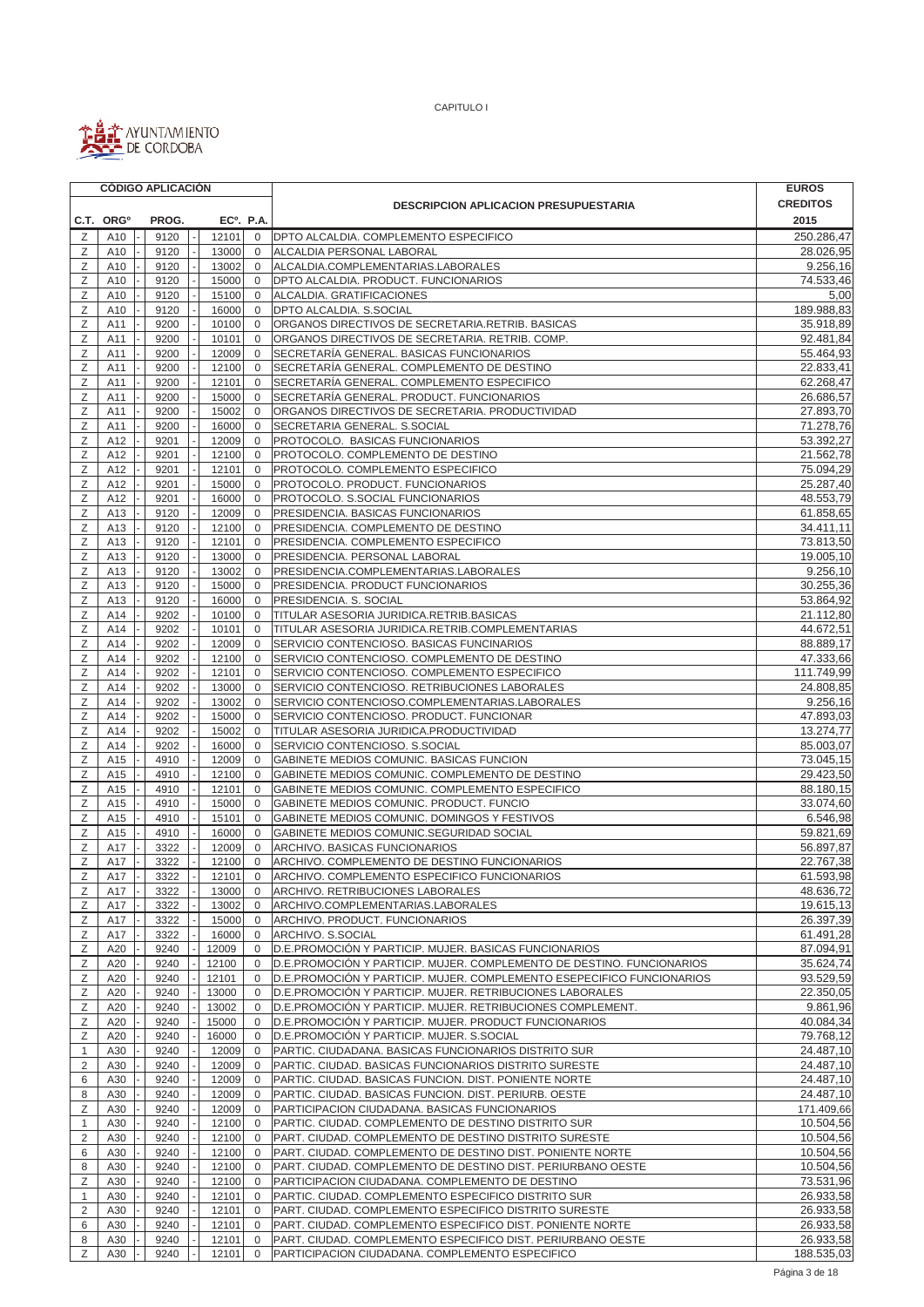

|                     | <b>CÓDIGO APLICACIÓN</b> |              |  |  |                        |                             |                                                                                                                    | <b>EUROS</b>           |
|---------------------|--------------------------|--------------|--|--|------------------------|-----------------------------|--------------------------------------------------------------------------------------------------------------------|------------------------|
|                     |                          |              |  |  |                        |                             | <b>DESCRIPCION APLICACION PRESUPUESTARIA</b>                                                                       | <b>CREDITOS</b>        |
|                     | C.T. ORG <sup>o</sup>    | PROG.        |  |  | EC <sup>o</sup> . P.A. |                             |                                                                                                                    | 2015                   |
| -1                  | A30                      | 9240         |  |  | 13000                  | $\mathbf 0$                 | DIST. SUR. PARTIC. CIUDADANA. PERSONAL LABORAL                                                                     | 2.369,85               |
| $\overline{2}$      | A30                      | 9240         |  |  | 13000                  | $\mathbf 0$                 | DIST. SURESTE PARTIC. CIUDADANA. PERSONAL LABORAL                                                                  | 2.369,85               |
| 6                   | A30                      | 9240         |  |  | 13000                  | $\mathbf 0$                 | DIST.PONIENTE NORTE PARTIC. CIUDADANA. PERSONAL LABORAL                                                            | 2.369,85               |
| 8                   | A30                      | 9240         |  |  | 13000                  | $\mathbf{0}$                | DIST.PERIURB-OESTE. PARTIC. CIUDADANA. PERSONAL LABORAL                                                            | 2.369,85               |
| Ζ                   | A30                      | 9240         |  |  | 13000                  | $\mathbf 0$                 | PARTICIPACION CIUDADANA. RETRIBUCIONES LABORALES                                                                   | 16.588,92              |
| 1                   | A30                      | 9240         |  |  | 13002                  | $\mathbf 0$                 | DIST. SUR. PARTIC. CIUDADANA. COMPLEMENTARIAS LABORALES                                                            | 1.027,70               |
| $\overline{2}$      | A30                      | 9240         |  |  | 13002                  | $\mathbf{0}$                | DIST. SURESTE PARTIC. CIUDADANA. COMPLEMENTARIAS LABORALES                                                         | 1.027,70               |
| 6                   | A30                      | 9240         |  |  | 13002                  | $\mathbf 0$                 | DIST.PONIENTE NORTE PARTIC. CIUDADANA. COMPLEMENTARIAS LAB.                                                        | 1.027,70               |
| 8                   | A30                      | 9240         |  |  | 13002                  | $\mathbf 0$                 | DIST.PERIURB-OESTE. PARTIC. CIUDADANA. COMPLEMENTARIAS LAB.                                                        | 1.027,70               |
| Ζ                   | A30                      | 9240         |  |  | 13002                  | $\mathbf 0$                 | PARTICIPACION CIUDADANA. RETRIBUCIONES COMPLEMENTARIAS                                                             | 7.193,89               |
| $\mathbf{1}$        | A30                      | 9240         |  |  | 15000                  | $\mathbf{0}$                | PART. CIUDAD. PRODUCT. FUNCIONARIOS DISTRITO SUR                                                                   | 11.491,66              |
| $\overline{2}$      | A30                      | 9240         |  |  | 15000                  | $\mathbf{0}$                | PARTIC. CIUD. PRODUCT. FUNCIONARIOS DISTRITO SURESTE                                                               | 11.491,66              |
| 6                   | A30                      | 9240         |  |  | 15000                  | $\mathbf 0$                 | PART. CIUDAD. PRODUCT. FUNC.S DIST. PONIENTE NORTE                                                                 | 11.491,66<br>11.491,66 |
| 8<br>Ζ              | A30<br>A30               | 9240<br>9240 |  |  | 15000<br>15000         | $\mathbf 0$<br>$\mathbf{0}$ | PART. CIUD. PRODUCT. FUNC. DIST. PERIURBANO OESTE<br>PARTICIPACION CIUDADANA. PRODUCT. FUNCIONARIO                 | 80.441,65              |
| $\mathbf{1}$        | A30                      | 9240         |  |  | 16000                  | $\mathbf 0$                 | PART. CIUD. S.SOCIAL FUNCIONARIOS DISTRITO SUR                                                                     | 19.041,16              |
| $\overline{2}$      | A30                      | 9240         |  |  | 16000                  | $\mathbf 0$                 | PART. CIUD. S.SOCIAL FUNCIONARIOS DISTRITO SURESTE                                                                 | 19.041,16              |
| 6                   | A30                      | 9240         |  |  | 16000                  | $\mathbf{0}$                | PART. CIUD. S.SOCIAL FUNCIONARIOS DIST. PONIENTE NORTE                                                             | 19.041,16              |
| 8                   | A30                      | 9240         |  |  | 16000                  | $\mathbf 0$                 | PARTIC. CIUDAD. S.SOCIAL FUNC. DIST. PERIURBANO OESTE                                                              | 19.041,16              |
| Ζ                   | A30                      | 9240         |  |  | 16000                  | $\mathbf{0}$                | PARTICIPACION CIUDADANA. S.SOCIAL FUNCIONARIOS                                                                     | 144.986,83             |
| $\mathbf 0$         | A31                      | 9245         |  |  | 12009                  | $\mathbf 0$                 | DISTRITO CENTRAL. CTROS.CIVICOS BASICAS FUNCIONARIOS                                                               | 49.516,10              |
| 1                   | A31                      | 9245         |  |  | 12009                  | $\mathbf{0}$                | DISTRITO SUR.CTROS CIVICOS BASICAS FUNCIONARIOS                                                                    | 49.516,10              |
| $\overline{2}$      | A31                      | 9245         |  |  | 12009                  | $\mathbf{0}$                | DISTRITO SURESTE.CTROS. CIVICOS. BASICAS FUNCIONARIOS                                                              | 49.516,10              |
| 3                   | A31                      | 9245         |  |  | 12009                  | $\mathbf 0$                 | DISTRITO LEVANTE.CTROS. CIVICOS. BASICAS FUNCIONARIOS                                                              | 49.516,10              |
| 4                   | A31                      | 9245         |  |  | 12009                  | $\mathbf 0$                 | DISTRITO NORTE SIERRA.CTROS. CIVICOS. BASICAS FUNCIONARIOS                                                         | 49.516,10              |
| 5                   | A31                      | 9245         |  |  | 12009                  | $\mathbf 0$                 | DIST. NOROESTE. CTROS. CIVICOS.BASICAS FUNCIONARIOS                                                                | 49.516,10              |
| 6                   | A31                      | 9245         |  |  | 12009                  | 0                           | DISTRITO PONIENTE NORTE.CTROS. CIVICOS BASICAS FUNCIONARIOS                                                        | 49.516,10              |
| $\overline{7}$      | A31                      | 9245         |  |  | 12009                  | $\mathbf 0$                 | DISTRITO PONIENTE SUR BASICAS FUNCIONARIOS                                                                         | 49.516,10              |
| 8                   | A31                      | 9245         |  |  | 12009                  | 0                           | DISTRITO PERIURB OESTE CTROS CIV. BASICAS FUNCIONARIOS                                                             | 49.516,10              |
| 9                   | A31                      | 9245         |  |  | 12009                  | $\mathbf 0$                 | DIST. PERIURB.ESTE.CTROS CIVICOS BASICAS FUNCIONARIOS                                                              | 49.516,10              |
| Ζ                   | A31                      | 9245         |  |  | 12009                  | $\mathbf 0$                 | CENTROS CIVICOS. BASICAS FUNCIONARIOS                                                                              | 49.515,30              |
| $\mathbf 0$         | A31                      | 9245         |  |  | 12100                  | $\mathbf{0}$                | DISTRITO CENTRAL COMPLEMENTO DESTINO FUNCIONARIOS                                                                  | 22.116,41              |
| 1                   | A31                      | 9245         |  |  | 12100                  | $\mathbf 0$                 | DISTRITO SUR COMPLEMENTO DESTINO FUNCIONARIOS                                                                      | 22.116,41              |
| 2                   | A31                      | 9245         |  |  | 12100                  | $\mathbf{0}$                | DISTRITO SURESTE COMPLEMENTO DESTINO FUNCIONARIOS                                                                  | 22.116,41              |
| 3                   | A31                      | 9245         |  |  | 12100                  | $\mathbf{0}$                | DISTRITO LEVANTE COMPLEMENTO DESTINO FUNCIONARIOS                                                                  | 22.116,41              |
| $\overline{4}$      | A31                      | 9245         |  |  | 12100                  | $\mathbf 0$                 | DISTRITO NORTE SIERRA COMPLEMENTO DESTINO FUNCIONARIOS                                                             | 22.116,41              |
| 5                   | A31                      | 9245         |  |  | 12100                  | $\mathbf{0}$                | DIST. NOROESTE COMPLEMENTO DESTINO FUNCIONARIOS                                                                    | 22.116,41              |
| 6<br>$\overline{7}$ | A31<br>A31               | 9245<br>9245 |  |  | 12100<br>12100         | 0<br>$\mathbf{0}$           | DISTRITO PONIENTE NORTE COMPLEMENTO DESTINO FUNCIONARIOS<br>DISTRITO PONIENTE SUR COMPLEMENTO DESTINO FUNCIONARIOS | 22.116,41<br>22.116,41 |
| 8                   | A31                      | 9245         |  |  | 12100                  | $\mathbf 0$                 | DISTRITO PERIURBANO OESTE COMPLEMENTO DESTION FUNCION.                                                             | 22.116,41              |
| 9                   | A31                      | 9245         |  |  | 12100                  | $\mathbf 0$                 | DISTRITO PERIURBANO ESTE COMPLEMENTO DESTION FUNCION.                                                              | 22.116,41              |
| Ζ                   | A31                      | 9245         |  |  | 12100                  | $\mathbf{0}$                | CENTROS CIVICOS. COMPLEMENTO DESTION FUNCIONARIOS                                                                  | 22.116,37              |
| 0                   | A31                      | 9245         |  |  | 12101                  | $\mathbf{0}$                | DISTRITO CENTRAL COMPLEMENTO ESPECIFICO FUNCIONARIOS                                                               | 59.779,00              |
| 1                   | A31                      | 9245         |  |  | 12101                  | $\mathbf 0$                 | DISTRITO SUR COMPLEMENTO ESPECIFICO FUNCIONARIOS                                                                   | 59.779,00              |
| 2                   | A31                      | 9245         |  |  | 12101                  | $\overline{0}$              | <b>IDISTRITO SURESTE COMPLEMENTO ESPECIFICO FUNCIONARIOS</b>                                                       | 59.779,00              |
| 3                   | A31                      | 9245         |  |  | 12101                  | 0                           | DISTRITO LEVANTE COMPLEMENTO ESPECIFICO FUNCIONARIOS                                                               | 59.779,00              |
| 4                   | A31                      | 9245         |  |  | 12101                  | 0                           | DISTRITO NORTE SIERRA COMPLEMENTO ESPECIFICO FUNCIONARIOS                                                          | 59.779,00              |
| 5                   | A31                      | 9245         |  |  | 12101                  | 0                           | DIST. NOROESTE COMPLEMENTO ESPECIFICO FUNCIONARIOS                                                                 | 59.779,00              |
| 6                   | A31                      | 9245         |  |  | 12101                  | $\mathbf{0}$                | DISTRITO PONIENTE NORTE COMPLEMENTO ESPECIFICO FUNCION.                                                            | 59.779,00              |
| $\overline{7}$      | A31                      | 9245         |  |  | 12101                  | 0                           | DISTRITO PONIENTE SUR COMPLEMENTO ESPECIFICO FUNCIONARIOS                                                          | 59.779,00              |
| 8                   | A31                      | 9245         |  |  | 12101                  | $\overline{0}$              | DISTRITO PERIURBANO OESTE COMPLEMENTO ESPECIFICO FUNCION.                                                          | 59.779,00              |
| 9                   | A31                      | 9245         |  |  | 12101                  | $\mathbf 0$                 | DISTRITO PERIURBANO ESTE COMPLEMENTO ESPECIFICO FUNCION.                                                           | 59.779,00              |
| Ζ                   | A31                      | 9245         |  |  | 12101                  | 0                           | CENTROS CIVICOS. COMPLEMENTO ESPECIFICO FUNCIONARIOS                                                               | 59.779,00              |
| 0                   | A31                      | 9245         |  |  | 13000                  | 0                           | DISTRITO CENTRO RETRIBUCIONES LABORALES                                                                            | 33.517,72              |
| 1                   | A31                      | 9245         |  |  | 13000                  | 0                           | DISTRITO SUR RETRIBUCIONES LABORALES                                                                               | 33.517,72              |
| 2                   | A31                      | 9245         |  |  | 13000                  | $\mathbf 0$                 | DISTRITO SURESTE RETRIBUCIONES LABORALES                                                                           | 33.517,72              |
| 3                   | A31                      | 9245         |  |  | 13000                  | $\mathbf 0$                 | DISTRITO LEVANTE RETRIBUCIONES LABORALES                                                                           | 33.517,72              |
| 4                   | A31                      | 9245         |  |  | 13000                  | $\mathbf 0$                 | DISTRITO NORTE SIERRA RETRIBUCIONES LABORALES                                                                      | 33.517,72              |
| 5<br>6              | A31<br>A31               | 9245<br>9245 |  |  | 13000<br>13000         | $\mathbf 0$<br>$\mathbf 0$  | DIST. NOROESTE RETRIBUCIONES LABORALES<br>DIST. PONIENTE NORTE. RETRIBUCIONES LABORALES                            | 33.517,72<br>33.517,72 |
| $\overline{7}$      | A31                      | 9245         |  |  | 13000                  | $\mathbf 0$                 | DISTRITO PONIENTE SUR RETRIBUCIONES LABORALES                                                                      | 33.517,72              |
| 8                   | A31                      | 9245         |  |  | 13000                  | $\mathbf 0$                 | DISTRITO PERIURBANO OESTE RETRIBUCIONES LABORALES                                                                  | 33.517,72              |
| 9                   | A31                      | 9245         |  |  | 13000                  | $\mathbf 0$                 | DISTRITO PERIURBANO ESTE RETRIBUCIONES LABORALES                                                                   | 33.517,72              |
| Ζ                   | A31                      | 9245         |  |  | 13000                  | $\mathbf 0$                 | CENTROS CIVICOS. RETRIBUCIONES LABORALES                                                                           | 33.517,75              |
| 0                   | A31                      | 9245         |  |  | 13002                  | $\mathbf 0$                 | DISTRITO CENTRO OTRAS RETRIBUCIONES LABORALES                                                                      | 14.223,97              |
| 1                   | A31                      | 9245         |  |  | 13002                  | $\mathbf 0$                 | DISTRITO SUR OTRAS RETRIBUCIONES LABORALES                                                                         | 14.223,97              |
| 2                   | A31                      | 9245         |  |  | 13002                  | $\mathbf 0$                 | DISTRITO SURESTE OTRAS RETRIBUCIONES LABORALES                                                                     | 14.223,97              |
| 3                   | A31                      | 9245         |  |  | 13002                  | $\mathbf{0}$                | DISTRITO LEVANTE OTRAS RETRIBUCIONES LABORALES                                                                     | 14.223,97              |
| 4                   | A31                      | 9245         |  |  | 13002                  | $\mathbf 0$                 | DISTRITO NORTE SIERRA OTRAS RETRIBUCIONES LABORALES                                                                | 14.223,97              |
| 5                   | A31                      | 9245         |  |  | 13002                  | $\mathbf 0$                 | DIST. NOROESTE OTRAS RETRIBUCIONES LABORALES                                                                       | 14.223,97              |
| 6                   | A31                      | 9245         |  |  | 13002                  | $\mathbf 0$                 | DIST. PONIENTE NORTE. OTRAS RETRIBUCIONES LABORALES                                                                | 14.223,97              |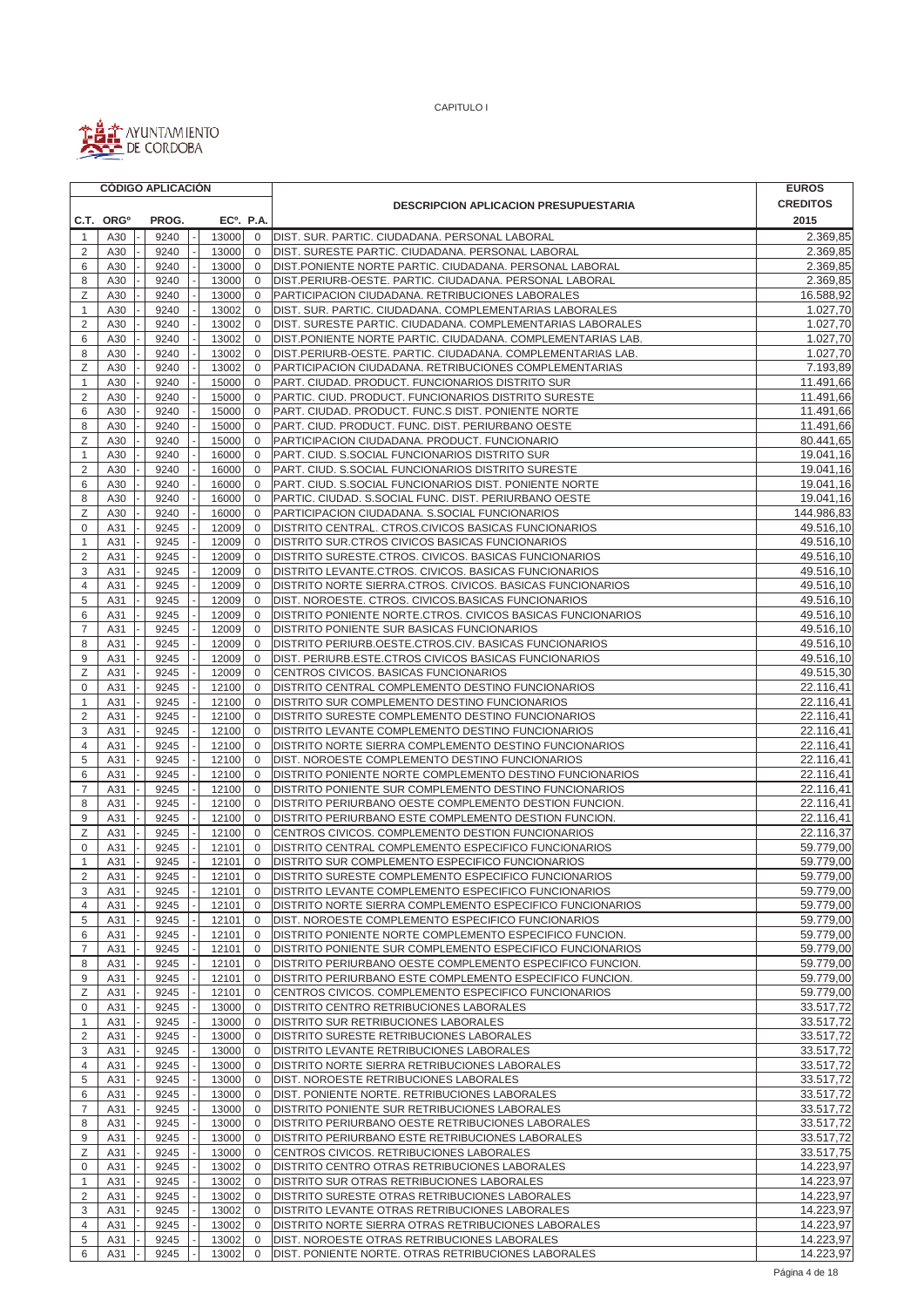

|                       |                          |  |              | <b>CÓDIGO APLICACIÓN</b> |                        |                              |                                                                                                                                                    | <b>EUROS</b>             |
|-----------------------|--------------------------|--|--------------|--------------------------|------------------------|------------------------------|----------------------------------------------------------------------------------------------------------------------------------------------------|--------------------------|
|                       |                          |  |              |                          |                        |                              | <b>DESCRIPCION APLICACION PRESUPUESTARIA</b>                                                                                                       | <b>CREDITOS</b>          |
| C.T. ORG <sup>o</sup> |                          |  | PROG.        |                          | EC <sup>o</sup> . P.A. |                              |                                                                                                                                                    | 2015                     |
| $\overline{7}$        | A31                      |  | 9245         |                          | 13002                  | $\mathbf 0$                  | DISTRITO PONIENTE SUR OTRAS RETRIBUCIONES LABORALES                                                                                                | 14.223,97                |
| 8                     | A31                      |  | 9245         |                          | 13002                  | $\mathbf 0$                  | DISTRITO PERIURBANO OESTE OTRAS REMUNERACIONES                                                                                                     | 14.223,97                |
| 9                     | A31                      |  | 9245         |                          | 13002                  | $\mathbf 0$                  | DISTRITO PERIURBANO ESTE OTRAS REMUNERACIONES                                                                                                      | 14.223,97                |
| Ζ                     | A31                      |  | 9245         |                          | 13002                  | $\mathbf{0}$                 | CENTROS CÍVICOS. OTRAS REMUNERACIONES                                                                                                              | 14.223,97                |
| 0                     | A31                      |  | 9245         |                          | 15000                  | $\mathbf 0$                  | DISTRITO CENTRAL PRODUCT. FUNCIONARIOS                                                                                                             | 25.528,59                |
| $\mathbf{1}$          | A31                      |  | 9245         |                          | 15000                  | $\mathbf 0$                  | DISTRITO SUR PRODUCT. FUNCIONARIOS                                                                                                                 | 25.528,59                |
| 2                     | A31                      |  | 9245         |                          | 15000                  | $\mathbf 0$                  | DISTRITO SURESTE PRODUCT. FUNCIONARIOS                                                                                                             | 25.528,59                |
| 3                     | A31                      |  | 9245         |                          | 15000                  | $\mathbf 0$                  | DISTRITO LEVANTE PRODUCT. FUNCIONARIOS                                                                                                             | 25.528,59                |
| 4                     | A31                      |  | 9245         |                          | 15000                  | $\mathbf 0$                  | DISTRITO NORTE SIERRA PRODUCT. FUNCIONARIOS                                                                                                        | 25.528,59                |
| 5                     | A31                      |  | 9245         |                          | 15000                  | $\mathbf 0$                  | DIST. NOROESTE. PRODUCT. FUNCIONARIOS                                                                                                              | 25.528,59                |
| 6                     | A31                      |  | 9245         |                          | 15000                  | $\mathbf 0$                  | DISTRITO PONIENTE NORTE PRODUCT. FUNCIONARIOS                                                                                                      | 25.528,59                |
| $\overline{7}$        | A31                      |  | 9245         |                          | 15000                  | $\mathbf 0$                  | DISTRITO PONIENTE SUR PRODUCT. FUNCIONARIOS                                                                                                        | 25.528,59                |
| 8                     | A31                      |  | 9245         |                          | 15000                  | $\mathbf 0$                  | DISTRITO PERIURBANO OESTE PRODUCT. FUNCIONARIOS                                                                                                    | 25.528,59                |
| 9                     | A31                      |  | 9245         |                          | 15000                  | $\mathbf{0}$                 | DISTRITO PERIURBANO ESTE PRODUCT. FUNCIONARIOS                                                                                                     | 25.528,59                |
| Ζ                     | A31                      |  | 9245         |                          | 15000                  | $\mathbf 0$                  | CENTROS CIVICOS. PRODUCT. FUNCIONARIOS                                                                                                             | 25.528,55                |
| $\mathbf 0$           | A31                      |  | 9245         |                          | 15101                  | $\mathbf{0}$                 | DISTRITO CENTRO. CTROS.CIVIC. DOMINGOS Y FESTIVOS                                                                                                  | 531,23                   |
| 1<br>$\overline{2}$   | A31<br>A31               |  | 9245<br>9245 |                          | 15101<br>15101         | $\mathbf 0$<br>$\mathbf 0$   | DISTRITO SUR. CTROS.CIVIC. DOMINGOS Y FESTIVOS<br>DISTRITO SURESTE. CTROS.CIVIC. DOMINGOS Y FESTIVOS                                               | 531,23<br>531,23         |
| 3                     | A31                      |  | 9245         |                          | 15101                  | $\mathbf 0$                  | DISTRITO LEVANTE. CTROS.CIVIC. DOMINGOS Y FESTIVOS                                                                                                 | 531,23                   |
| 4                     | A31                      |  | 9245         |                          | 15101                  | $\mathbf{0}$                 | DISTRIT.NORTE SIERRA. CTROS.CIVIC. DOMINGOS Y FESTIVOS                                                                                             | 531,23                   |
| 5                     | A31                      |  | 9245         |                          | 15101                  | $\mathbf 0$                  | DIST. NOROESTE. CTROS.CIVIC. DOMINGOS Y FESTIVOS                                                                                                   | 531,23                   |
| 6                     | A31                      |  | 9245         |                          | 15101                  | $\mathbf 0$                  | DIST.PONIENTE NORTE CTROS.CIVIC. DOMINGOS Y FESTIVOS                                                                                               | 531,23                   |
| $\overline{7}$        | A31                      |  | 9245         |                          | 15101                  | $\mathbf 0$                  | DIST. PONIENTE SUR. CTROS.CIVIC. DOMINGOS Y FESTIVOS                                                                                               | 531.23                   |
| 8                     | A31                      |  | 9245         |                          | 15101                  | $\mathbf 0$                  | DIST. PERIURB.OESTE CTROS.CIVIC. DOMINGOS Y FESTIVOS                                                                                               | 531,23                   |
| 9                     | A31                      |  | 9245         |                          | 15101                  | $\mathbf 0$                  | DIST. PERIURB.ESTE. CTROS.CIVIC. DOMINGOS Y FESTIVOS                                                                                               | 533,19                   |
| Ζ                     | A31                      |  | 9245         |                          | 15101                  | $\mathbf 0$                  | CENTROS CIVICOS. DOMINGOS Y FESTIVOS                                                                                                               | 1.230,05                 |
| 0                     | A31                      |  | 9245         |                          | 16000                  | $\mathbf 0$                  | DISTRITO CENTRAL S.SOCIAL                                                                                                                          | 58.910,70                |
| 1                     | A31                      |  | 9245         |                          | 16000                  | $\mathbf 0$                  | DISTRITO SUR S.SOCIAL                                                                                                                              | 58.910.70                |
| 2                     | A31                      |  | 9245         |                          | 16000                  | $\mathbf{0}$                 | DISTRITO SURESTE S.SOCIAL                                                                                                                          | 58.910,70                |
| 3                     | A31                      |  | 9245         |                          | 16000                  | $\mathbf 0$                  | DISTRITO LEVANTE S.SOCIAL                                                                                                                          | 58.910,70                |
| 4                     | A31                      |  | 9245         |                          | 16000                  | $\mathbf 0$                  | DISTRITO NORTE SIERRA S.SOCIAL                                                                                                                     | 58.910,70                |
| 5                     | A31                      |  | 9245         |                          | 16000                  | $\mathbf 0$                  | DIST. NOROESTE.CTROS.CIVICOS S.SOCIAL                                                                                                              | 58.910,70                |
| 6                     | A31                      |  | 9245         |                          | 16000                  | $\mathbf{0}$                 | DISTRITO PONIENTE NORTE S.SOCIAL                                                                                                                   | 58.910,70                |
| $\overline{7}$        | A31                      |  | 9245         |                          | 16000                  | $\mathbf 0$                  | DISTRITO PONIENTE SUR S.SOCIAL                                                                                                                     | 58.910,70                |
| 8                     | A31                      |  | 9245         |                          | 16000                  | $\mathbf 0$                  | DISTRITO PERIURBANO OESTE CENTRO S.SOCIAL                                                                                                          | 58.910,70                |
| 9                     | A31                      |  | 9245         |                          | 16000                  | $\mathbf{0}$                 | DISTRITO PERIURBANO ESTE CENTRO S.SOCIAL                                                                                                           | 58.910,70                |
| Ζ                     | A31                      |  | 9245         |                          | 16000                  | $\mathbf 0$                  | CENTROS CIVICOS. S.SOCIAL                                                                                                                          | 58.910,74                |
| Ζ                     | A40                      |  | 3371         |                          | 12009                  | $\mathbf 0$                  | D.E.PARTICIP. OCIO Y CULTURA JOVEN. BASICAS FUNCIONARIOS                                                                                           | 87.913,33<br>38.549,59   |
| Ζ<br>Ζ                | A40<br>A40               |  | 3371<br>3371 |                          | 12100<br>12101         | $\mathbf{0}$<br>$\mathbf{0}$ | D.E.PARTICIP. OCIO Y CULTURA JOVEN. COMPLEMENTO DE DESTINO FUNCIONARIOS<br>D.E.PARTICIP. OCIO Y CULTURA JOVEN. COMPLEMENTO ESPECIFICO FUNCIONARIOS | 106.292,23               |
| Ζ                     | A40                      |  | 3371         |                          | 13000                  | $\mathbf 0$                  | D.E.PARTICIP. OCIO Y CULTURA JOVEN. RETRIBUCIONES LABORALES                                                                                        | 23.983.12                |
| Ζ                     | A40                      |  | 3371         |                          | 13002                  | 0                            | D.E.PARTICIP. OCIO Y CULTURA JOVEN. COMPLEM. LABORALES                                                                                             | 11.661,00                |
| Ζ                     | A40                      |  | 3371         |                          | 15000                  | $\mathbf{0}$                 | D.E.PARTICIP. OCIO Y CULTURA JOVEN. PRODUCT FUNCIONARIOS                                                                                           | 45.553,84                |
| Ζ                     | A40                      |  | 3371         |                          | 16000                  | $\mathbf 0$                  | D.E.PARTICIP. OCIO Y CULTURA JOVEN. GASTOS SEGURIDAD SOCIAL                                                                                        | 86.368.55                |
| $\mathsf Z$           | A40                      |  | 3372         |                          | 12009                  |                              | 0 PROG.D.E. PARTICIP.OCIO Y CULTURA JOVEN. BASICAS FUNCIONARIOS                                                                                    | 22.984,54                |
| Ζ                     | A40                      |  | 3372         |                          | 12100                  | 0                            | PROG.D.E. PARTICIP.OCIO Y CULTURA JOVEN. COMPLEM. DESTINO FUNC.                                                                                    | 10.212,76                |
| Ζ                     | A40                      |  | 3372         |                          | 12101                  | 0                            | PROG.D.E. PARTICIP.OCIO Y CULTURA JOVEN. COMPLEM. ESPECIF. FUNC.                                                                                   | 27.637,20                |
| Ζ                     | A40                      |  | 3372         |                          | 15000                  | $\mathbf 0$                  | PROG.D.E. PARTICIP.OCIO Y CULTURA JOVEN. PRODUCT FUNCIONARIOS                                                                                      | 11.844,51                |
| Ζ                     | A40                      |  | 3372         |                          | 16000                  | 0                            | PROG.D.E. PARTICIP.OCIO Y CULTURA JOVEN. GASTOS SEGURIDAD SOCIAL                                                                                   | 19.941,44                |
| Ζ                     | A70                      |  | 2312         |                          | 12009                  | 0                            | COOP. Y SOLIDARIDAD. BASICAS FUNCIONARIOS                                                                                                          | 97.470,62                |
| Ζ                     | A70                      |  | 2312         |                          | 12100                  | 0                            | COOP. Y SOLIDARIDAD.COMPLEMENTO DE DESTINO FUNCIONAR.                                                                                              | 43.365,00                |
| Ζ                     | A70                      |  | 2312         |                          | 12101                  | 0                            | COOP. Y SOLIDARIDAD.COMPLEMENTO ESPECIFICO FUNCIONAR.                                                                                              | 116.418,88               |
| Ζ                     | A70                      |  | 2312         |                          | 15000                  | 0                            | COOP. Y SOLIDARIDAD.PRODUCTIVIDAD FUNCIONARIOS                                                                                                     | 49.893,82                |
| Ζ                     | A70                      |  | 2312         |                          | 16000                  | 0                            | COOP. Y SOLIDARIDAD. SEGURIDAD SOCIAL                                                                                                              | 85.100,64                |
| Ζ                     | A92                      |  | 3342         |                          | 13000                  | $\mathbf 0$                  | CAPITALIDAD CULTURAL. RETRIBUCIONES LABORALES                                                                                                      | 27.109,44                |
| Ζ                     | A92                      |  | 3342         |                          | 13002                  | 0                            | CAPITALIDAD CULTURAL. RETRIBUCIONES COMPLEMENTARIAS                                                                                                | 9.256,16                 |
| Ζ                     | A92                      |  | 3342         |                          | 16000                  | $\mathbf 0$                  | CAPITALIDAD CULTURAL. SEGURIDAD SOCIAL                                                                                                             | 11.146,47                |
| Ζ                     | <b>B11</b>               |  | 9120         |                          | 10000                  | 0                            | RETRIB. CONCEJALES                                                                                                                                 | 1.160.063,15             |
| Ζ                     | <b>B11</b>               |  | 9120         |                          | 16000                  | 0                            | RETRIB. CONCEJALES SEG. SOCIAL-MUFACE                                                                                                              | 296.582,39               |
| Ζ<br>Ζ                | <b>B12</b><br><b>B12</b> |  | 9121<br>9121 |                          | 11000<br>16000         | $\mathbf 0$<br>$\mathbf 0$   | RETRIB. PERSONAL CONFIANZA<br>RETRIB. PERS. CONFIANZA S.SOCIAL-MUFACE                                                                              | 945.963,27<br>303.205,97 |
| Ζ                     | <b>B13</b>               |  | 9122         |                          | 10100                  | $\mathbf 0$                  | D.G. PROMOCION Y DESARROLLO. RETRIBUCIONES BASICAS                                                                                                 | 16.822,10                |
| Ζ                     | <b>B13</b>               |  | 9122         |                          | 10101                  | 0                            | D.G. PROMOCION Y DESARROLLO. RETRIBUCIONES COMPLEMENTARIAS                                                                                         | 37.403,42                |
| Ζ                     | <b>B13</b>               |  | 9122         |                          | 15002                  | $\mathbf 0$                  | D.G. PROMOCION Y DESARROLLO. PRODUCTIVIDAD                                                                                                         | 10.159,45                |
| Ζ                     | <b>B13</b>               |  | 9122         |                          | 16000                  | $\mathbf 0$                  | D.G. PROMOCION Y DESARROLLO. SEGURIDAD SOCIAL                                                                                                      | 11.421,19                |
| Ζ                     | <b>B13</b>               |  | 9124         |                          | 10100                  | $\mathbf 0$                  | COORDINADORES GENERALES.RETRIBUCIONES                                                                                                              | 103.728,52               |
| Ζ                     | <b>B13</b>               |  | 9124         |                          | 15002                  | 0                            | COORDINADORES GENERALES. PRODUCTIVIDAD                                                                                                             | 19.272,26                |
| Ζ                     | <b>B13</b>               |  | 9124         |                          | 16000                  | $\mathbf 0$                  | COORDINADORES GENERALES.SEG.SOCIAL                                                                                                                 | 18.862,00                |
| Ζ                     | <b>B70</b>               |  | 4911         |                          | 10100                  | $\mathbf 0$                  | D. GRAL. PRESIDENCIA Y ORG. DE COM. T.V.M. RETRIB. BASICAS                                                                                         | 16.252,03                |
| Ζ                     | <b>B70</b>               |  | 4911         |                          | 10101                  | $\mathbf 0$                  | D. GRAL. PRESIDENCIA Y ORG. DE COM. T.V.M. RETRIB. COMP.                                                                                           | 30.799,61                |
| Ζ                     | <b>B70</b>               |  | 4911         |                          | 12009                  | $\mathbf 0$                  | T.V.M. BASICAS FUNCIONARIOS                                                                                                                        | 31.426,11                |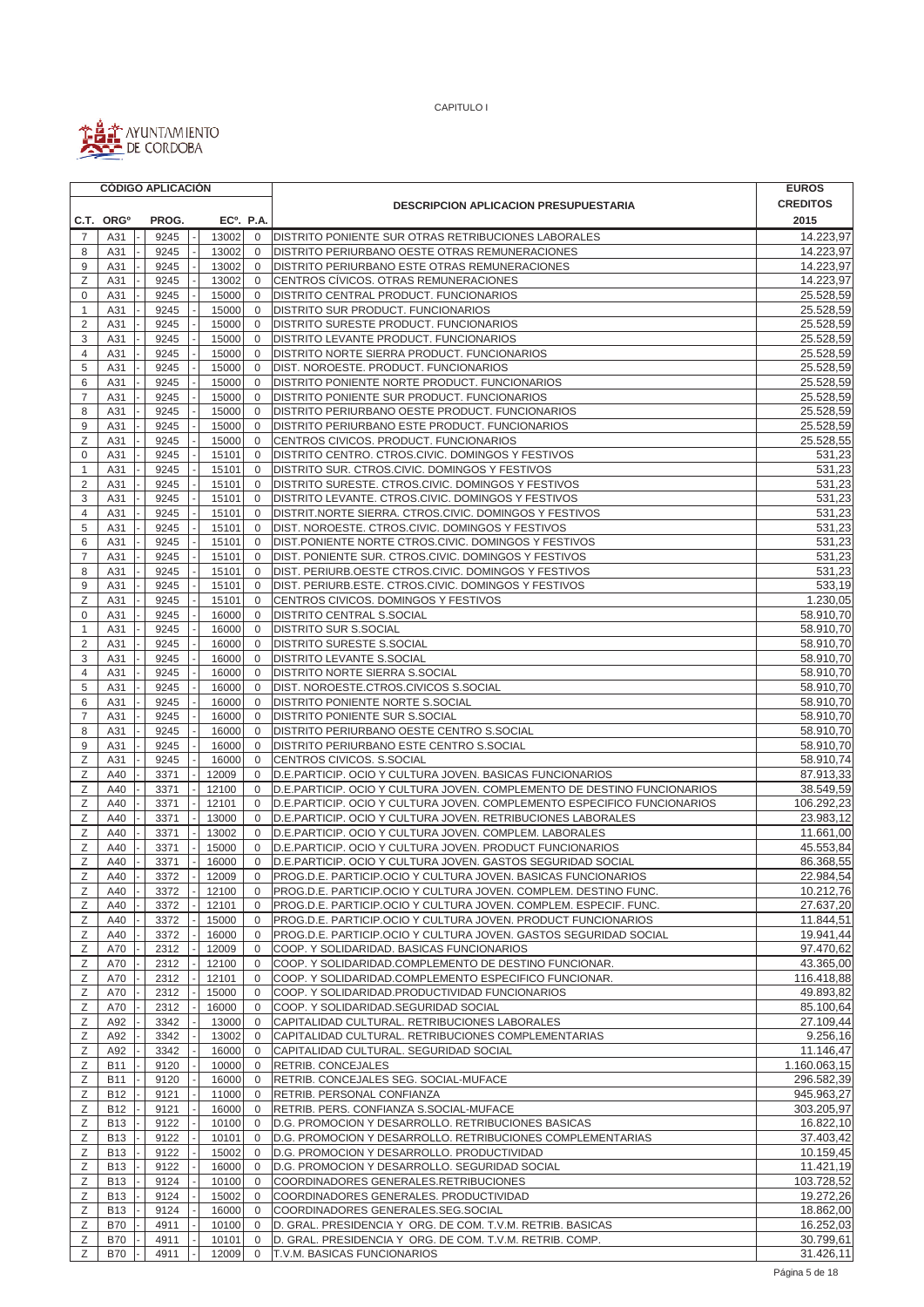

|        | <b>CÓDIGO APLICACIÓN</b>           |              |                        |                             |                                                                                                           | <b>EUROS</b>           |
|--------|------------------------------------|--------------|------------------------|-----------------------------|-----------------------------------------------------------------------------------------------------------|------------------------|
|        |                                    |              |                        |                             | <b>DESCRIPCION APLICACION PRESUPUESTARIA</b>                                                              | <b>CREDITOS</b>        |
|        | C.T. ORG <sup>o</sup>              | PROG.        | EC <sup>o</sup> . P.A. |                             |                                                                                                           | 2015                   |
| Ζ      | <b>B70</b>                         | 4911         | 12100                  | $\mathbf 0$                 | <b>IT.V.M. COMPLEMENTO DE DESTINO</b>                                                                     | 13.255,68              |
| Ζ      | <b>B70</b>                         | 4911         | 12101                  | $\mathbf 0$                 | T.V.M. COMPLEMENTO ESPECIFICO                                                                             | 35.054,76              |
| Ζ<br>Ζ | <b>B70</b><br><b>B70</b>           | 4911<br>4911 | 15000<br>15002         | $\mathbf 0$<br>$\mathbf 0$  | T.V.M. PRODUCT. FUNCIONARIOS<br>D. GRAL. PRESIDENCIA Y ORG. DE COM. T.V.M. PRODUCTIVIDAD                  | 15.023,61<br>7.329,19  |
| Ζ      | <b>B70</b>                         | 4911         | 15101                  | $\mathbf{0}$                | T.V.M. DOM. Y FESTIVOS                                                                                    | 426,98                 |
| Ζ      | <b>B70</b>                         | 4911         | 16000                  | $\mathbf{0}$                | T.V.M. SEG. SOCIAL                                                                                        | 37.128,28              |
| Ζ      | C <sub>10</sub>                    | 4313         | 12009                  | $\mathbf 0$                 | COMERCIO. RETRIBUCIONES BASICAS                                                                           | 76.936,16              |
| Ζ      | C <sub>10</sub>                    | 4313         | 12100                  | $\mathbf 0$                 | COMERCIO Y TRANSPORTES. COMPLEMENTO DESTINO                                                               | 36.091,54              |
| Ζ      | C <sub>10</sub>                    | 4313         | 12101                  | $\mathbf{0}$                | COMERCIO Y TRANSPORTES. COMPLEMENTO ESPECIFICO                                                            | 90.003,19              |
| Ζ      | C <sub>10</sub>                    | 4313         | 13000                  | $\mathbf 0$                 | COMERCIO Y TRANSPORTES. RETRIBUCIONES LABORALES                                                           | 25.280,43              |
| Ζ      | C <sub>10</sub>                    | 4313         | 13002                  | $\mathbf 0$                 | COMERCIO Y TRANSPORTES. RETRIBUCIONES COMPLEMENT.                                                         | 9.256,16               |
| Ζ<br>Ζ | C <sub>10</sub><br>C <sub>10</sub> | 4313<br>4313 | 15000<br>16000         | $\mathbf{0}$<br>$\mathbf 0$ | COMERCIO Y TRANSPORTES. PRODUCTIVIDAD<br>COMERCIO Y TRANSPORTES. SEGURIDAD SOCIAL                         | 38.008,35<br>72.510,23 |
| Ζ      | C <sub>11</sub>                    | 4312         | 13000                  | $\mathbf{0}$                | MERCADOS. PERSONAL LABORAL                                                                                | 51.725,41              |
| Ζ      | C <sub>11</sub>                    | 4312         | 13002                  | $\mathbf 0$                 | MERCADOS. OTRAS REMUNERACIONES                                                                            | 21.797,13              |
| Ζ      | C11                                | 4312         | 16000                  | $\mathbf 0$                 | MERCADOS MPLES. S.SOCIAL                                                                                  | 23.374,82              |
| Ζ      | C <sub>12</sub>                    | 4930         | 12009                  | $\mathbf 0$                 | O.M.I.C. BASICAS FUNCIONARIOS                                                                             | 63.799,47              |
| Ζ      | C <sub>12</sub>                    | 4930         | 12100                  | $\mathbf{0}$                | O.M.I.C. COMPLEMENTO DE DESTINO FUNCIONARIOS                                                              | 27.057,88              |
| Ζ      | C <sub>12</sub>                    | 4930         | 12101                  | $\mathbf 0$                 | O.M.I.C. COMPLEMENTO ESPECIFICO FUNCIONARIOS                                                              | 66.601,52              |
| Ζ      | C <sub>12</sub>                    | 4930         | 13000                  | $\mathbf 0$                 | O.M.I.C. PERSONAL LABORAL                                                                                 | 45.361,84              |
| Ζ<br>Ζ | C <sub>12</sub><br>C <sub>12</sub> | 4930         | 13002<br>15000         | $\mathbf 0$<br>$\mathbf 0$  | O.M.I.C.COMPLEMENTARIAS.LABORALES<br>O.M.I.C. PRODUCT. FUNCIONARIOS                                       | 19.195,17<br>28.543,57 |
| Ζ      | C <sub>12</sub>                    | 4930<br>4930 | 16000                  | $\mathbf 0$                 | O.M.I.C. S. SOCIAL                                                                                        | 66.850,47              |
| Ζ      | C <sub>13</sub>                    | 3110         | 12009                  | $\mathbf 0$                 | SALUD. BASICAS FUNCIONARIOS                                                                               | 21.094,80              |
| Ζ      | C <sub>13</sub>                    | 3110         | 12100                  | $\mathbf{0}$                | SALUD. COMPLEMENTO DE DESTINO FUNCIONARIOS                                                                | 8.242,49               |
| Ζ      | C <sub>13</sub>                    | 3110         | 12101                  | $\mathbf 0$                 | SALUD. COMPLEMENTO ESPECIFICO FUNCIONARIOS                                                                | 21.520,94              |
| Ζ      | C13                                | 3110         | 15000                  | $\mathbf{0}$                | SALUD. PRODUCT. FUNCIONARIOS                                                                              | 9.223,24               |
| Ζ      | C <sub>13</sub>                    | 3110         | 16000                  | $\mathbf 0$                 | SALUD. S.SOCIAL                                                                                           | 14.560,42              |
| Ζ      | C14                                | 4932         | 12009                  | $\mathbf 0$                 | JTA. ARBITRAL CONSUMO.BASICAS FUNC.                                                                       | 21.456,21              |
| Ζ<br>Ζ | C <sub>14</sub><br>C14             | 4932<br>4932 | 12100<br>12101         | $\mathbf 0$<br>$\mathbf 0$  | JTA. ARBITRAL CONSUMO.COMPLEMENTO DE DESTINO FUNC.<br>JTA. ARBITRAL CONSUMO. COMPLEMENTO ESPECIFICO FUNC. | 8.875,62<br>22.951,99  |
| Ζ      | C14                                | 4932         | 13000                  | $\mathbf 0$                 | JTA. ARBITRAL. RETRIB. LABORALES                                                                          | 26.123,56              |
| Ζ      | C14                                | 4932         | 13002                  | $\mathbf 0$                 | JTA. ARBITRAL. COMPLEM. LABORALES                                                                         | 9.333,25               |
| Ζ      | C14                                | 4932         | 15000                  | $\mathbf{0}$                | JTA. ARBITRAL CONSUMO.PRODUCT.FUNC.                                                                       | 9.836,60               |
| Ζ      | C14                                | 4932         | 16000                  | $\mathbf 0$                 | JTA. ARBITRAL CONSUMO.SEG. SOCIAL                                                                         | 29.304,25              |
| Ζ      | C <sub>20</sub>                    | 3380         | 12009                  | $\mathbf 0$                 | FIESTAS Y TRADICIONES. BASICAS FUNCIONARIOS                                                               | 76.901,50              |
| Ζ      | C <sub>20</sub>                    | 3380         | 12100                  | $\mathbf 0$                 | FIESTAS Y TRADICIONES. COMPLEMENTO DE DESTINO FUNCIONARIOS                                                | 32.146,59              |
| Ζ      | C <sub>20</sub>                    | 3380         | 12101                  | $\mathbf{0}$                | FIESTAS Y TRADICIONES. COMPLEMENTO ESPECIFICO FUNCIONARIOS                                                | 82.777,41              |
| Ζ<br>Ζ | C <sub>20</sub><br>C <sub>20</sub> | 3380<br>3380 | 13000<br>13002         | $\mathbf{0}$<br>$\mathbf 0$ | FIESTAS Y TRADICIONES.RETRIB.LABORALES<br>FIESTAS Y TRADICIONES.COMPLEMENTARIAS LABORALES                 | 76.547,71<br>32.771,39 |
| Ζ      | C <sub>20</sub>                    | 3380         | 15000                  | $\mathbf 0$                 | FIESTAS Y TRADICIONES. PRODUCT FUNCIONARIOS                                                               | 35.476,13              |
| Ζ      | C <sub>20</sub>                    | 3380         | 16000                  | $\mathbf 0$                 | FIESTAS Y TRADICIONES S.SOCIAL                                                                            | 97.748,13              |
| Ζ      | C30                                | 4321         | 12009                  | $\mathbf 0$                 | TURISMO. BASICAS FUNCIONARIOS                                                                             | 134.935,15             |
| Ζ      | C30                                | 4321         | 12100                  | $\mathbf 0$                 | TURISMO. COMPLEMENTO DE DESTINO FUNCIONARIOS                                                              | 62.490,05              |
| Z      | C30                                | 4321         | 12101                  | $\overline{0}$              | TURISMO. COMPLEMENTO ESPECIFICO. FUNCIONARIOS                                                             | 161.889,46             |
| Ζ      | C <sub>30</sub>                    | 4321         | 13000                  | $\overline{0}$              | <b>TURISMO. RETRIBUCIONES LABORALES</b>                                                                   | 46.756,45              |
| Ζ      | C <sub>30</sub>                    | 4321         | 13002                  | 0                           | TURISMO.COMPLEMENTARIAS.LABORALES                                                                         | 20.599,88              |
| Ζ<br>Ζ | C <sub>30</sub><br>C <sub>30</sub> | 4321<br>4321 | 15000<br>15101         | $\mathbf 0$<br>$\mathbf 0$  | TURISMO. PRODUCT FUNCIONARIOS<br>TURISMO. DOMINGOS Y FESTIVOS                                             | 66.812,77<br>542,50    |
| Ζ      | C <sub>30</sub>                    | 4321         | 16000                  | $\mathbf 0$                 | TURISMO. GASTOS SEG. SOCIAL                                                                               | 129.583,97             |
| Ζ      | E10                                | 2310         | 10100                  | $\mathbf 0$                 | DTR.GRAL. FAMILIA Y SERVICIOS SOCIALES. RET.BASICAS                                                       | 18.606,16              |
| Ζ      | E10                                | 2310         | 10101                  | $\mathbf 0$                 | DTR.GRAL.FAMILIA Y SERVICIOS SOCIALES. RET.COMPLEMENT.                                                    | 37.403,42              |
| Ζ      | E10                                | 2310         | 12009                  | $\overline{0}$              | SERV.SOCIALES. BASICAS FUNCIONARIOS                                                                       | 31.233,24              |
| Ζ      | E10                                | 2310         | 12100                  | 0                           | SERV.SOCIALES. COMPLEMENTO DE DESTINO FUNCIONARIOS                                                        | 15.566,16              |
| Ζ      | E10                                | 2310         | 12101                  | $\overline{0}$              | SERV. SOCIALES. COMPLEMENTO ESPECIFICO FUNCIONARIOS                                                       | 34.215,55              |
| Ζ<br>Ζ | E10<br>E10                         | 2310<br>2310 | 13000<br>13002         | $\mathbf 0$<br>$\mathbf 0$  | SERV. SOCIALES. PERSONAL LABORAL<br>SERV. SOCIALES. OTRAS REMUNERACIONES                                  | 28.067,49<br>10.470,10 |
| Ζ      | E <sub>10</sub>                    | 2310         | 15000                  | 0                           | SERV. SOCIALES. PRODUCT FUNCIONARIOS                                                                      | 14.099,28              |
| Ζ      | E10                                | 2310         | 15002                  | 0                           | DTRA.GRAL. FAMILIA Y SERVICIOS SOCIALES. PRODUCTIVIDAD                                                    | 10.159,45              |
| Ζ      | E10                                | 2310         | 15100                  | $\mathbf{0}$                | SERV. SOCIALES. GRATIFICACIONES                                                                           | 5,00                   |
| Ζ      | E10                                | 2310         | 16000                  | $\mathbf 0$                 | SERV. SOCIALES. SEG.SOCIAL                                                                                | 51.592,27              |
| Ζ      | E10                                | 2311         | 12009                  | $\mathbf{0}$                | GESTION DE RECURSOS. BASICAS FUNCIONARIO                                                                  | 55.269,83              |
| Ζ      | E10                                | 2311         | 12100                  | 0                           | GESTION DE RECURSOS. COMPLEMENTO DE DESTINO FUNCIONARIOS                                                  | 21.098,86              |
| Ζ      | E10                                | 2311         | 12101                  | 0                           | GESTION DE RECURSOS. COMPLEMENTO ESPECIFICO FUNCIONARIOS                                                  | 56.448,35              |
| Ζ<br>Ζ | E <sub>10</sub><br>E10             | 2311<br>2311 | 15000<br>16000         | 0<br>0                      | GESTION DE RECURSOS. PRODUCT. FUNCIONARI<br>GESTION DE RECURSOS. S.SOCIAL                                 | 23.836,78<br>45.823,22 |
| Ζ      | E10                                | 2312         | 12009                  | $\mathbf{0}$                | ADMINISTRACION. BASICAS FUNCIONARIOS                                                                      | 21.094,80              |
| Ζ      | E10                                | 2312         | 12100                  | $\mathbf 0$                 | ADMINISTRACION. COMPLEMENTO DE DESTINO FUNCIONARIOS                                                       | 8.242,49               |
| Ζ      | E <sub>10</sub>                    | 2312         | 12101                  | $\mathbf{0}$                | ADMINISTRACION. COMPLEMENTO ESPECIFICO FUNCIONARIOS                                                       | 21.520,94              |
| Ζ      | E <sub>10</sub>                    | 2312         | 15000                  | $\mathbf 0$                 | ADMINISTRACION. PRODUCT. FUNCIONARIOS                                                                     | 9.223,24               |
| Ζ      | E10                                | 2312         | 16000                  | $\mathbf 0$                 | ADMINISTRACION. S.SOCIAL                                                                                  | 14.560,42              |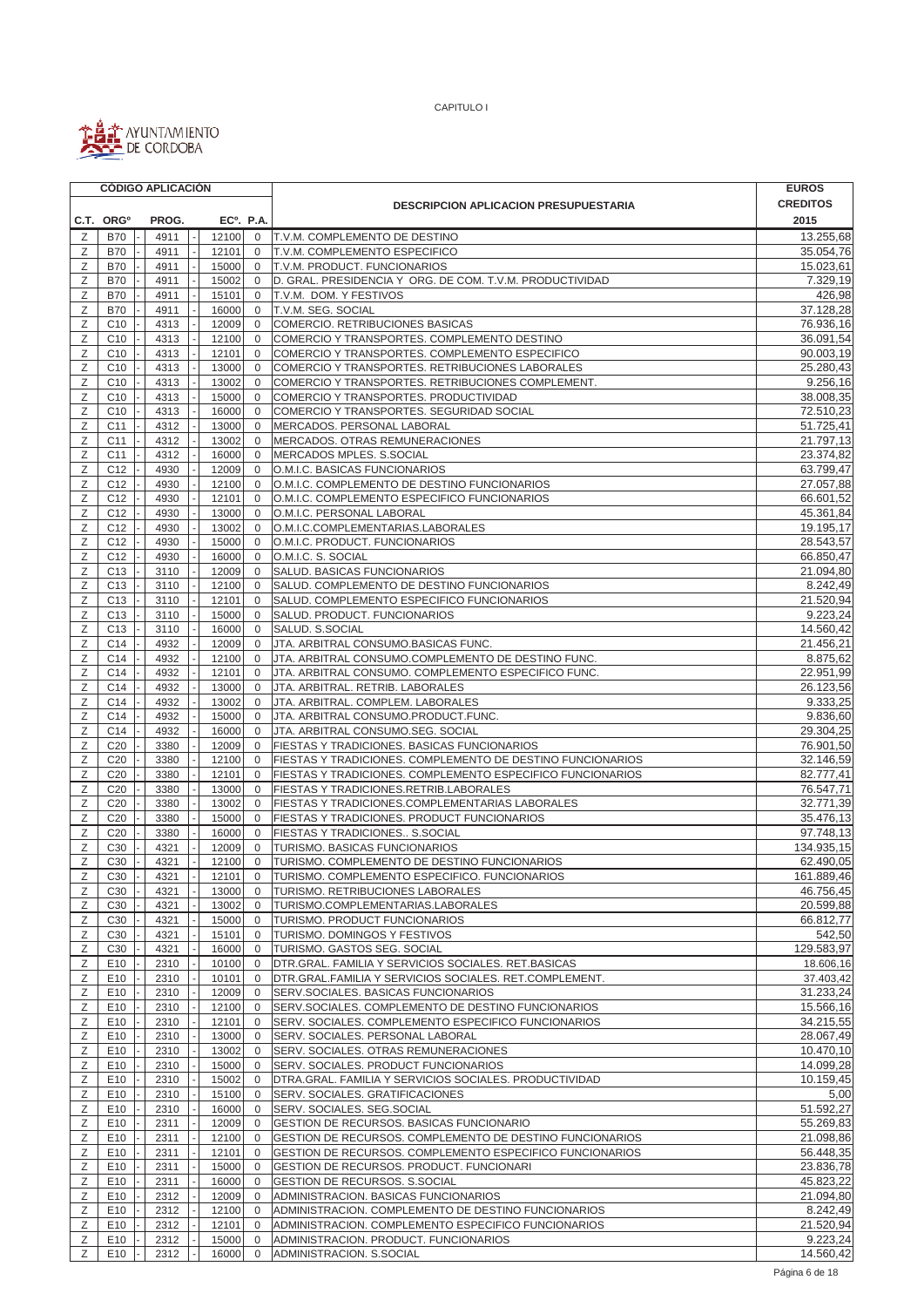

|                     | <b>CÓDIGO APLICACIÓN</b> |  |       |  |                        |                |                                                             | <b>EUROS</b>    |
|---------------------|--------------------------|--|-------|--|------------------------|----------------|-------------------------------------------------------------|-----------------|
|                     |                          |  |       |  |                        |                | <b>DESCRIPCION APLICACION PRESUPUESTARIA</b>                | <b>CREDITOS</b> |
|                     | C.T. ORG <sup>o</sup>    |  | PROG. |  | EC <sup>o</sup> . P.A. |                |                                                             | 2015            |
| $\Omega$            | E <sub>10</sub>          |  | 2313  |  | 12009                  | 0              | <b>DISTRITO CENTRO PROGRAMAS. BASICAS FUNCIONARIOS</b>      | 101.883,18      |
| $\mathbf{1}$        | E <sub>10</sub>          |  | 2313  |  | 12009                  | $\mathbf 0$    | DISTRITO SUR PROGRAMAS. BASICAS FUNCIONARIOS                | 101.883,18      |
| $\overline{2}$      | E10                      |  | 2313  |  | 12009                  | $\mathbf 0$    | DISTRITO SURESTE PROGRAMAS. BASICAS FUNCIONARIOS            | 101.883,18      |
| 3                   | E10                      |  | 2313  |  | 12009                  | $\mathbf 0$    | DISTRITO LEVANTE PROGRAMAS. BASICAS FUNCIONARIOS            | 101.883,18      |
| 4                   | E10                      |  | 2313  |  | 12009                  | $\mathbf 0$    | DISTRITO NORTE SIERRA PROGRAMAS. BASICAS FUNCIONARIOS       | 101.883,18      |
| 5                   | E10                      |  | 2313  |  | 12009                  | $\mathbf{0}$   | DIST. NOROESTE PROGRAMAS. BASICAS FUNCIONARIOS              | 101.883,18      |
| 6                   | E10                      |  | 2313  |  | 12009                  | $\mathbf{0}$   | DISTRITO PONIENTE NORTE PROGRAMAS. BASICAS FUNCIONARIOS     | 101.883,18      |
| $\overline{7}$      | E10                      |  | 2313  |  | 12009                  | $\mathbf 0$    | DISTRITO PONIENTE SUR PROGRAMAS. BASICAS FUNCIONARIOS       | 101.883,18      |
| 8                   | E <sub>10</sub>          |  | 2313  |  | 12009                  | $\mathbf 0$    | DISTRITO PERIURBANO OESTE PROGRAMAS. BASICAS FUNCIONARIOS   | 101.883,18      |
| 9                   | E <sub>10</sub>          |  | 2313  |  | 12009                  | $\mathbf 0$    | DISTRITO PERIURBANO ESTE PROGRAMAS, BASICAS FUNCIONARIOS    | 101.883,18      |
| Ζ                   | E10                      |  | 2313  |  | 12009                  | $\mathbf 0$    | PROGRAMAS. BASICAS FUNCIONARIOS                             | 101.883,42      |
| 0                   | E10                      |  | 2313  |  | 12100                  | $\mathbf 0$    | DIST. CENTRO PROGRAMAS.COMPLEMT.O DE DESTINO FUNCION.       | 41.642,41       |
| 1                   | E10                      |  | 2313  |  | 12100                  | $\mathbf 0$    | DISTRITO SUR PROGRAMAS. COMPLEMT DE DESTINO FUNCIONARIOS    | 41.642,41       |
| 2                   | E10                      |  | 2313  |  | 12100                  | $\mathbf{0}$   | DIST. SURESTE PROGRAMAS. COMPLEMT.DE DESTINO FUNCIONARIOS   | 41.642,41       |
| 3                   | E <sub>10</sub>          |  | 2313  |  | 12100                  | $\mathbf 0$    | DIST. LEVANTE PROGRAMAS. COMPLEMT.DE DESTINO FUNCIONARIOS   | 41.642,41       |
| 4                   | E10                      |  | 2313  |  | 12100                  | $\mathbf{0}$   | DIST. NORTE SIERRA PROGRAMAS. COMPLEMT. DE DESTINO FUNC.    | 41.642,41       |
| 5                   | E <sub>10</sub>          |  | 2313  |  | 12100                  | $\mathbf 0$    | DIST. NOROESTE.PROGRAMAS. COMPLEMT. DE DESTINO FUNCION.     | 41.642,41       |
| 6                   | E10                      |  | 2313  |  | 12100                  | $\mathbf 0$    | DIST. PONIENTE NORTE PROGRAMAS.COMPLEMT.DE DESTINO FUNC.    | 41.642,41       |
| $\overline{7}$      | E10                      |  | 2313  |  | 12100                  | $\mathbf 0$    | DIST. PONIENTE SUR PROGRAMAS. COMPLEMT.DE DESTINO FUNC.     | 41.642,41       |
| 8                   | E10                      |  | 2313  |  | 12100                  | $\mathbf 0$    | DIST. PERIURB.OESTE PROGRAMAS.COMPLEMT.DE DESTINO FUNCION   | 41.642,41       |
| 9                   | E10                      |  | 2313  |  | 12100                  | $\mathbf{0}$   | DIST. PERIURB. ESTE PROGRAMAS. COMPLEMT. DE DESTINO FUNCION | 41.642,41       |
| Ζ                   | E <sub>10</sub>          |  | 2313  |  | 12100                  | $\mathbf 0$    | PROGRAMAS. COMPLEMT. DE DESTINO FUNCIONARIOS                | 41.642,43       |
| $\mathbf 0$         | E10                      |  | 2313  |  | 12101                  | $\mathbf 0$    | DISTRITO CENTRO PROGRAMAS. COMPLEMT ESPECIFICO FUNCION.     | 111.546,77      |
| $\mathbf{1}$        | E <sub>10</sub>          |  | 2313  |  | 12101                  | $\mathbf 0$    | DISTRITO SUR PROGRAMAS. COMPLEMT. ESPECIFICO FUNCIONARIOS   | 111.546,77      |
| 2                   | E <sub>10</sub>          |  | 2313  |  | 12101                  | $\mathbf 0$    | DISTRITO SURESTE PROGRAMAS. COMPLEMT.ESPECIFICO FUNCION.    | 111.546,77      |
| 3                   | E10                      |  | 2313  |  | 12101                  | $\mathbf 0$    | DISTRITO LEVANTE PROGRAMAS. COMPLEMT. ESPECIFICO FUNCION.   | 111.546,77      |
| 4                   | E10                      |  | 2313  |  | 12101                  | 0              | DIST.NORTE SIERRA PROGRAMAS. COMPLEMT. ESPECIFICO FUNCION.  | 111.546,77      |
| 5                   | E10                      |  | 2313  |  | 12101                  | $\mathbf 0$    | DIST.NOROESTE.PROGRAMAS. COMPLEMT.ESPECIFICO FUNCION.       | 111.546.77      |
| 6                   | E10                      |  | 2313  |  | 12101                  | $\mathbf 0$    | DIST.PONIENTE NORTE PROGRAMAS.COMPLEMT.ESPECIFICO FUNC.     | 111.546,77      |
| 7                   | E10                      |  | 2313  |  | 12101                  | $\mathbf 0$    | DIST. PONIENTE SUR PROGRAMAS. COMPLEMT.ESPECIFICO FUNCION.  | 111.546,77      |
| 8                   | E10                      |  | 2313  |  | 12101                  | 0              | DIST. PERIURB.OESTE PROGRAMAS. COMPLEMT.ESPECIFICO FUNCI    | 111.546,77      |
| 9                   | E10                      |  | 2313  |  | 12101                  | $\mathbf 0$    | DIST. PERIURB. ESTE PROGRAMAS. COMPLEMT. ESPECIFICO FUNCION | 111.546,77      |
| Ζ                   | E10                      |  | 2313  |  | 12101                  | $\mathbf 0$    | PROGRAMAS. COMPLEMT. ESPECIFICO FUNCIONARIOS                | 111.546,86      |
| $\mathbf 0$         | E <sub>10</sub>          |  | 2313  |  | 13000                  | $\mathbf 0$    | DISTRITO CENTRO PROGRAMAS. RETRIBUC. LABORALES              | 50.574,28       |
| 1                   | E10                      |  | 2313  |  | 13000                  | $\mathbf 0$    | DISTRITO SUR PROGRAMAS. RETRIBUC. LABORALES                 | 50.574,28       |
| $\overline{2}$      | E10                      |  | 2313  |  | 13000                  | $\mathbf{0}$   | DISTRITO SURESTE PROGRAMAS. RETRIBUC. LABORALES             | 50.574,28       |
| 3                   | E10                      |  | 2313  |  | 13000                  | $\mathbf 0$    | DISTRITO LEVANTE PROGRAMAS. RETRIBUC. LABORALES             | 50.574,28       |
| 4                   | E <sub>10</sub>          |  | 2313  |  | 13000                  | $\mathbf 0$    | DISTRITO NORTE SIERRA PROGRAMAS. RETRIBUC. LABORALES        | 50.574,28       |
| 5                   | E10                      |  | 2313  |  | 13000                  | $\mathbf 0$    | DIST. NOROESTE PROGRAMAS. RETRIBUC. LABORALES               | 50.574,28       |
| 6                   | E <sub>10</sub>          |  | 2313  |  | 13000                  | $\mathbf 0$    | DISTRITO PONIENTE NORTE PROGRAMAS. RETRIBUC. LABORALES      | 50.574,28       |
| $\overline{7}$      | E10                      |  | 2313  |  | 13000                  | $\mathbf{0}$   | DISTRITO PONIENTE SUR PROGRAMAS. RETRIBUC. LABORALES        | 50.574,28       |
| 8                   | E <sub>10</sub>          |  | 2313  |  | 13000                  | $\mathbf 0$    | DISTRITO PERIURBANO OESTE PROGRAMAS. RETRIBUC. LABORALES    | 50.574,28       |
| 9                   | E10                      |  | 2313  |  | 13000                  | $\mathbf{0}$   | DISTRITO PERIURBANO ESTE PROGRAMAS. RETRIBUC. LABORALES     | 50.574,28       |
| Z                   | E10                      |  | 2313  |  | 13000                  | $\mathbf{0}$   | PROGRAMAS. RETRIBUC. LABORALES                              | 50.574,25       |
| $\mathsf{O}\xspace$ | E10                      |  | 2313  |  | 13002                  | $\overline{0}$ | DIST. CTRO. PROGRAMAS.COMPLEMENTARIAS LABORALES             | 35.973,78       |
| 1                   | E <sub>10</sub>          |  | 2313  |  | 13002                  | $\mathbf 0$    | DIST. SUR PROGRAMAS.COMPLEMENTARIAS LABORALES               | 35.973,78       |
| $\overline{2}$      | E10                      |  | 2313  |  | 13002                  | 0              | DIST. SURESTE PROGRAMAS.COMPLEMENTARIAS LABORALES           | 35.973,78       |
| 3                   | E10                      |  | 2313  |  | 13002                  | 0              | DIST. LEVANTE PROGRAMAS.COMPLEMENTARIAS LABORALES           | 35.973,78       |
| 4                   | E10                      |  | 2313  |  | 13002                  | 0              | DIST. NORTE SIERRA PROG.COMPLEMENTARIAS LABORALES           | 35.973,78       |
| 5                   | E10                      |  | 2313  |  | 13002                  | 0              | DIST. NOROESTE PROG.COMPLEMENTARIAS LABORALES               | 35.973,78       |
| 6                   | E <sub>10</sub>          |  | 2313  |  | 13002                  | $\mathbf 0$    | DIST. PONIENTE NORTE PROG.COMPLEMENTARIAS LABORALES         | 35.973,78       |
| $\overline{7}$      | E10                      |  | 2313  |  | 13002                  | 0              | DIST. PONIENTE SUR PROG.COMPLEMENTARIAS LABORALES           | 35.973,78       |
| 8                   | E10                      |  | 2313  |  | 13002                  | $\mathbf 0$    | DIST. PERIURB. OESTE PROG.COMPLEMENT. LABORALES             | 35.973,78       |
| 9                   | E <sub>10</sub>          |  | 2313  |  | 13002                  | 0              | DIST. PERIURBANO ESTE PROG.COMPLEM. LABORALES               | 35.973,78       |
| Ζ                   | E <sub>10</sub>          |  | 2313  |  | 13002                  | $\mathbf 0$    | PROGRAMAS.COMPLEMENTARIAS LABORALES                         | 35.973,77       |
| 0                   | E <sub>10</sub>          |  | 2313  |  | 15000                  | 0              | DISTRITO CENTRO PROGRAMAS. PRODUCT. FUNCIONARIOS            | 47.805,65       |
| $\mathbf{1}$        | E10                      |  | 2313  |  | 15000                  | 0              | DISTRITO SUR PROGRAMAS. PRODUCT. FUNCIONARIOS               | 47.805,65       |
| $\overline{2}$      | E <sub>10</sub>          |  | 2313  |  | 15000                  | 0              | DISTRITO SURESTE PROGRAMAS. PRODUCT. FUNCIONARIOS           | 47.805,65       |
| 3                   | E10                      |  | 2313  |  | 15000                  | 0              | DISTRITO LEVANTE PROGRAMAS. PRODUCT. FUNCIONARIOS           | 47.805,65       |
| 4                   | E <sub>10</sub>          |  | 2313  |  | 15000                  | 0              | DISTRITO NORTE SIERRA PROGRAMAS. PRODUCT. FUNCIONARIOS      | 47.805,65       |
| 5                   | E10                      |  | 2313  |  | 15000                  | 0              | DIST. NOROESTE PROGRAMAS. PRODUCT. FUNCIONARIOS             | 47.805,65       |
| 6                   | E10                      |  | 2313  |  | 15000                  | $\mathbf{0}$   | DISTRITO PONIENTE NORTE PROGRAMAS. PRODUCT. FUNCIONARIOS    | 47.805,65       |
| $\overline{7}$      | E <sub>10</sub>          |  | 2313  |  | 15000                  | 0              | DISTRITO PONIENTE SUR PROGRAMAS. PRODUCT. FUNCIONARIOS      | 47.805,65       |
| 8                   | E10                      |  | 2313  |  | 15000                  | $\mathbf{0}$   | DISTRITO PERIURBANO OESTE PROGRAMAS. PRODUCT. FUNCIONARIOS  | 47.805,65       |
| 9                   | E10                      |  | 2313  |  | 15000                  | 0              | DISTRITO PERIURBANO ESTE PROGRAMAS. PRODUCT. FUNCIONARIOS   | 47.805,65       |
| Ζ                   | E10                      |  | 2313  |  | 15000                  | 0              | PROGRAMAS. PRODUCT. FUNCIONARIOS                            | 47.805,70       |
| 0                   | E <sub>10</sub>          |  | 2313  |  | 16000                  | 0              | DISTRITO CENTRO PROGRAMAS. S.SOCIAL                         | 105.079,59      |
| $\mathbf{1}$        | E <sub>10</sub>          |  | 2313  |  | 16000                  | $\mathbf 0$    | DISTRITO SUR PROGRAMAS. S.SOCIAL                            | 105.079,59      |
| 2                   | E10                      |  | 2313  |  | 16000                  | $\mathbf 0$    | DISTRITO SURESTE PROGRAMAS. S.SOCIAL                        | 105.079,59      |
| 3                   | E10                      |  | 2313  |  | 16000                  | $\mathbf 0$    | DISTRITO LEVANTE PROGRAMAS. S.SOCIAL                        | 105.079,59      |
| 4                   | E10                      |  | 2313  |  | 16000                  | $\mathbf 0$    | DISTRITO NORTE SIERRA PROGRAMAS. S.SOCIAL                   | 105.079,59      |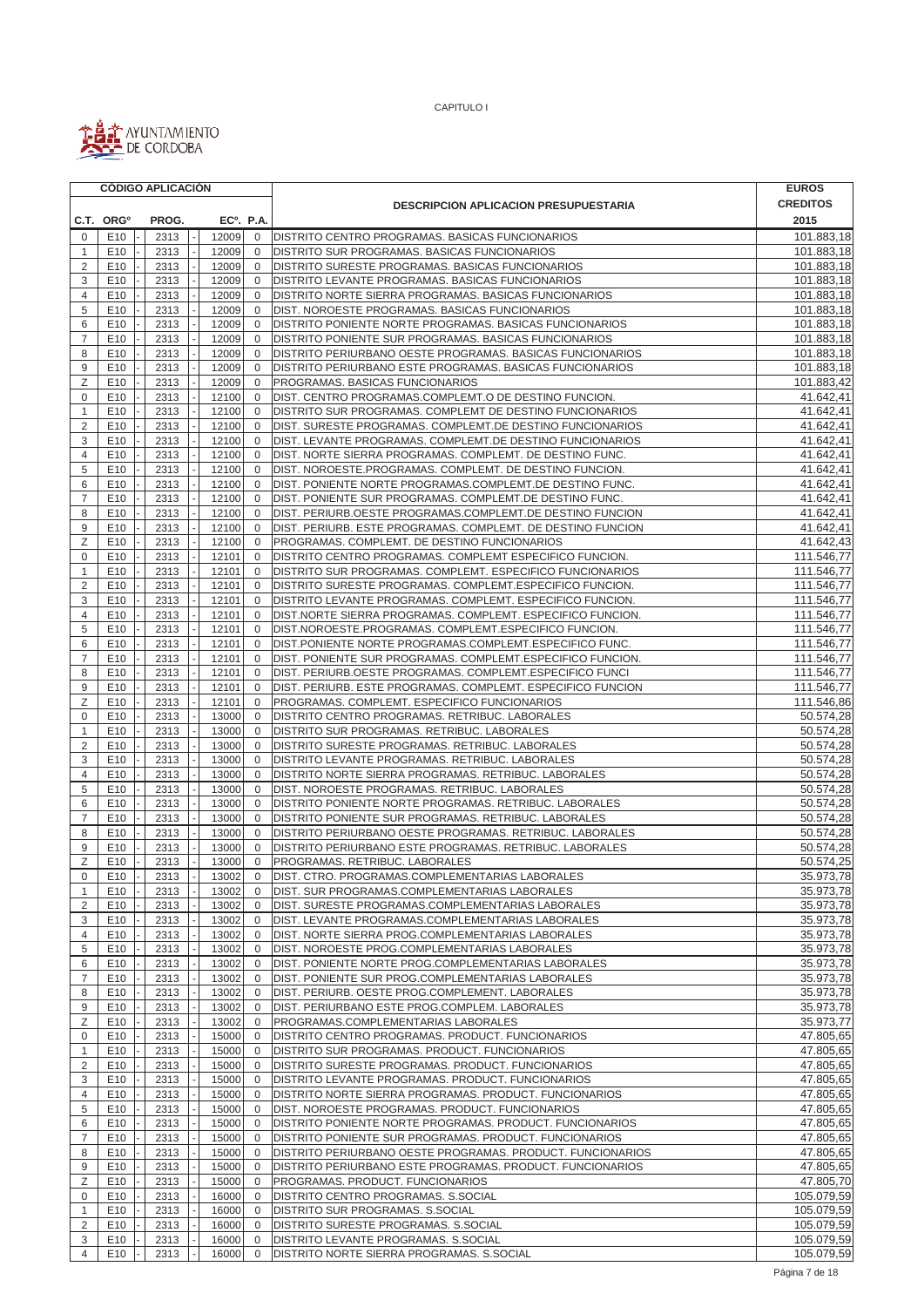

|                | <b>CÓDIGO APLICACIÓN</b> |  |              |  |                        |                            |                                                                                                         | <b>EUROS</b>           |  |
|----------------|--------------------------|--|--------------|--|------------------------|----------------------------|---------------------------------------------------------------------------------------------------------|------------------------|--|
|                |                          |  |              |  |                        |                            | <b>DESCRIPCION APLICACION PRESUPUESTARIA</b>                                                            |                        |  |
|                | C.T. ORG <sup>o</sup>    |  | PROG.        |  | EC <sup>o</sup> . P.A. |                            |                                                                                                         | 2015                   |  |
| 5              | E <sub>10</sub>          |  | 2313         |  | 16000                  | $\mathbf 0$                | DIST. NOROESTE. PROGRAMAS. S.SOCIAL                                                                     | 105.079,59             |  |
| 6              | E <sub>10</sub>          |  | 2313         |  | 16000                  | $\mathbf 0$                | DISTRITO PONIENTE NORTE PROGRAMAS. S.SOCIAL                                                             | 105.079,59             |  |
| $\overline{7}$ | E10                      |  | 2313         |  | 16000                  | $\mathbf{0}$               | DISTRITO PONIENTE SUR PROGRAMAS. S.SOCIAL                                                               | 105.079.59             |  |
| 8              | E10                      |  | 2313         |  | 16000                  | $\mathbf{0}$               | DISTRITO PERIURBANO OESTE PROGRAMAS. S.SOCIAL                                                           | 105.079,59             |  |
| 9              | E10                      |  | 2313         |  | 16000                  | $\mathbf 0$                | DISTRITO PERIURBAANO ESTE PROGRAMAS. S.SOCIAL                                                           | 105.079,59             |  |
| Ζ              | E10                      |  | 2313         |  | 16000                  | $\mathbf 0$                | PROGRAMAS. S.SOCIAL                                                                                     | 105.079,57             |  |
| Ζ              | E14                      |  | 2319         |  | 12009                  | $\mathbf{0}$               | TERCERA EDAD. BASICAS FUNCIONARIOS                                                                      | 396.136,23             |  |
| Ζ              | E14                      |  | 2319         |  | 12100                  | $\mathbf 0$                | TERCERA EDAD. COMPLEMENTO DE DESTINO FUNCIONARIOS                                                       | 176.304,59             |  |
| Ζ              | E14                      |  | 2319         |  | 12101                  | $\mathbf 0$                | TERCERA EDAD. COMPLEMENTO ESPECIFICO FUNCIONARIOS                                                       | 470.462,03             |  |
| Ζ              | E14                      |  | 2319         |  | 13000                  | $\mathbf 0$                | TERCERA EDAD. RETRIBUCIONES LABORALES                                                                   | 137.185,51             |  |
| Ζ              | E14                      |  | 2319         |  | 13002                  | $\mathbf 0$                | TERCERA EDAD. OTRAS REMUNERACIONES                                                                      | 60.610,68              |  |
| Ζ              | E14                      |  | 2319         |  | 15000                  | $\mathbf 0$                | TERCERA EDAD. PRODUCT. FUNCIONARIOS                                                                     | 199.303,89             |  |
| Ζ              | E14                      |  | 2319         |  | 15101                  | $\mathbf 0$                | TERCERA EDAD DOMINGOS Y FESTIVOS                                                                        | 56.859,83              |  |
| Ζ              | E14                      |  | 2319         |  | 16000                  | $\mathbf 0$                | TERCERA EDAD. S.SOCIAL                                                                                  | 395.343,34             |  |
| Ζ              | E20                      |  | 3200         |  | 12009                  | $\mathbf{0}$               | EDUCACION Y FOMENTO ACTIV. RECREATIVAS.BASICAS FUNCIONARIOS                                             | 160.353,42             |  |
| Ζ              | E20                      |  | 3200         |  | 12100                  | $\mathbf{0}$               | EDUCACION Y FOMENTO ACTIV. RECREATIVAS.COMPLEM. DE DESTINO FUNC.                                        | 57.890,60              |  |
| Ζ              | E20                      |  | 3200         |  | 12101                  | $\mathbf 0$                | EDUCACION Y FOMENTO ACTIV. RECREATIVAS. COMPLEMENTO ESPECIFICO                                          | 160.959,14             |  |
| Ζ              | E20                      |  | 3200         |  | 15000                  | $\mathbf 0$                | EDUCACION Y FOMENTO ACTIV. RECREATIVAS. PRODUCT FUNCIONARIOS                                            | 65.844,46              |  |
| Ζ              | E20                      |  | 3200         |  | 16000                  | $\mathbf 0$                | EDUCACION Y FOMENTO ACTIV. RECREATIVAS. GASTOS SEG. SOCIAL                                              | 120.834,90             |  |
| 0              | E21                      |  | 3230         |  | 12009                  | $\mathbf{0}$               | DISTRITO CENTRO COLEGIOS. BASICAS FUNCIONARIOS                                                          | 55.335,26              |  |
| 1              | E21                      |  | 3230         |  | 12009                  | $\mathbf 0$                | DISTRITO SUR COLEGIOS. BASICAS FUNCIONARIOS                                                             | 55.335,26              |  |
| $\overline{2}$ | E21                      |  | 3230         |  | 12009                  | $\mathbf 0$                | DISTRITO SURESTE COLEGIOS. BASICAS FUNCIONARIOS                                                         | 55.335,26              |  |
| 3              | E21                      |  | 3230         |  | 12009                  | $\mathbf{0}$               | DISTRITO LEVANTE COLEGIOS. BASICAS FUNCIONARIOS                                                         | 55.335,26              |  |
| 4              | E21                      |  | 3230         |  | 12009                  | $\mathbf 0$                | DISTRITO NORTE SIERRA COLEGIOS. BASICAS FUNCIONARIOS                                                    | 55.335,26<br>55.335,26 |  |
| 5<br>6         | E21<br>E21               |  | 3230<br>3230 |  | 12009<br>12009         | $\mathbf 0$<br>$\mathbf 0$ | DIST. NOROESTE COLEGIOS. BASICAS FUNCIONARIOS<br>DISTRITO PONIENTE NORTE COLEGIOS. BASICAS FUNCIONARIOS | 55.335,26              |  |
| $\overline{7}$ | E21                      |  | 3230         |  | 12009                  | $\mathbf 0$                | DISTRITO PONIENTE SUR COLEGIOS. BASICAS FUNCIONARIOS                                                    | 55.335,26              |  |
| 8              | E21                      |  | 3230         |  | 12009                  | $\mathbf 0$                | DISTRITO PERIURBANO OESTE COLEGIOS. BASICAS FUNCIONARIOS                                                | 55.335,26              |  |
| 9              | E21                      |  | 3230         |  | 12009                  | $\mathbf 0$                | DISTRITO PERIURBANO ESTE COLEGIOS. BASICAS FUNCIONARIOS                                                 | 55.335,26              |  |
| Ζ              | E21                      |  | 3230         |  | 12009                  | $\mathbf 0$                | UDAD. COLEGIOS. BASICAS FUNCIONARIOS                                                                    | 55.335,28              |  |
| 0              | E21                      |  | 3230         |  | 12100                  | $\mathbf{0}$               | D. CENTRO COLEGIOS COMPLEMENTO DE DESTINO FUNCION.                                                      | 23.776,87              |  |
| 1              | E21                      |  | 3230         |  | 12100                  | $\mathbf 0$                | D. SUR COLEGIOS COMPLEMENTO DE DESTINO FUNCIONARIOS                                                     | 23.776,87              |  |
| $\overline{2}$ | E21                      |  | 3230         |  | 12100                  | $\mathbf 0$                | D. SURESTE COLEGIOS. COMPLEMENTO DE DESTINO FUNCION.                                                    | 23.776,87              |  |
| 3              | E21                      |  | 3230         |  | 12100                  | $\mathbf 0$                | D. LEVANTE COLEGIOS. COMPLEMENTO DE DESTINO FUNCION.                                                    | 23.776,87              |  |
| 4              | E21                      |  | 3230         |  | 12100                  | $\mathbf 0$                | D. NORTE SIERRA COLEGIOS. COMPLEMENTO DE DESTINO FUNCION                                                | 23.776,87              |  |
| 5              | E21                      |  | 3230         |  | 12100                  | $\mathbf{0}$               | D. NOROESTE COLEGIOS. COMPLEMENTO DE DESTINO FUNCION.                                                   | 23.776,87              |  |
| 6              | E21                      |  | 3230         |  | 12100                  | $\mathbf{0}$               | D. PONIENTE NORTE COLEGIOS. COMPLEMT FUNCIONARIOS                                                       | 23.776,87              |  |
| 7              | E21                      |  | 3230         |  | 12100                  | $\overline{0}$             | D. PONIENTE SUR COLEGIOS. COMPLEMENTO DE DESTINO FUNCION                                                | 23.776,87              |  |
| 8              | E21                      |  | 3230         |  | 12100                  | $\overline{0}$             | D.PERIURBANO OESTE COLEGIOS. COMPLEM. DE DESTINO FUNCION                                                | 23.776,87              |  |
| 9              | E21                      |  | 3230         |  | 12100                  | $\mathbf{0}$               | D. PERIURBANO ESTE COLEGIOS. COMPLEMENT.DE DESTINO FUNC.                                                | 23.776,87              |  |
| Ζ              | E21                      |  | 3230         |  | 12100                  | $\mathbf 0$                | UDAD. COLEGIOS. COMPLEMENTO DE DESTINO FUNCIONARIOS                                                     | 23.776,88              |  |
| 0              | E21                      |  | 3230         |  | 12101                  | $\mathbf 0$                | DISTRITO CENTRO COLEGIOS COMPLEMENTO ESPECIFICO FUNCION.                                                | 73.490,37              |  |
| 1              | E21                      |  | 3230         |  | 12101                  | $\mathbf{0}$               | DISTRITO SUR COLEGIOS COMPLEMENTO ESPECIFICO FUNCIONARIOS                                               | 73.490,37              |  |
| $\overline{2}$ | E21                      |  | 3230         |  | 12101                  | $\mathbf 0$                | DISTRITO SURESTE COLEGIOS. COMPLEMENTO ESPECIFICO FUNCION.                                              | 73.490,37              |  |
| $\mathbf{3}$   | E21                      |  | 3230         |  | 12101                  | $\overline{0}$             | DISTRITO LEVANTE COLEGIOS. COMPLEMENTO ESPECIFICO FUNCION.                                              | 73.490,37              |  |
| 4              | E21                      |  | 3230         |  | 12101                  | $\mathbf 0$                | DIST. NORTE SIERRA COLEGIOS. COMPLEMEMTO ESPECIFICO FUNCION                                             | 73.490,37              |  |
| 5              | E21                      |  | 3230         |  | 12101                  | 0                          | DIST. NOROESTE COLEGIOS. COMPLEMENTO ESPECIFICO FUNCION.                                                | 73.490,37              |  |
| 6              | E21                      |  | 3230         |  | 12101                  | 0                          | DIST. PONIENTE NORTE COLEGIOS. COMPLEMENTO ESPECIFICO FUNC                                              | 73.490,37              |  |
| $\overline{7}$ | E21                      |  | 3230         |  | 12101                  | 0                          | DIST. PONIENTE SUR COLEGIOS. COMPLEMENTO ESPECIFICO FUNCION                                             | 73.490,37              |  |
| 8              | E21                      |  | 3230         |  | 12101                  | 0                          | DIST. PERIURBANO OESTE COLEGIOS. COMPLEMENT. ESPECIF. FUNC.                                             | 73.490,37              |  |
| 9              | E21                      |  | 3230         |  | 12101                  | 0                          | DIST. PERIURBANO ESTE COLEGIOS. COMPLEMT. ESPEC. FUNCION.                                               | 73.490,37              |  |
| Ζ              | E21                      |  | 3230         |  | 12101                  | $\mathbf 0$                | UDAD. COLEGIOS. COMPLEMENTO ESPECIFICO FUNCIONARIOS                                                     | 73.490,33              |  |
| 0              | E21                      |  | 3230         |  | 13000                  | $\mathbf{0}$               | DISTRITO CENTRO COLEGIOS. RETRIBUCIONES LABORALES                                                       | 16.552,04              |  |
| 1              | E21                      |  | 3230         |  | 13000                  | 0                          | DISTRITO SUR COLEGIOS. RETRIBUCIONES LABORALES                                                          | 16.552,04              |  |
| 2              | E21                      |  | 3230         |  | 13000                  | $\mathbf{0}$               | DISTRITO SURESTE COLEGIOS. RETRIBUCIONES LABORALES                                                      | 16.552,04              |  |
| 3              | E21                      |  | 3230         |  | 13000                  | 0                          | DISTRITO LEVANTE COLEGIOS. RETRIBUCIONES LABORALES                                                      | 16.552,04              |  |
| 4              | E21                      |  | 3230         |  | 13000                  | $\mathbf 0$                | DISTRITO NORTE SIERRA COLEGIOS. RETRIBUCIONES LABORALES                                                 | 16.552,04              |  |
| 5              | E21                      |  | 3230         |  | 13000                  | $\mathbf 0$                | DIST. NOROESTE COLEGIOS. RETRIBUCIONES LABORALES                                                        | 16.552,04              |  |
| 6              | E21                      |  | 3230         |  | 13000                  | 0                          | DISTRITO PONIENTE NORTE COLEGIOS. RETRIBUCIONES LABORALES                                               | 16.552,04              |  |
| 7              | E21                      |  | 3230         |  | 13000                  | $\mathbf 0$                | DISTRITO PONIENTE SUR COLEGIOS. RETRIBUCIONES LABORALES                                                 | 16.552,04              |  |
| 8              | E21                      |  | 3230         |  | 13000                  | $\mathbf 0$                | DISTRITO PERIURBANO OESTE COLEGIOS. RETRIBUCIONES LABORALES                                             | 16.552,04              |  |
| 9              | E21                      |  | 3230         |  | 13000                  | $\mathbf{0}$               | DISTRITO PERIURBANO ESTE COLEGIOS. RETRIBUCIONES LABORALES                                              | 16.552,04              |  |
| Ζ              | E21<br>E21               |  | 3230<br>3230 |  | 13000<br>13002         | $\mathbf 0$<br>$\mathbf 0$ | UDAD. COLEGIOS. RETRIBUCIONES LABORALES                                                                 | 16.552,03<br>7.081,53  |  |
| 0<br>1         | E21                      |  | 3230         |  | 13002                  | 0                          | DISTRITO CENTRO COLEGIOS. OTRAS REMUNERACIONES<br>DISTRITO SUR COLEGIOS. OTRAS REMUNERACIONES           | 7.081,53               |  |
| $\overline{2}$ | E21                      |  | 3230         |  | 13002                  | $\mathbf 0$                | DISTRITO SURESTE COLEGIOS. OTRAS REMUNERACIONES                                                         | 7.081,53               |  |
| 3              | E21                      |  | 3230         |  | 13002                  | 0                          | DISTRITO LEVANTE COLEGIOS. OTRAS REMUNERACIONES                                                         | 7.081,53               |  |
| 4              | E21                      |  | 3230         |  | 13002                  | $\mathbf 0$                | DISTRITO NORTE SIERRA COLEGIOS. OTRAS REMUNERACIONES                                                    | 7.081,53               |  |
| 5              | E21                      |  | 3230         |  | 13002                  | $\mathbf 0$                | DIST. NOROESTE COLEGIOS. OTRAS REMUNERACIONES                                                           | 7.081,53               |  |
| 6              | E21                      |  | 3230         |  | 13002                  | $\mathbf 0$                | DISTRITO PONIENTE NORTE COLEGIOS. OTRAS REMUNERACIONES                                                  | 7.081,53               |  |
| 7              | E21                      |  | 3230         |  | 13002                  | $\mathbf 0$                | DISTRITO PONIENTE SUR COLEGIOS. OTRAS REMUNERACIONES                                                    | 7.081,53               |  |
|                |                          |  |              |  |                        |                            |                                                                                                         |                        |  |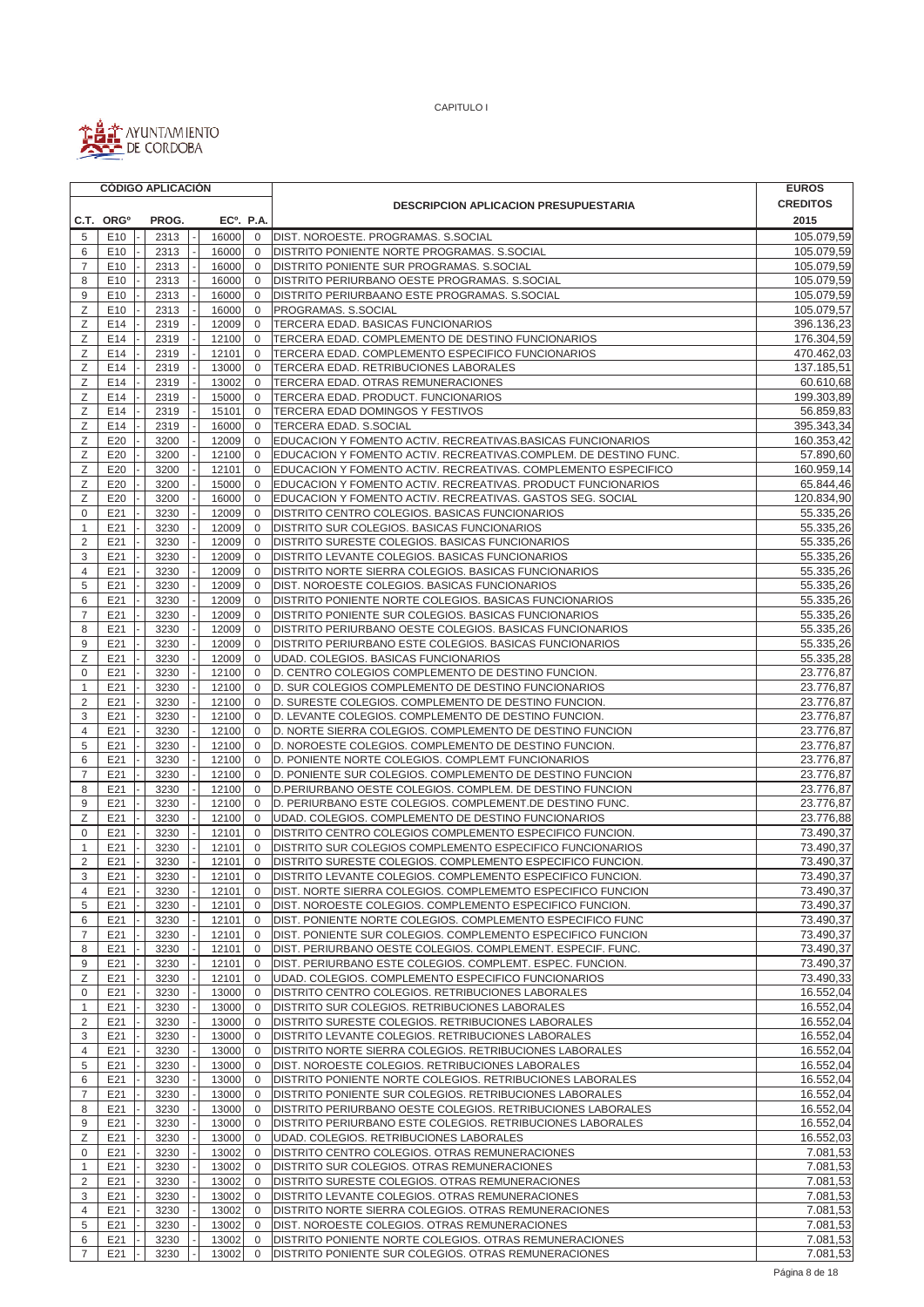

| <b>CREDITOS</b><br><b>DESCRIPCION APLICACION PRESUPUESTARIA</b><br>C.T. ORG <sup>o</sup><br>PROG.<br>EC <sup>o</sup> . P.A.<br>2015<br>E21<br>8<br>3230<br>13002<br>$\mathbf 0$<br>DISTRITO PERIURBANO OESTE COLEGIOS. OTRAS REMUNERACIONES<br>7.081,53<br>9<br>3230<br>13002<br>DISTRITO PERIURBANO ESTE COLEGIOS. OTRAS REMUNERACIONES<br>E21<br>$\mathbf 0$<br>Z<br>E21<br>3230<br>13002<br>$\mathbf{0}$<br>UDAD. COLEGIOS. OTRAS REMUNERACIONES<br>0<br>E21<br>3230<br>15000<br>$\mathbf 0$<br>DISTRITO CENTRO COLEGIOS. PRODUCT FUNCIONARIOS<br>E21<br>15000<br>1<br>3230<br>$\mathbf{0}$<br>DISTRITO SUR COLEGIOS. PRODUCT FUNCIONARIOS<br>$\overline{2}$<br>3230<br>15000<br>DISTRITO SURESTE COLEGIOS. PRODUCT FUNCIONARIOS<br>E21<br>$\mathbf{0}$<br>3<br>E21<br>3230<br>15000<br>$\mathbf 0$<br>DISTRITO LEVANTE COLEGIOS. PRODUCT FUNCIONARIOS<br>15000<br>DISTRITO NORTE SIERRA COLEGIOS. PRODUCT FUNCIONARIOS<br>4<br>E21<br>3230<br>$\mathbf 0$<br>DIST. NOROESTE COLEGIOS. PRODUCT FUNCIONARIOS<br>5<br>E21<br>3230<br>15000<br>$\mathbf 0$<br>E21<br>15000<br>DISTRITO PONIENTE NORTE COLEGIOS. PRODUCT FUNCIONARIOS<br>31.421,98<br>6<br>3230<br>$\mathbf 0$<br>$\overline{7}$<br>E21<br>3230<br>15000<br>$\mathbf 0$<br>DISTRITO PONIENTE SUR COLEGIOS. PRODUCT FUNCIONARIOS<br>8<br>E21<br>3230<br>15000<br>$\mathbf 0$<br>DISTRITO PERIURBANO OESTE COLEGIOS. PRODUCT FUNCIONARIOS<br>15000<br>31.421,98<br>9<br>E21<br>3230<br>$\mathbf{0}$<br>DISTRITO PERIURBANO ESTE COLEGIOS. PRODUCT FUNCIONARIOS<br>Ζ<br>E21<br>3230<br>15000<br>UDAD. COLEGIOS. PRODUCT FUNCIONARIOS<br>31.421,91<br>$\mathbf{0}$<br>DISTRITO CENTRO. COLEGIOS. DOMINGOS Y FESTIVOS<br>$\mathbf 0$<br>E21<br>3230<br>15101<br>$\mathbf 0$<br>18,31<br>3230<br>15101<br>DISTRITO SUR. COLEGIOS. DOMINGOS Y FESTIVOS<br>18,31<br>E21<br>$\mathbf 0$<br>1<br>2<br>E21<br>3230<br>15101<br>DISTRITO SURESTE. COLEGIOS. DOMINGOS Y FESTIVOS<br>18,31<br>$\mathbf 0$<br>3<br>E21<br>3230<br>15101<br>DISTRITO LEVANTE. COLEGIOS. DOMINGOS Y FESTIVOS<br>18,31<br>$\mathbf 0$<br>E21<br>3230<br>15101<br>DISTRITO NORTE SIERRA. COLEGIOS. DOMINGOS Y FESTIVOS<br>18,31<br>4<br>$\mathbf 0$<br>5<br>15101<br>$\mathbf{0}$<br>18,31<br>E21<br>3230<br>DIST. NOROESTE. COLEGIOS. DOMINGOS Y FESTIVOS<br>18,31<br>6<br>E21<br>3230<br>15101<br>$\mathbf 0$<br>DISTRIT.PONIENTE NORTE. COLEGIOS. DOMINGOS Y FESTIVOS<br>3230<br>15101<br>DISTRIT.PONIENTE SUR. COLEGIOS. DOMINGOS Y FESTIVOS<br>18,31<br>$\overline{7}$<br>E21<br>0<br>8<br>E21<br>3230<br>15101<br>$\mathbf{0}$<br>DIST.PERIURBANO OESTE. COLEGIOS. DOMINGOS Y FESTIVOS<br>18,31<br>9<br>15101<br>E21<br>3230<br>$\mathbf 0$<br>DIST. PERIURBANO ESTE. COLEGIOS. DOMINGOS Y FESTIVOS<br>18,37<br>Ζ<br>137,35<br>E21<br>3230<br>15101<br>$\mathbf 0$<br>COLEGIOS. DOMINGOS Y FESTIVOS<br>E21<br>3230<br>16000<br>DISTRITO CENTRO COLEGIOS. GASTOS SEG. SOCIAL<br>61.859,64<br>0<br>$\mathbf 0$<br>61.859,64<br>E21<br>3230<br>16000<br>$\mathbf 0$<br>DISTRITO SUR COLEGIOS. GASTOS SEG. SOCIAL<br>1<br>$\overline{2}$<br>E21<br>16000<br>61.859,64<br>3230<br>$\mathbf 0$<br>DISTRITO SURESTE COLEGIOS. GASTOS SEG. SOCIAL<br>3<br>E21<br>16000<br>$\mathbf 0$<br>DISTRITO LEVANTE COLEGIOS. GASTOS SEG. SOCIAL<br>61.859,64<br>3230<br>4<br>61.859,64<br>E21<br>3230<br>16000<br>$\mathbf 0$<br>DISTRITO NORTE SIERRA COLEGIOS. GASTOS SEG. SOCIAL<br>5<br>E21<br>3230<br>16000<br>DIST. NOROESTE COLEGIOS. GASTOS SEG. SOCIAL<br>61.859,64<br>$\mathbf 0$<br>6<br>E21<br>3230<br>16000<br>$\mathbf{0}$<br>DISTRITO PONIENTE NORTE COLEGIOS. GASTOS SEG. SOCIAL<br>61.859,64<br>$\overline{7}$<br>16000<br>$\mathbf{0}$<br>E21<br>3230<br>DISTRITO PONIENTE SUR COLEGIOS. GASTOS SEG. SOCIAL<br>61.859,64<br>61.859,64<br>8<br>E21<br>3230<br>16000<br>$\mathbf 0$<br>DISTRITO PERIURBANO OESTE COLEGIOS. GASTOS SEG. SOCIAL<br>9<br>E21<br>3230<br>16000<br>DISTRITO PERIURBANO ESTE COLEGIOS. GASTOS SEG. SOCIAL<br>61.859,64<br>$\mathbf 0$<br>Ζ<br>E21<br>3230<br>16000<br>$\mathbf{0}$<br>UDAD. COLEGIOS. GASTOS SEG. SOCIAL<br>Ζ<br>E30<br>3340<br>12009<br>CULTURA. BASICAS FUNCIONARIOS<br>$\mathbf 0$<br>Ζ<br>12100<br>E30<br>3340<br>$\mathbf 0$<br>CULTURA. COMPLEMENTO DE DESTINO FUNCIONARIOS<br>Ζ<br>E30<br>3340<br>12101<br>CULTURA. COMPLEMENTO ESPECIFICO FUNCIONARIOS<br>$\overline{0}$<br>Ζ<br>E30<br>13000<br>$\mathbf{0}$<br>CULTURA.RETRIBUCIONES LABORALES<br>3340<br>Ζ<br>E30<br>3340<br>13002<br>$\mathbf{0}$<br>CULTURA.COMPLEMENTARIAS LABORALES<br>Ζ<br>152.649,05<br>E30<br>3340<br>15000<br>$\mathbf 0$<br>CULTURA. PRODUCT. FUNCIONARIOS<br>Ζ<br>E30<br>3340<br>15100<br>$\mathbf{0}$<br>CULTURA. GRATIFICACIONES<br>Ζ<br>E30<br>3340<br>15101<br>$\mathbf{0}$<br>CULTURA. DOMINGOS Y FESTIVOS<br>$\mathsf Z$<br>E30<br>3340<br>16000<br>304.683,03<br>$\overline{0}$<br>CULTURA. S.SOCIAL<br>48.560,71<br>0<br>E33<br>3321<br>12009<br>DISTRITO CENTRO BIBLIOTECA BASICAS FUNCIONARIOS<br>$\mathbf 0$<br>48.560,71<br>E33<br>3321<br>12009<br>DISTRITO SUR BIBLIOTECA BASICAS FUNCIONARIOS<br>1<br>$\mathbf{0}$<br>$\overline{2}$<br>E33<br>3321<br>48.560,71<br>12009<br>$\mathbf 0$<br>DISTRITO SURESTE BIBLIOTECA BASICAS FUNCIONARIOS<br>12009<br>48.560,71<br>3<br>E33<br>3321<br>DISTRITO LEVANTE BIBLIOTECA BASICAS FUNCIONARIOS<br>0<br>48.560,71<br>4<br>E33<br>3321<br>12009<br>DISTRITO NORTE SIERRA BIBLIOTECA BASICAS FUNCIONARIOS<br>0<br>DISTRITO PONIENTE NORTE BIBLIOTECA BASICAS FUNCIONARIOS<br>48.560,71<br>6<br>E33<br>3321<br>12009<br>0<br>$\overline{7}$<br>E33<br>12009<br>DISTRITO PONIENTE SUR BIBLIOTECA BASICAS FUNCIONARIOS<br>48.560,70<br>3321<br>$\mathbf 0$<br>Ζ<br>E33<br>3321<br>12009<br>48.560,70<br>BIBLIOTECA. BASICAS FUNCIONARIOS<br>$\mathbf{0}$<br>12100<br>21.004,33<br>E33<br>3321<br>$\mathbf 0$<br>DISTRITO CENTRO BIBLIOTECA FUNCION. COMPLEMENT.DE DESTINO<br>0<br>21.004,33<br>E33<br>3321<br>12100<br>DISTRITO SUR BIBLIOTECA FUNCION. COMPLEMENT. DE DESTINO<br>1<br>$\mathbf{0}$<br>12100<br>21.004,33<br>$\overline{2}$<br>E33<br>3321<br>DISTRITO SURESTE BIBLIOTECA FUNCION. COMPLEMENT. DE DESTINO<br>0<br>21.004,33<br>3<br>E33<br>3321<br>12100<br>0<br>DISTRITO LEVANTE BIBLIOTECA FUNCION. COMPLEMENT. DE DESTINO<br>12100<br>21.004,33<br>4<br>E33<br>3321<br>0<br>DIST. NORTE SIERRA BIBLIOTECA FUNC. COMPLEMENT. DE DESTINO<br>21.004,33<br>6<br>E33<br>3321<br>12100<br>DIST. PONIENTE NORTE BIBLIOTECA FUNC. COMPLEMENT.DE DESTINO<br>0<br>DIST. PONIENTE SUR BIBLIOTECA FUNC. COMPLEMENT. DE DESTINO<br>21.004,33<br>7<br>E33<br>3321<br>12100<br>$\mathbf 0$<br>21.004,29<br>Ζ<br>E33<br>12100<br>BIBLIOTECA. FUNCIONARIOS COMPLEMENTO DE DESTINO<br>3321<br>0<br>0<br>E33<br>3321<br>12101<br>55.986,55<br>DISTRITO CENTRO BIBLIOTECA FUNC. COMPLEMENT. ESPECIFICO<br>$\mathbf{0}$<br>55.986,55<br>E33<br>3321<br>12101<br>0<br>DISTRITO SUR BIBLIOTECA FUNC. COMPLEMENT. ESPECIFICO<br>1<br>2<br>E33<br>3321<br>12101<br>DISTRITO SURESTE BIBLIOTECA FUNC. COMPLEMENT. ESPECIFICO<br>$\overline{0}$<br>3<br>E33<br>DISTRITO LEVANTE BIBLIOTECA FUNC. COMPLEMENT. ESPECIFICO<br>3321<br>12101<br>0<br>4<br>E33<br>3321<br>12101<br>0<br>DIST. NORTE SIERRA BIBLIOTECA FUNC. COMPLEMENT. ESPECIFICO<br>6<br>E33<br>3321<br>12101<br>DIST. PONIENTE NORTE BIBLIOTECA FUNC. COMPLEMENT.ESPECIFICO<br>0<br>$\overline{7}$<br>E33<br>DIST. PONIENTE SUR BIBLIOTECA FUNC.COMPLEMENT. ESPECIFICO<br>3321<br>12101<br>0<br>Ζ<br>E33<br>BIBLIOTECA. FUNCIONARIOS COMPLEMENTO ESPECIFICO<br>3321<br>12101<br>$\mathbf 0$<br>E33<br>13000<br>$\mathbf 0$<br>DIST. CENTRO. BIBLIOTECA. RETRIBUCIONES LABORALES<br>0<br>3321<br>E33<br>3321<br>13000<br>$\mathbf 0$<br>DIST. SUR. BIBLIOTECA. RETRIBUCIONES LABORALES<br>1 |  | <b>CÓDIGO APLICACIÓN</b> |  |  | <b>EUROS</b> |  |  |
|-----------------------------------------------------------------------------------------------------------------------------------------------------------------------------------------------------------------------------------------------------------------------------------------------------------------------------------------------------------------------------------------------------------------------------------------------------------------------------------------------------------------------------------------------------------------------------------------------------------------------------------------------------------------------------------------------------------------------------------------------------------------------------------------------------------------------------------------------------------------------------------------------------------------------------------------------------------------------------------------------------------------------------------------------------------------------------------------------------------------------------------------------------------------------------------------------------------------------------------------------------------------------------------------------------------------------------------------------------------------------------------------------------------------------------------------------------------------------------------------------------------------------------------------------------------------------------------------------------------------------------------------------------------------------------------------------------------------------------------------------------------------------------------------------------------------------------------------------------------------------------------------------------------------------------------------------------------------------------------------------------------------------------------------------------------------------------------------------------------------------------------------------------------------------------------------------------------------------------------------------------------------------------------------------------------------------------------------------------------------------------------------------------------------------------------------------------------------------------------------------------------------------------------------------------------------------------------------------------------------------------------------------------------------------------------------------------------------------------------------------------------------------------------------------------------------------------------------------------------------------------------------------------------------------------------------------------------------------------------------------------------------------------------------------------------------------------------------------------------------------------------------------------------------------------------------------------------------------------------------------------------------------------------------------------------------------------------------------------------------------------------------------------------------------------------------------------------------------------------------------------------------------------------------------------------------------------------------------------------------------------------------------------------------------------------------------------------------------------------------------------------------------------------------------------------------------------------------------------------------------------------------------------------------------------------------------------------------------------------------------------------------------------------------------------------------------------------------------------------------------------------------------------------------------------------------------------------------------------------------------------------------------------------------------------------------------------------------------------------------------------------------------------------------------------------------------------------------------------------------------------------------------------------------------------------------------------------------------------------------------------------------------------------------------------------------------------------------------------------------------------------------------------------------------------------------------------------------------------------------------------------------------------------------------------------------------------------------------------------------------------------------------------------------------------------------------------------------------------------------------------------------------------------------------------------------------------------------------------------------------------------------------------------------------------------------------------------------------------------------------------------------------------------------------------------------------------------------------------------------------------------------------------------------------------------------------------------------------------------------------------------------------------------------------------------------------------------------------------------------------------------------------------------------------------------------------------------------------------------------------------------------------------------------------------------------------------------------------------------------------------------------------------------------------------------------------------------------------------------------------------------------------------------------------------------------------------------------------------------------------------------------------------------------------------------------------------------------------------------------------------------------------------------------------------------------------------------------------------------------------------------------------------------------------------------------------------------------------------------------------------------------------------------------------------------------------------------------------------------------------------------------------------------------------------------------------------------------------------------------------------------------------------------------------------------------------------------------------------------------------------------------------------------------------------------------------------------------------------------------------------------------------------------------------------------------------------------------------------------------------------------------------------------------------------------------------------------------------------------------------------------------------------------------------------------------------------------------------------------------------------------------------------------------------------------------------------------------------------------------------------------------------------------------------------------------------------------------------------------------------------------------------|--|--------------------------|--|--|--------------|--|--|
|                                                                                                                                                                                                                                                                                                                                                                                                                                                                                                                                                                                                                                                                                                                                                                                                                                                                                                                                                                                                                                                                                                                                                                                                                                                                                                                                                                                                                                                                                                                                                                                                                                                                                                                                                                                                                                                                                                                                                                                                                                                                                                                                                                                                                                                                                                                                                                                                                                                                                                                                                                                                                                                                                                                                                                                                                                                                                                                                                                                                                                                                                                                                                                                                                                                                                                                                                                                                                                                                                                                                                                                                                                                                                                                                                                                                                                                                                                                                                                                                                                                                                                                                                                                                                                                                                                                                                                                                                                                                                                                                                                                                                                                                                                                                                                                                                                                                                                                                                                                                                                                                                                                                                                                                                                                                                                                                                                                                                                                                                                                                                                                                                                                                                                                                                                                                                                                                                                                                                                                                                                                                                                                                                                                                                                                                                                                                                                                                                                                                                                                                                                                                                                                                                                                                                                                                                                                                                                                                                                                                                                                                                                                                                                                                                                                                                                                                                                                                                                                                                                                                                                                                                                                                                                                                                                       |  |                          |  |  |              |  |  |
|                                                                                                                                                                                                                                                                                                                                                                                                                                                                                                                                                                                                                                                                                                                                                                                                                                                                                                                                                                                                                                                                                                                                                                                                                                                                                                                                                                                                                                                                                                                                                                                                                                                                                                                                                                                                                                                                                                                                                                                                                                                                                                                                                                                                                                                                                                                                                                                                                                                                                                                                                                                                                                                                                                                                                                                                                                                                                                                                                                                                                                                                                                                                                                                                                                                                                                                                                                                                                                                                                                                                                                                                                                                                                                                                                                                                                                                                                                                                                                                                                                                                                                                                                                                                                                                                                                                                                                                                                                                                                                                                                                                                                                                                                                                                                                                                                                                                                                                                                                                                                                                                                                                                                                                                                                                                                                                                                                                                                                                                                                                                                                                                                                                                                                                                                                                                                                                                                                                                                                                                                                                                                                                                                                                                                                                                                                                                                                                                                                                                                                                                                                                                                                                                                                                                                                                                                                                                                                                                                                                                                                                                                                                                                                                                                                                                                                                                                                                                                                                                                                                                                                                                                                                                                                                                                                       |  |                          |  |  |              |  |  |
|                                                                                                                                                                                                                                                                                                                                                                                                                                                                                                                                                                                                                                                                                                                                                                                                                                                                                                                                                                                                                                                                                                                                                                                                                                                                                                                                                                                                                                                                                                                                                                                                                                                                                                                                                                                                                                                                                                                                                                                                                                                                                                                                                                                                                                                                                                                                                                                                                                                                                                                                                                                                                                                                                                                                                                                                                                                                                                                                                                                                                                                                                                                                                                                                                                                                                                                                                                                                                                                                                                                                                                                                                                                                                                                                                                                                                                                                                                                                                                                                                                                                                                                                                                                                                                                                                                                                                                                                                                                                                                                                                                                                                                                                                                                                                                                                                                                                                                                                                                                                                                                                                                                                                                                                                                                                                                                                                                                                                                                                                                                                                                                                                                                                                                                                                                                                                                                                                                                                                                                                                                                                                                                                                                                                                                                                                                                                                                                                                                                                                                                                                                                                                                                                                                                                                                                                                                                                                                                                                                                                                                                                                                                                                                                                                                                                                                                                                                                                                                                                                                                                                                                                                                                                                                                                                                       |  |                          |  |  |              |  |  |
|                                                                                                                                                                                                                                                                                                                                                                                                                                                                                                                                                                                                                                                                                                                                                                                                                                                                                                                                                                                                                                                                                                                                                                                                                                                                                                                                                                                                                                                                                                                                                                                                                                                                                                                                                                                                                                                                                                                                                                                                                                                                                                                                                                                                                                                                                                                                                                                                                                                                                                                                                                                                                                                                                                                                                                                                                                                                                                                                                                                                                                                                                                                                                                                                                                                                                                                                                                                                                                                                                                                                                                                                                                                                                                                                                                                                                                                                                                                                                                                                                                                                                                                                                                                                                                                                                                                                                                                                                                                                                                                                                                                                                                                                                                                                                                                                                                                                                                                                                                                                                                                                                                                                                                                                                                                                                                                                                                                                                                                                                                                                                                                                                                                                                                                                                                                                                                                                                                                                                                                                                                                                                                                                                                                                                                                                                                                                                                                                                                                                                                                                                                                                                                                                                                                                                                                                                                                                                                                                                                                                                                                                                                                                                                                                                                                                                                                                                                                                                                                                                                                                                                                                                                                                                                                                                                       |  |                          |  |  | 7.081,53     |  |  |
|                                                                                                                                                                                                                                                                                                                                                                                                                                                                                                                                                                                                                                                                                                                                                                                                                                                                                                                                                                                                                                                                                                                                                                                                                                                                                                                                                                                                                                                                                                                                                                                                                                                                                                                                                                                                                                                                                                                                                                                                                                                                                                                                                                                                                                                                                                                                                                                                                                                                                                                                                                                                                                                                                                                                                                                                                                                                                                                                                                                                                                                                                                                                                                                                                                                                                                                                                                                                                                                                                                                                                                                                                                                                                                                                                                                                                                                                                                                                                                                                                                                                                                                                                                                                                                                                                                                                                                                                                                                                                                                                                                                                                                                                                                                                                                                                                                                                                                                                                                                                                                                                                                                                                                                                                                                                                                                                                                                                                                                                                                                                                                                                                                                                                                                                                                                                                                                                                                                                                                                                                                                                                                                                                                                                                                                                                                                                                                                                                                                                                                                                                                                                                                                                                                                                                                                                                                                                                                                                                                                                                                                                                                                                                                                                                                                                                                                                                                                                                                                                                                                                                                                                                                                                                                                                                                       |  |                          |  |  | 7.081,55     |  |  |
|                                                                                                                                                                                                                                                                                                                                                                                                                                                                                                                                                                                                                                                                                                                                                                                                                                                                                                                                                                                                                                                                                                                                                                                                                                                                                                                                                                                                                                                                                                                                                                                                                                                                                                                                                                                                                                                                                                                                                                                                                                                                                                                                                                                                                                                                                                                                                                                                                                                                                                                                                                                                                                                                                                                                                                                                                                                                                                                                                                                                                                                                                                                                                                                                                                                                                                                                                                                                                                                                                                                                                                                                                                                                                                                                                                                                                                                                                                                                                                                                                                                                                                                                                                                                                                                                                                                                                                                                                                                                                                                                                                                                                                                                                                                                                                                                                                                                                                                                                                                                                                                                                                                                                                                                                                                                                                                                                                                                                                                                                                                                                                                                                                                                                                                                                                                                                                                                                                                                                                                                                                                                                                                                                                                                                                                                                                                                                                                                                                                                                                                                                                                                                                                                                                                                                                                                                                                                                                                                                                                                                                                                                                                                                                                                                                                                                                                                                                                                                                                                                                                                                                                                                                                                                                                                                                       |  |                          |  |  | 31.421,98    |  |  |
|                                                                                                                                                                                                                                                                                                                                                                                                                                                                                                                                                                                                                                                                                                                                                                                                                                                                                                                                                                                                                                                                                                                                                                                                                                                                                                                                                                                                                                                                                                                                                                                                                                                                                                                                                                                                                                                                                                                                                                                                                                                                                                                                                                                                                                                                                                                                                                                                                                                                                                                                                                                                                                                                                                                                                                                                                                                                                                                                                                                                                                                                                                                                                                                                                                                                                                                                                                                                                                                                                                                                                                                                                                                                                                                                                                                                                                                                                                                                                                                                                                                                                                                                                                                                                                                                                                                                                                                                                                                                                                                                                                                                                                                                                                                                                                                                                                                                                                                                                                                                                                                                                                                                                                                                                                                                                                                                                                                                                                                                                                                                                                                                                                                                                                                                                                                                                                                                                                                                                                                                                                                                                                                                                                                                                                                                                                                                                                                                                                                                                                                                                                                                                                                                                                                                                                                                                                                                                                                                                                                                                                                                                                                                                                                                                                                                                                                                                                                                                                                                                                                                                                                                                                                                                                                                                                       |  |                          |  |  | 31.421,98    |  |  |
|                                                                                                                                                                                                                                                                                                                                                                                                                                                                                                                                                                                                                                                                                                                                                                                                                                                                                                                                                                                                                                                                                                                                                                                                                                                                                                                                                                                                                                                                                                                                                                                                                                                                                                                                                                                                                                                                                                                                                                                                                                                                                                                                                                                                                                                                                                                                                                                                                                                                                                                                                                                                                                                                                                                                                                                                                                                                                                                                                                                                                                                                                                                                                                                                                                                                                                                                                                                                                                                                                                                                                                                                                                                                                                                                                                                                                                                                                                                                                                                                                                                                                                                                                                                                                                                                                                                                                                                                                                                                                                                                                                                                                                                                                                                                                                                                                                                                                                                                                                                                                                                                                                                                                                                                                                                                                                                                                                                                                                                                                                                                                                                                                                                                                                                                                                                                                                                                                                                                                                                                                                                                                                                                                                                                                                                                                                                                                                                                                                                                                                                                                                                                                                                                                                                                                                                                                                                                                                                                                                                                                                                                                                                                                                                                                                                                                                                                                                                                                                                                                                                                                                                                                                                                                                                                                                       |  |                          |  |  | 31.421,98    |  |  |
|                                                                                                                                                                                                                                                                                                                                                                                                                                                                                                                                                                                                                                                                                                                                                                                                                                                                                                                                                                                                                                                                                                                                                                                                                                                                                                                                                                                                                                                                                                                                                                                                                                                                                                                                                                                                                                                                                                                                                                                                                                                                                                                                                                                                                                                                                                                                                                                                                                                                                                                                                                                                                                                                                                                                                                                                                                                                                                                                                                                                                                                                                                                                                                                                                                                                                                                                                                                                                                                                                                                                                                                                                                                                                                                                                                                                                                                                                                                                                                                                                                                                                                                                                                                                                                                                                                                                                                                                                                                                                                                                                                                                                                                                                                                                                                                                                                                                                                                                                                                                                                                                                                                                                                                                                                                                                                                                                                                                                                                                                                                                                                                                                                                                                                                                                                                                                                                                                                                                                                                                                                                                                                                                                                                                                                                                                                                                                                                                                                                                                                                                                                                                                                                                                                                                                                                                                                                                                                                                                                                                                                                                                                                                                                                                                                                                                                                                                                                                                                                                                                                                                                                                                                                                                                                                                                       |  |                          |  |  | 31.421,98    |  |  |
|                                                                                                                                                                                                                                                                                                                                                                                                                                                                                                                                                                                                                                                                                                                                                                                                                                                                                                                                                                                                                                                                                                                                                                                                                                                                                                                                                                                                                                                                                                                                                                                                                                                                                                                                                                                                                                                                                                                                                                                                                                                                                                                                                                                                                                                                                                                                                                                                                                                                                                                                                                                                                                                                                                                                                                                                                                                                                                                                                                                                                                                                                                                                                                                                                                                                                                                                                                                                                                                                                                                                                                                                                                                                                                                                                                                                                                                                                                                                                                                                                                                                                                                                                                                                                                                                                                                                                                                                                                                                                                                                                                                                                                                                                                                                                                                                                                                                                                                                                                                                                                                                                                                                                                                                                                                                                                                                                                                                                                                                                                                                                                                                                                                                                                                                                                                                                                                                                                                                                                                                                                                                                                                                                                                                                                                                                                                                                                                                                                                                                                                                                                                                                                                                                                                                                                                                                                                                                                                                                                                                                                                                                                                                                                                                                                                                                                                                                                                                                                                                                                                                                                                                                                                                                                                                                                       |  |                          |  |  | 31.421,98    |  |  |
|                                                                                                                                                                                                                                                                                                                                                                                                                                                                                                                                                                                                                                                                                                                                                                                                                                                                                                                                                                                                                                                                                                                                                                                                                                                                                                                                                                                                                                                                                                                                                                                                                                                                                                                                                                                                                                                                                                                                                                                                                                                                                                                                                                                                                                                                                                                                                                                                                                                                                                                                                                                                                                                                                                                                                                                                                                                                                                                                                                                                                                                                                                                                                                                                                                                                                                                                                                                                                                                                                                                                                                                                                                                                                                                                                                                                                                                                                                                                                                                                                                                                                                                                                                                                                                                                                                                                                                                                                                                                                                                                                                                                                                                                                                                                                                                                                                                                                                                                                                                                                                                                                                                                                                                                                                                                                                                                                                                                                                                                                                                                                                                                                                                                                                                                                                                                                                                                                                                                                                                                                                                                                                                                                                                                                                                                                                                                                                                                                                                                                                                                                                                                                                                                                                                                                                                                                                                                                                                                                                                                                                                                                                                                                                                                                                                                                                                                                                                                                                                                                                                                                                                                                                                                                                                                                                       |  |                          |  |  | 31.421,98    |  |  |
|                                                                                                                                                                                                                                                                                                                                                                                                                                                                                                                                                                                                                                                                                                                                                                                                                                                                                                                                                                                                                                                                                                                                                                                                                                                                                                                                                                                                                                                                                                                                                                                                                                                                                                                                                                                                                                                                                                                                                                                                                                                                                                                                                                                                                                                                                                                                                                                                                                                                                                                                                                                                                                                                                                                                                                                                                                                                                                                                                                                                                                                                                                                                                                                                                                                                                                                                                                                                                                                                                                                                                                                                                                                                                                                                                                                                                                                                                                                                                                                                                                                                                                                                                                                                                                                                                                                                                                                                                                                                                                                                                                                                                                                                                                                                                                                                                                                                                                                                                                                                                                                                                                                                                                                                                                                                                                                                                                                                                                                                                                                                                                                                                                                                                                                                                                                                                                                                                                                                                                                                                                                                                                                                                                                                                                                                                                                                                                                                                                                                                                                                                                                                                                                                                                                                                                                                                                                                                                                                                                                                                                                                                                                                                                                                                                                                                                                                                                                                                                                                                                                                                                                                                                                                                                                                                                       |  |                          |  |  |              |  |  |
|                                                                                                                                                                                                                                                                                                                                                                                                                                                                                                                                                                                                                                                                                                                                                                                                                                                                                                                                                                                                                                                                                                                                                                                                                                                                                                                                                                                                                                                                                                                                                                                                                                                                                                                                                                                                                                                                                                                                                                                                                                                                                                                                                                                                                                                                                                                                                                                                                                                                                                                                                                                                                                                                                                                                                                                                                                                                                                                                                                                                                                                                                                                                                                                                                                                                                                                                                                                                                                                                                                                                                                                                                                                                                                                                                                                                                                                                                                                                                                                                                                                                                                                                                                                                                                                                                                                                                                                                                                                                                                                                                                                                                                                                                                                                                                                                                                                                                                                                                                                                                                                                                                                                                                                                                                                                                                                                                                                                                                                                                                                                                                                                                                                                                                                                                                                                                                                                                                                                                                                                                                                                                                                                                                                                                                                                                                                                                                                                                                                                                                                                                                                                                                                                                                                                                                                                                                                                                                                                                                                                                                                                                                                                                                                                                                                                                                                                                                                                                                                                                                                                                                                                                                                                                                                                                                       |  |                          |  |  | 31.421,98    |  |  |
|                                                                                                                                                                                                                                                                                                                                                                                                                                                                                                                                                                                                                                                                                                                                                                                                                                                                                                                                                                                                                                                                                                                                                                                                                                                                                                                                                                                                                                                                                                                                                                                                                                                                                                                                                                                                                                                                                                                                                                                                                                                                                                                                                                                                                                                                                                                                                                                                                                                                                                                                                                                                                                                                                                                                                                                                                                                                                                                                                                                                                                                                                                                                                                                                                                                                                                                                                                                                                                                                                                                                                                                                                                                                                                                                                                                                                                                                                                                                                                                                                                                                                                                                                                                                                                                                                                                                                                                                                                                                                                                                                                                                                                                                                                                                                                                                                                                                                                                                                                                                                                                                                                                                                                                                                                                                                                                                                                                                                                                                                                                                                                                                                                                                                                                                                                                                                                                                                                                                                                                                                                                                                                                                                                                                                                                                                                                                                                                                                                                                                                                                                                                                                                                                                                                                                                                                                                                                                                                                                                                                                                                                                                                                                                                                                                                                                                                                                                                                                                                                                                                                                                                                                                                                                                                                                                       |  |                          |  |  | 31.421,98    |  |  |
|                                                                                                                                                                                                                                                                                                                                                                                                                                                                                                                                                                                                                                                                                                                                                                                                                                                                                                                                                                                                                                                                                                                                                                                                                                                                                                                                                                                                                                                                                                                                                                                                                                                                                                                                                                                                                                                                                                                                                                                                                                                                                                                                                                                                                                                                                                                                                                                                                                                                                                                                                                                                                                                                                                                                                                                                                                                                                                                                                                                                                                                                                                                                                                                                                                                                                                                                                                                                                                                                                                                                                                                                                                                                                                                                                                                                                                                                                                                                                                                                                                                                                                                                                                                                                                                                                                                                                                                                                                                                                                                                                                                                                                                                                                                                                                                                                                                                                                                                                                                                                                                                                                                                                                                                                                                                                                                                                                                                                                                                                                                                                                                                                                                                                                                                                                                                                                                                                                                                                                                                                                                                                                                                                                                                                                                                                                                                                                                                                                                                                                                                                                                                                                                                                                                                                                                                                                                                                                                                                                                                                                                                                                                                                                                                                                                                                                                                                                                                                                                                                                                                                                                                                                                                                                                                                                       |  |                          |  |  |              |  |  |
|                                                                                                                                                                                                                                                                                                                                                                                                                                                                                                                                                                                                                                                                                                                                                                                                                                                                                                                                                                                                                                                                                                                                                                                                                                                                                                                                                                                                                                                                                                                                                                                                                                                                                                                                                                                                                                                                                                                                                                                                                                                                                                                                                                                                                                                                                                                                                                                                                                                                                                                                                                                                                                                                                                                                                                                                                                                                                                                                                                                                                                                                                                                                                                                                                                                                                                                                                                                                                                                                                                                                                                                                                                                                                                                                                                                                                                                                                                                                                                                                                                                                                                                                                                                                                                                                                                                                                                                                                                                                                                                                                                                                                                                                                                                                                                                                                                                                                                                                                                                                                                                                                                                                                                                                                                                                                                                                                                                                                                                                                                                                                                                                                                                                                                                                                                                                                                                                                                                                                                                                                                                                                                                                                                                                                                                                                                                                                                                                                                                                                                                                                                                                                                                                                                                                                                                                                                                                                                                                                                                                                                                                                                                                                                                                                                                                                                                                                                                                                                                                                                                                                                                                                                                                                                                                                                       |  |                          |  |  |              |  |  |
|                                                                                                                                                                                                                                                                                                                                                                                                                                                                                                                                                                                                                                                                                                                                                                                                                                                                                                                                                                                                                                                                                                                                                                                                                                                                                                                                                                                                                                                                                                                                                                                                                                                                                                                                                                                                                                                                                                                                                                                                                                                                                                                                                                                                                                                                                                                                                                                                                                                                                                                                                                                                                                                                                                                                                                                                                                                                                                                                                                                                                                                                                                                                                                                                                                                                                                                                                                                                                                                                                                                                                                                                                                                                                                                                                                                                                                                                                                                                                                                                                                                                                                                                                                                                                                                                                                                                                                                                                                                                                                                                                                                                                                                                                                                                                                                                                                                                                                                                                                                                                                                                                                                                                                                                                                                                                                                                                                                                                                                                                                                                                                                                                                                                                                                                                                                                                                                                                                                                                                                                                                                                                                                                                                                                                                                                                                                                                                                                                                                                                                                                                                                                                                                                                                                                                                                                                                                                                                                                                                                                                                                                                                                                                                                                                                                                                                                                                                                                                                                                                                                                                                                                                                                                                                                                                                       |  |                          |  |  |              |  |  |
|                                                                                                                                                                                                                                                                                                                                                                                                                                                                                                                                                                                                                                                                                                                                                                                                                                                                                                                                                                                                                                                                                                                                                                                                                                                                                                                                                                                                                                                                                                                                                                                                                                                                                                                                                                                                                                                                                                                                                                                                                                                                                                                                                                                                                                                                                                                                                                                                                                                                                                                                                                                                                                                                                                                                                                                                                                                                                                                                                                                                                                                                                                                                                                                                                                                                                                                                                                                                                                                                                                                                                                                                                                                                                                                                                                                                                                                                                                                                                                                                                                                                                                                                                                                                                                                                                                                                                                                                                                                                                                                                                                                                                                                                                                                                                                                                                                                                                                                                                                                                                                                                                                                                                                                                                                                                                                                                                                                                                                                                                                                                                                                                                                                                                                                                                                                                                                                                                                                                                                                                                                                                                                                                                                                                                                                                                                                                                                                                                                                                                                                                                                                                                                                                                                                                                                                                                                                                                                                                                                                                                                                                                                                                                                                                                                                                                                                                                                                                                                                                                                                                                                                                                                                                                                                                                                       |  |                          |  |  |              |  |  |
|                                                                                                                                                                                                                                                                                                                                                                                                                                                                                                                                                                                                                                                                                                                                                                                                                                                                                                                                                                                                                                                                                                                                                                                                                                                                                                                                                                                                                                                                                                                                                                                                                                                                                                                                                                                                                                                                                                                                                                                                                                                                                                                                                                                                                                                                                                                                                                                                                                                                                                                                                                                                                                                                                                                                                                                                                                                                                                                                                                                                                                                                                                                                                                                                                                                                                                                                                                                                                                                                                                                                                                                                                                                                                                                                                                                                                                                                                                                                                                                                                                                                                                                                                                                                                                                                                                                                                                                                                                                                                                                                                                                                                                                                                                                                                                                                                                                                                                                                                                                                                                                                                                                                                                                                                                                                                                                                                                                                                                                                                                                                                                                                                                                                                                                                                                                                                                                                                                                                                                                                                                                                                                                                                                                                                                                                                                                                                                                                                                                                                                                                                                                                                                                                                                                                                                                                                                                                                                                                                                                                                                                                                                                                                                                                                                                                                                                                                                                                                                                                                                                                                                                                                                                                                                                                                                       |  |                          |  |  |              |  |  |
|                                                                                                                                                                                                                                                                                                                                                                                                                                                                                                                                                                                                                                                                                                                                                                                                                                                                                                                                                                                                                                                                                                                                                                                                                                                                                                                                                                                                                                                                                                                                                                                                                                                                                                                                                                                                                                                                                                                                                                                                                                                                                                                                                                                                                                                                                                                                                                                                                                                                                                                                                                                                                                                                                                                                                                                                                                                                                                                                                                                                                                                                                                                                                                                                                                                                                                                                                                                                                                                                                                                                                                                                                                                                                                                                                                                                                                                                                                                                                                                                                                                                                                                                                                                                                                                                                                                                                                                                                                                                                                                                                                                                                                                                                                                                                                                                                                                                                                                                                                                                                                                                                                                                                                                                                                                                                                                                                                                                                                                                                                                                                                                                                                                                                                                                                                                                                                                                                                                                                                                                                                                                                                                                                                                                                                                                                                                                                                                                                                                                                                                                                                                                                                                                                                                                                                                                                                                                                                                                                                                                                                                                                                                                                                                                                                                                                                                                                                                                                                                                                                                                                                                                                                                                                                                                                                       |  |                          |  |  |              |  |  |
|                                                                                                                                                                                                                                                                                                                                                                                                                                                                                                                                                                                                                                                                                                                                                                                                                                                                                                                                                                                                                                                                                                                                                                                                                                                                                                                                                                                                                                                                                                                                                                                                                                                                                                                                                                                                                                                                                                                                                                                                                                                                                                                                                                                                                                                                                                                                                                                                                                                                                                                                                                                                                                                                                                                                                                                                                                                                                                                                                                                                                                                                                                                                                                                                                                                                                                                                                                                                                                                                                                                                                                                                                                                                                                                                                                                                                                                                                                                                                                                                                                                                                                                                                                                                                                                                                                                                                                                                                                                                                                                                                                                                                                                                                                                                                                                                                                                                                                                                                                                                                                                                                                                                                                                                                                                                                                                                                                                                                                                                                                                                                                                                                                                                                                                                                                                                                                                                                                                                                                                                                                                                                                                                                                                                                                                                                                                                                                                                                                                                                                                                                                                                                                                                                                                                                                                                                                                                                                                                                                                                                                                                                                                                                                                                                                                                                                                                                                                                                                                                                                                                                                                                                                                                                                                                                                       |  |                          |  |  |              |  |  |
|                                                                                                                                                                                                                                                                                                                                                                                                                                                                                                                                                                                                                                                                                                                                                                                                                                                                                                                                                                                                                                                                                                                                                                                                                                                                                                                                                                                                                                                                                                                                                                                                                                                                                                                                                                                                                                                                                                                                                                                                                                                                                                                                                                                                                                                                                                                                                                                                                                                                                                                                                                                                                                                                                                                                                                                                                                                                                                                                                                                                                                                                                                                                                                                                                                                                                                                                                                                                                                                                                                                                                                                                                                                                                                                                                                                                                                                                                                                                                                                                                                                                                                                                                                                                                                                                                                                                                                                                                                                                                                                                                                                                                                                                                                                                                                                                                                                                                                                                                                                                                                                                                                                                                                                                                                                                                                                                                                                                                                                                                                                                                                                                                                                                                                                                                                                                                                                                                                                                                                                                                                                                                                                                                                                                                                                                                                                                                                                                                                                                                                                                                                                                                                                                                                                                                                                                                                                                                                                                                                                                                                                                                                                                                                                                                                                                                                                                                                                                                                                                                                                                                                                                                                                                                                                                                                       |  |                          |  |  |              |  |  |
|                                                                                                                                                                                                                                                                                                                                                                                                                                                                                                                                                                                                                                                                                                                                                                                                                                                                                                                                                                                                                                                                                                                                                                                                                                                                                                                                                                                                                                                                                                                                                                                                                                                                                                                                                                                                                                                                                                                                                                                                                                                                                                                                                                                                                                                                                                                                                                                                                                                                                                                                                                                                                                                                                                                                                                                                                                                                                                                                                                                                                                                                                                                                                                                                                                                                                                                                                                                                                                                                                                                                                                                                                                                                                                                                                                                                                                                                                                                                                                                                                                                                                                                                                                                                                                                                                                                                                                                                                                                                                                                                                                                                                                                                                                                                                                                                                                                                                                                                                                                                                                                                                                                                                                                                                                                                                                                                                                                                                                                                                                                                                                                                                                                                                                                                                                                                                                                                                                                                                                                                                                                                                                                                                                                                                                                                                                                                                                                                                                                                                                                                                                                                                                                                                                                                                                                                                                                                                                                                                                                                                                                                                                                                                                                                                                                                                                                                                                                                                                                                                                                                                                                                                                                                                                                                                                       |  |                          |  |  |              |  |  |
|                                                                                                                                                                                                                                                                                                                                                                                                                                                                                                                                                                                                                                                                                                                                                                                                                                                                                                                                                                                                                                                                                                                                                                                                                                                                                                                                                                                                                                                                                                                                                                                                                                                                                                                                                                                                                                                                                                                                                                                                                                                                                                                                                                                                                                                                                                                                                                                                                                                                                                                                                                                                                                                                                                                                                                                                                                                                                                                                                                                                                                                                                                                                                                                                                                                                                                                                                                                                                                                                                                                                                                                                                                                                                                                                                                                                                                                                                                                                                                                                                                                                                                                                                                                                                                                                                                                                                                                                                                                                                                                                                                                                                                                                                                                                                                                                                                                                                                                                                                                                                                                                                                                                                                                                                                                                                                                                                                                                                                                                                                                                                                                                                                                                                                                                                                                                                                                                                                                                                                                                                                                                                                                                                                                                                                                                                                                                                                                                                                                                                                                                                                                                                                                                                                                                                                                                                                                                                                                                                                                                                                                                                                                                                                                                                                                                                                                                                                                                                                                                                                                                                                                                                                                                                                                                                                       |  |                          |  |  |              |  |  |
|                                                                                                                                                                                                                                                                                                                                                                                                                                                                                                                                                                                                                                                                                                                                                                                                                                                                                                                                                                                                                                                                                                                                                                                                                                                                                                                                                                                                                                                                                                                                                                                                                                                                                                                                                                                                                                                                                                                                                                                                                                                                                                                                                                                                                                                                                                                                                                                                                                                                                                                                                                                                                                                                                                                                                                                                                                                                                                                                                                                                                                                                                                                                                                                                                                                                                                                                                                                                                                                                                                                                                                                                                                                                                                                                                                                                                                                                                                                                                                                                                                                                                                                                                                                                                                                                                                                                                                                                                                                                                                                                                                                                                                                                                                                                                                                                                                                                                                                                                                                                                                                                                                                                                                                                                                                                                                                                                                                                                                                                                                                                                                                                                                                                                                                                                                                                                                                                                                                                                                                                                                                                                                                                                                                                                                                                                                                                                                                                                                                                                                                                                                                                                                                                                                                                                                                                                                                                                                                                                                                                                                                                                                                                                                                                                                                                                                                                                                                                                                                                                                                                                                                                                                                                                                                                                                       |  |                          |  |  |              |  |  |
|                                                                                                                                                                                                                                                                                                                                                                                                                                                                                                                                                                                                                                                                                                                                                                                                                                                                                                                                                                                                                                                                                                                                                                                                                                                                                                                                                                                                                                                                                                                                                                                                                                                                                                                                                                                                                                                                                                                                                                                                                                                                                                                                                                                                                                                                                                                                                                                                                                                                                                                                                                                                                                                                                                                                                                                                                                                                                                                                                                                                                                                                                                                                                                                                                                                                                                                                                                                                                                                                                                                                                                                                                                                                                                                                                                                                                                                                                                                                                                                                                                                                                                                                                                                                                                                                                                                                                                                                                                                                                                                                                                                                                                                                                                                                                                                                                                                                                                                                                                                                                                                                                                                                                                                                                                                                                                                                                                                                                                                                                                                                                                                                                                                                                                                                                                                                                                                                                                                                                                                                                                                                                                                                                                                                                                                                                                                                                                                                                                                                                                                                                                                                                                                                                                                                                                                                                                                                                                                                                                                                                                                                                                                                                                                                                                                                                                                                                                                                                                                                                                                                                                                                                                                                                                                                                                       |  |                          |  |  |              |  |  |
|                                                                                                                                                                                                                                                                                                                                                                                                                                                                                                                                                                                                                                                                                                                                                                                                                                                                                                                                                                                                                                                                                                                                                                                                                                                                                                                                                                                                                                                                                                                                                                                                                                                                                                                                                                                                                                                                                                                                                                                                                                                                                                                                                                                                                                                                                                                                                                                                                                                                                                                                                                                                                                                                                                                                                                                                                                                                                                                                                                                                                                                                                                                                                                                                                                                                                                                                                                                                                                                                                                                                                                                                                                                                                                                                                                                                                                                                                                                                                                                                                                                                                                                                                                                                                                                                                                                                                                                                                                                                                                                                                                                                                                                                                                                                                                                                                                                                                                                                                                                                                                                                                                                                                                                                                                                                                                                                                                                                                                                                                                                                                                                                                                                                                                                                                                                                                                                                                                                                                                                                                                                                                                                                                                                                                                                                                                                                                                                                                                                                                                                                                                                                                                                                                                                                                                                                                                                                                                                                                                                                                                                                                                                                                                                                                                                                                                                                                                                                                                                                                                                                                                                                                                                                                                                                                                       |  |                          |  |  |              |  |  |
|                                                                                                                                                                                                                                                                                                                                                                                                                                                                                                                                                                                                                                                                                                                                                                                                                                                                                                                                                                                                                                                                                                                                                                                                                                                                                                                                                                                                                                                                                                                                                                                                                                                                                                                                                                                                                                                                                                                                                                                                                                                                                                                                                                                                                                                                                                                                                                                                                                                                                                                                                                                                                                                                                                                                                                                                                                                                                                                                                                                                                                                                                                                                                                                                                                                                                                                                                                                                                                                                                                                                                                                                                                                                                                                                                                                                                                                                                                                                                                                                                                                                                                                                                                                                                                                                                                                                                                                                                                                                                                                                                                                                                                                                                                                                                                                                                                                                                                                                                                                                                                                                                                                                                                                                                                                                                                                                                                                                                                                                                                                                                                                                                                                                                                                                                                                                                                                                                                                                                                                                                                                                                                                                                                                                                                                                                                                                                                                                                                                                                                                                                                                                                                                                                                                                                                                                                                                                                                                                                                                                                                                                                                                                                                                                                                                                                                                                                                                                                                                                                                                                                                                                                                                                                                                                                                       |  |                          |  |  |              |  |  |
|                                                                                                                                                                                                                                                                                                                                                                                                                                                                                                                                                                                                                                                                                                                                                                                                                                                                                                                                                                                                                                                                                                                                                                                                                                                                                                                                                                                                                                                                                                                                                                                                                                                                                                                                                                                                                                                                                                                                                                                                                                                                                                                                                                                                                                                                                                                                                                                                                                                                                                                                                                                                                                                                                                                                                                                                                                                                                                                                                                                                                                                                                                                                                                                                                                                                                                                                                                                                                                                                                                                                                                                                                                                                                                                                                                                                                                                                                                                                                                                                                                                                                                                                                                                                                                                                                                                                                                                                                                                                                                                                                                                                                                                                                                                                                                                                                                                                                                                                                                                                                                                                                                                                                                                                                                                                                                                                                                                                                                                                                                                                                                                                                                                                                                                                                                                                                                                                                                                                                                                                                                                                                                                                                                                                                                                                                                                                                                                                                                                                                                                                                                                                                                                                                                                                                                                                                                                                                                                                                                                                                                                                                                                                                                                                                                                                                                                                                                                                                                                                                                                                                                                                                                                                                                                                                                       |  |                          |  |  |              |  |  |
|                                                                                                                                                                                                                                                                                                                                                                                                                                                                                                                                                                                                                                                                                                                                                                                                                                                                                                                                                                                                                                                                                                                                                                                                                                                                                                                                                                                                                                                                                                                                                                                                                                                                                                                                                                                                                                                                                                                                                                                                                                                                                                                                                                                                                                                                                                                                                                                                                                                                                                                                                                                                                                                                                                                                                                                                                                                                                                                                                                                                                                                                                                                                                                                                                                                                                                                                                                                                                                                                                                                                                                                                                                                                                                                                                                                                                                                                                                                                                                                                                                                                                                                                                                                                                                                                                                                                                                                                                                                                                                                                                                                                                                                                                                                                                                                                                                                                                                                                                                                                                                                                                                                                                                                                                                                                                                                                                                                                                                                                                                                                                                                                                                                                                                                                                                                                                                                                                                                                                                                                                                                                                                                                                                                                                                                                                                                                                                                                                                                                                                                                                                                                                                                                                                                                                                                                                                                                                                                                                                                                                                                                                                                                                                                                                                                                                                                                                                                                                                                                                                                                                                                                                                                                                                                                                                       |  |                          |  |  |              |  |  |
|                                                                                                                                                                                                                                                                                                                                                                                                                                                                                                                                                                                                                                                                                                                                                                                                                                                                                                                                                                                                                                                                                                                                                                                                                                                                                                                                                                                                                                                                                                                                                                                                                                                                                                                                                                                                                                                                                                                                                                                                                                                                                                                                                                                                                                                                                                                                                                                                                                                                                                                                                                                                                                                                                                                                                                                                                                                                                                                                                                                                                                                                                                                                                                                                                                                                                                                                                                                                                                                                                                                                                                                                                                                                                                                                                                                                                                                                                                                                                                                                                                                                                                                                                                                                                                                                                                                                                                                                                                                                                                                                                                                                                                                                                                                                                                                                                                                                                                                                                                                                                                                                                                                                                                                                                                                                                                                                                                                                                                                                                                                                                                                                                                                                                                                                                                                                                                                                                                                                                                                                                                                                                                                                                                                                                                                                                                                                                                                                                                                                                                                                                                                                                                                                                                                                                                                                                                                                                                                                                                                                                                                                                                                                                                                                                                                                                                                                                                                                                                                                                                                                                                                                                                                                                                                                                                       |  |                          |  |  |              |  |  |
|                                                                                                                                                                                                                                                                                                                                                                                                                                                                                                                                                                                                                                                                                                                                                                                                                                                                                                                                                                                                                                                                                                                                                                                                                                                                                                                                                                                                                                                                                                                                                                                                                                                                                                                                                                                                                                                                                                                                                                                                                                                                                                                                                                                                                                                                                                                                                                                                                                                                                                                                                                                                                                                                                                                                                                                                                                                                                                                                                                                                                                                                                                                                                                                                                                                                                                                                                                                                                                                                                                                                                                                                                                                                                                                                                                                                                                                                                                                                                                                                                                                                                                                                                                                                                                                                                                                                                                                                                                                                                                                                                                                                                                                                                                                                                                                                                                                                                                                                                                                                                                                                                                                                                                                                                                                                                                                                                                                                                                                                                                                                                                                                                                                                                                                                                                                                                                                                                                                                                                                                                                                                                                                                                                                                                                                                                                                                                                                                                                                                                                                                                                                                                                                                                                                                                                                                                                                                                                                                                                                                                                                                                                                                                                                                                                                                                                                                                                                                                                                                                                                                                                                                                                                                                                                                                                       |  |                          |  |  |              |  |  |
|                                                                                                                                                                                                                                                                                                                                                                                                                                                                                                                                                                                                                                                                                                                                                                                                                                                                                                                                                                                                                                                                                                                                                                                                                                                                                                                                                                                                                                                                                                                                                                                                                                                                                                                                                                                                                                                                                                                                                                                                                                                                                                                                                                                                                                                                                                                                                                                                                                                                                                                                                                                                                                                                                                                                                                                                                                                                                                                                                                                                                                                                                                                                                                                                                                                                                                                                                                                                                                                                                                                                                                                                                                                                                                                                                                                                                                                                                                                                                                                                                                                                                                                                                                                                                                                                                                                                                                                                                                                                                                                                                                                                                                                                                                                                                                                                                                                                                                                                                                                                                                                                                                                                                                                                                                                                                                                                                                                                                                                                                                                                                                                                                                                                                                                                                                                                                                                                                                                                                                                                                                                                                                                                                                                                                                                                                                                                                                                                                                                                                                                                                                                                                                                                                                                                                                                                                                                                                                                                                                                                                                                                                                                                                                                                                                                                                                                                                                                                                                                                                                                                                                                                                                                                                                                                                                       |  |                          |  |  |              |  |  |
|                                                                                                                                                                                                                                                                                                                                                                                                                                                                                                                                                                                                                                                                                                                                                                                                                                                                                                                                                                                                                                                                                                                                                                                                                                                                                                                                                                                                                                                                                                                                                                                                                                                                                                                                                                                                                                                                                                                                                                                                                                                                                                                                                                                                                                                                                                                                                                                                                                                                                                                                                                                                                                                                                                                                                                                                                                                                                                                                                                                                                                                                                                                                                                                                                                                                                                                                                                                                                                                                                                                                                                                                                                                                                                                                                                                                                                                                                                                                                                                                                                                                                                                                                                                                                                                                                                                                                                                                                                                                                                                                                                                                                                                                                                                                                                                                                                                                                                                                                                                                                                                                                                                                                                                                                                                                                                                                                                                                                                                                                                                                                                                                                                                                                                                                                                                                                                                                                                                                                                                                                                                                                                                                                                                                                                                                                                                                                                                                                                                                                                                                                                                                                                                                                                                                                                                                                                                                                                                                                                                                                                                                                                                                                                                                                                                                                                                                                                                                                                                                                                                                                                                                                                                                                                                                                                       |  |                          |  |  |              |  |  |
|                                                                                                                                                                                                                                                                                                                                                                                                                                                                                                                                                                                                                                                                                                                                                                                                                                                                                                                                                                                                                                                                                                                                                                                                                                                                                                                                                                                                                                                                                                                                                                                                                                                                                                                                                                                                                                                                                                                                                                                                                                                                                                                                                                                                                                                                                                                                                                                                                                                                                                                                                                                                                                                                                                                                                                                                                                                                                                                                                                                                                                                                                                                                                                                                                                                                                                                                                                                                                                                                                                                                                                                                                                                                                                                                                                                                                                                                                                                                                                                                                                                                                                                                                                                                                                                                                                                                                                                                                                                                                                                                                                                                                                                                                                                                                                                                                                                                                                                                                                                                                                                                                                                                                                                                                                                                                                                                                                                                                                                                                                                                                                                                                                                                                                                                                                                                                                                                                                                                                                                                                                                                                                                                                                                                                                                                                                                                                                                                                                                                                                                                                                                                                                                                                                                                                                                                                                                                                                                                                                                                                                                                                                                                                                                                                                                                                                                                                                                                                                                                                                                                                                                                                                                                                                                                                                       |  |                          |  |  |              |  |  |
|                                                                                                                                                                                                                                                                                                                                                                                                                                                                                                                                                                                                                                                                                                                                                                                                                                                                                                                                                                                                                                                                                                                                                                                                                                                                                                                                                                                                                                                                                                                                                                                                                                                                                                                                                                                                                                                                                                                                                                                                                                                                                                                                                                                                                                                                                                                                                                                                                                                                                                                                                                                                                                                                                                                                                                                                                                                                                                                                                                                                                                                                                                                                                                                                                                                                                                                                                                                                                                                                                                                                                                                                                                                                                                                                                                                                                                                                                                                                                                                                                                                                                                                                                                                                                                                                                                                                                                                                                                                                                                                                                                                                                                                                                                                                                                                                                                                                                                                                                                                                                                                                                                                                                                                                                                                                                                                                                                                                                                                                                                                                                                                                                                                                                                                                                                                                                                                                                                                                                                                                                                                                                                                                                                                                                                                                                                                                                                                                                                                                                                                                                                                                                                                                                                                                                                                                                                                                                                                                                                                                                                                                                                                                                                                                                                                                                                                                                                                                                                                                                                                                                                                                                                                                                                                                                                       |  |                          |  |  |              |  |  |
|                                                                                                                                                                                                                                                                                                                                                                                                                                                                                                                                                                                                                                                                                                                                                                                                                                                                                                                                                                                                                                                                                                                                                                                                                                                                                                                                                                                                                                                                                                                                                                                                                                                                                                                                                                                                                                                                                                                                                                                                                                                                                                                                                                                                                                                                                                                                                                                                                                                                                                                                                                                                                                                                                                                                                                                                                                                                                                                                                                                                                                                                                                                                                                                                                                                                                                                                                                                                                                                                                                                                                                                                                                                                                                                                                                                                                                                                                                                                                                                                                                                                                                                                                                                                                                                                                                                                                                                                                                                                                                                                                                                                                                                                                                                                                                                                                                                                                                                                                                                                                                                                                                                                                                                                                                                                                                                                                                                                                                                                                                                                                                                                                                                                                                                                                                                                                                                                                                                                                                                                                                                                                                                                                                                                                                                                                                                                                                                                                                                                                                                                                                                                                                                                                                                                                                                                                                                                                                                                                                                                                                                                                                                                                                                                                                                                                                                                                                                                                                                                                                                                                                                                                                                                                                                                                                       |  |                          |  |  | 61.859,62    |  |  |
|                                                                                                                                                                                                                                                                                                                                                                                                                                                                                                                                                                                                                                                                                                                                                                                                                                                                                                                                                                                                                                                                                                                                                                                                                                                                                                                                                                                                                                                                                                                                                                                                                                                                                                                                                                                                                                                                                                                                                                                                                                                                                                                                                                                                                                                                                                                                                                                                                                                                                                                                                                                                                                                                                                                                                                                                                                                                                                                                                                                                                                                                                                                                                                                                                                                                                                                                                                                                                                                                                                                                                                                                                                                                                                                                                                                                                                                                                                                                                                                                                                                                                                                                                                                                                                                                                                                                                                                                                                                                                                                                                                                                                                                                                                                                                                                                                                                                                                                                                                                                                                                                                                                                                                                                                                                                                                                                                                                                                                                                                                                                                                                                                                                                                                                                                                                                                                                                                                                                                                                                                                                                                                                                                                                                                                                                                                                                                                                                                                                                                                                                                                                                                                                                                                                                                                                                                                                                                                                                                                                                                                                                                                                                                                                                                                                                                                                                                                                                                                                                                                                                                                                                                                                                                                                                                                       |  |                          |  |  | 336.675,99   |  |  |
|                                                                                                                                                                                                                                                                                                                                                                                                                                                                                                                                                                                                                                                                                                                                                                                                                                                                                                                                                                                                                                                                                                                                                                                                                                                                                                                                                                                                                                                                                                                                                                                                                                                                                                                                                                                                                                                                                                                                                                                                                                                                                                                                                                                                                                                                                                                                                                                                                                                                                                                                                                                                                                                                                                                                                                                                                                                                                                                                                                                                                                                                                                                                                                                                                                                                                                                                                                                                                                                                                                                                                                                                                                                                                                                                                                                                                                                                                                                                                                                                                                                                                                                                                                                                                                                                                                                                                                                                                                                                                                                                                                                                                                                                                                                                                                                                                                                                                                                                                                                                                                                                                                                                                                                                                                                                                                                                                                                                                                                                                                                                                                                                                                                                                                                                                                                                                                                                                                                                                                                                                                                                                                                                                                                                                                                                                                                                                                                                                                                                                                                                                                                                                                                                                                                                                                                                                                                                                                                                                                                                                                                                                                                                                                                                                                                                                                                                                                                                                                                                                                                                                                                                                                                                                                                                                                       |  |                          |  |  | 140.889,86   |  |  |
|                                                                                                                                                                                                                                                                                                                                                                                                                                                                                                                                                                                                                                                                                                                                                                                                                                                                                                                                                                                                                                                                                                                                                                                                                                                                                                                                                                                                                                                                                                                                                                                                                                                                                                                                                                                                                                                                                                                                                                                                                                                                                                                                                                                                                                                                                                                                                                                                                                                                                                                                                                                                                                                                                                                                                                                                                                                                                                                                                                                                                                                                                                                                                                                                                                                                                                                                                                                                                                                                                                                                                                                                                                                                                                                                                                                                                                                                                                                                                                                                                                                                                                                                                                                                                                                                                                                                                                                                                                                                                                                                                                                                                                                                                                                                                                                                                                                                                                                                                                                                                                                                                                                                                                                                                                                                                                                                                                                                                                                                                                                                                                                                                                                                                                                                                                                                                                                                                                                                                                                                                                                                                                                                                                                                                                                                                                                                                                                                                                                                                                                                                                                                                                                                                                                                                                                                                                                                                                                                                                                                                                                                                                                                                                                                                                                                                                                                                                                                                                                                                                                                                                                                                                                                                                                                                                       |  |                          |  |  | 364.136,85   |  |  |
|                                                                                                                                                                                                                                                                                                                                                                                                                                                                                                                                                                                                                                                                                                                                                                                                                                                                                                                                                                                                                                                                                                                                                                                                                                                                                                                                                                                                                                                                                                                                                                                                                                                                                                                                                                                                                                                                                                                                                                                                                                                                                                                                                                                                                                                                                                                                                                                                                                                                                                                                                                                                                                                                                                                                                                                                                                                                                                                                                                                                                                                                                                                                                                                                                                                                                                                                                                                                                                                                                                                                                                                                                                                                                                                                                                                                                                                                                                                                                                                                                                                                                                                                                                                                                                                                                                                                                                                                                                                                                                                                                                                                                                                                                                                                                                                                                                                                                                                                                                                                                                                                                                                                                                                                                                                                                                                                                                                                                                                                                                                                                                                                                                                                                                                                                                                                                                                                                                                                                                                                                                                                                                                                                                                                                                                                                                                                                                                                                                                                                                                                                                                                                                                                                                                                                                                                                                                                                                                                                                                                                                                                                                                                                                                                                                                                                                                                                                                                                                                                                                                                                                                                                                                                                                                                                                       |  |                          |  |  | 76.070,65    |  |  |
|                                                                                                                                                                                                                                                                                                                                                                                                                                                                                                                                                                                                                                                                                                                                                                                                                                                                                                                                                                                                                                                                                                                                                                                                                                                                                                                                                                                                                                                                                                                                                                                                                                                                                                                                                                                                                                                                                                                                                                                                                                                                                                                                                                                                                                                                                                                                                                                                                                                                                                                                                                                                                                                                                                                                                                                                                                                                                                                                                                                                                                                                                                                                                                                                                                                                                                                                                                                                                                                                                                                                                                                                                                                                                                                                                                                                                                                                                                                                                                                                                                                                                                                                                                                                                                                                                                                                                                                                                                                                                                                                                                                                                                                                                                                                                                                                                                                                                                                                                                                                                                                                                                                                                                                                                                                                                                                                                                                                                                                                                                                                                                                                                                                                                                                                                                                                                                                                                                                                                                                                                                                                                                                                                                                                                                                                                                                                                                                                                                                                                                                                                                                                                                                                                                                                                                                                                                                                                                                                                                                                                                                                                                                                                                                                                                                                                                                                                                                                                                                                                                                                                                                                                                                                                                                                                                       |  |                          |  |  | 38.586,32    |  |  |
|                                                                                                                                                                                                                                                                                                                                                                                                                                                                                                                                                                                                                                                                                                                                                                                                                                                                                                                                                                                                                                                                                                                                                                                                                                                                                                                                                                                                                                                                                                                                                                                                                                                                                                                                                                                                                                                                                                                                                                                                                                                                                                                                                                                                                                                                                                                                                                                                                                                                                                                                                                                                                                                                                                                                                                                                                                                                                                                                                                                                                                                                                                                                                                                                                                                                                                                                                                                                                                                                                                                                                                                                                                                                                                                                                                                                                                                                                                                                                                                                                                                                                                                                                                                                                                                                                                                                                                                                                                                                                                                                                                                                                                                                                                                                                                                                                                                                                                                                                                                                                                                                                                                                                                                                                                                                                                                                                                                                                                                                                                                                                                                                                                                                                                                                                                                                                                                                                                                                                                                                                                                                                                                                                                                                                                                                                                                                                                                                                                                                                                                                                                                                                                                                                                                                                                                                                                                                                                                                                                                                                                                                                                                                                                                                                                                                                                                                                                                                                                                                                                                                                                                                                                                                                                                                                                       |  |                          |  |  |              |  |  |
|                                                                                                                                                                                                                                                                                                                                                                                                                                                                                                                                                                                                                                                                                                                                                                                                                                                                                                                                                                                                                                                                                                                                                                                                                                                                                                                                                                                                                                                                                                                                                                                                                                                                                                                                                                                                                                                                                                                                                                                                                                                                                                                                                                                                                                                                                                                                                                                                                                                                                                                                                                                                                                                                                                                                                                                                                                                                                                                                                                                                                                                                                                                                                                                                                                                                                                                                                                                                                                                                                                                                                                                                                                                                                                                                                                                                                                                                                                                                                                                                                                                                                                                                                                                                                                                                                                                                                                                                                                                                                                                                                                                                                                                                                                                                                                                                                                                                                                                                                                                                                                                                                                                                                                                                                                                                                                                                                                                                                                                                                                                                                                                                                                                                                                                                                                                                                                                                                                                                                                                                                                                                                                                                                                                                                                                                                                                                                                                                                                                                                                                                                                                                                                                                                                                                                                                                                                                                                                                                                                                                                                                                                                                                                                                                                                                                                                                                                                                                                                                                                                                                                                                                                                                                                                                                                                       |  |                          |  |  | 5,00         |  |  |
|                                                                                                                                                                                                                                                                                                                                                                                                                                                                                                                                                                                                                                                                                                                                                                                                                                                                                                                                                                                                                                                                                                                                                                                                                                                                                                                                                                                                                                                                                                                                                                                                                                                                                                                                                                                                                                                                                                                                                                                                                                                                                                                                                                                                                                                                                                                                                                                                                                                                                                                                                                                                                                                                                                                                                                                                                                                                                                                                                                                                                                                                                                                                                                                                                                                                                                                                                                                                                                                                                                                                                                                                                                                                                                                                                                                                                                                                                                                                                                                                                                                                                                                                                                                                                                                                                                                                                                                                                                                                                                                                                                                                                                                                                                                                                                                                                                                                                                                                                                                                                                                                                                                                                                                                                                                                                                                                                                                                                                                                                                                                                                                                                                                                                                                                                                                                                                                                                                                                                                                                                                                                                                                                                                                                                                                                                                                                                                                                                                                                                                                                                                                                                                                                                                                                                                                                                                                                                                                                                                                                                                                                                                                                                                                                                                                                                                                                                                                                                                                                                                                                                                                                                                                                                                                                                                       |  |                          |  |  | 3.479,51     |  |  |
|                                                                                                                                                                                                                                                                                                                                                                                                                                                                                                                                                                                                                                                                                                                                                                                                                                                                                                                                                                                                                                                                                                                                                                                                                                                                                                                                                                                                                                                                                                                                                                                                                                                                                                                                                                                                                                                                                                                                                                                                                                                                                                                                                                                                                                                                                                                                                                                                                                                                                                                                                                                                                                                                                                                                                                                                                                                                                                                                                                                                                                                                                                                                                                                                                                                                                                                                                                                                                                                                                                                                                                                                                                                                                                                                                                                                                                                                                                                                                                                                                                                                                                                                                                                                                                                                                                                                                                                                                                                                                                                                                                                                                                                                                                                                                                                                                                                                                                                                                                                                                                                                                                                                                                                                                                                                                                                                                                                                                                                                                                                                                                                                                                                                                                                                                                                                                                                                                                                                                                                                                                                                                                                                                                                                                                                                                                                                                                                                                                                                                                                                                                                                                                                                                                                                                                                                                                                                                                                                                                                                                                                                                                                                                                                                                                                                                                                                                                                                                                                                                                                                                                                                                                                                                                                                                                       |  |                          |  |  |              |  |  |
|                                                                                                                                                                                                                                                                                                                                                                                                                                                                                                                                                                                                                                                                                                                                                                                                                                                                                                                                                                                                                                                                                                                                                                                                                                                                                                                                                                                                                                                                                                                                                                                                                                                                                                                                                                                                                                                                                                                                                                                                                                                                                                                                                                                                                                                                                                                                                                                                                                                                                                                                                                                                                                                                                                                                                                                                                                                                                                                                                                                                                                                                                                                                                                                                                                                                                                                                                                                                                                                                                                                                                                                                                                                                                                                                                                                                                                                                                                                                                                                                                                                                                                                                                                                                                                                                                                                                                                                                                                                                                                                                                                                                                                                                                                                                                                                                                                                                                                                                                                                                                                                                                                                                                                                                                                                                                                                                                                                                                                                                                                                                                                                                                                                                                                                                                                                                                                                                                                                                                                                                                                                                                                                                                                                                                                                                                                                                                                                                                                                                                                                                                                                                                                                                                                                                                                                                                                                                                                                                                                                                                                                                                                                                                                                                                                                                                                                                                                                                                                                                                                                                                                                                                                                                                                                                                                       |  |                          |  |  |              |  |  |
|                                                                                                                                                                                                                                                                                                                                                                                                                                                                                                                                                                                                                                                                                                                                                                                                                                                                                                                                                                                                                                                                                                                                                                                                                                                                                                                                                                                                                                                                                                                                                                                                                                                                                                                                                                                                                                                                                                                                                                                                                                                                                                                                                                                                                                                                                                                                                                                                                                                                                                                                                                                                                                                                                                                                                                                                                                                                                                                                                                                                                                                                                                                                                                                                                                                                                                                                                                                                                                                                                                                                                                                                                                                                                                                                                                                                                                                                                                                                                                                                                                                                                                                                                                                                                                                                                                                                                                                                                                                                                                                                                                                                                                                                                                                                                                                                                                                                                                                                                                                                                                                                                                                                                                                                                                                                                                                                                                                                                                                                                                                                                                                                                                                                                                                                                                                                                                                                                                                                                                                                                                                                                                                                                                                                                                                                                                                                                                                                                                                                                                                                                                                                                                                                                                                                                                                                                                                                                                                                                                                                                                                                                                                                                                                                                                                                                                                                                                                                                                                                                                                                                                                                                                                                                                                                                                       |  |                          |  |  |              |  |  |
|                                                                                                                                                                                                                                                                                                                                                                                                                                                                                                                                                                                                                                                                                                                                                                                                                                                                                                                                                                                                                                                                                                                                                                                                                                                                                                                                                                                                                                                                                                                                                                                                                                                                                                                                                                                                                                                                                                                                                                                                                                                                                                                                                                                                                                                                                                                                                                                                                                                                                                                                                                                                                                                                                                                                                                                                                                                                                                                                                                                                                                                                                                                                                                                                                                                                                                                                                                                                                                                                                                                                                                                                                                                                                                                                                                                                                                                                                                                                                                                                                                                                                                                                                                                                                                                                                                                                                                                                                                                                                                                                                                                                                                                                                                                                                                                                                                                                                                                                                                                                                                                                                                                                                                                                                                                                                                                                                                                                                                                                                                                                                                                                                                                                                                                                                                                                                                                                                                                                                                                                                                                                                                                                                                                                                                                                                                                                                                                                                                                                                                                                                                                                                                                                                                                                                                                                                                                                                                                                                                                                                                                                                                                                                                                                                                                                                                                                                                                                                                                                                                                                                                                                                                                                                                                                                                       |  |                          |  |  |              |  |  |
|                                                                                                                                                                                                                                                                                                                                                                                                                                                                                                                                                                                                                                                                                                                                                                                                                                                                                                                                                                                                                                                                                                                                                                                                                                                                                                                                                                                                                                                                                                                                                                                                                                                                                                                                                                                                                                                                                                                                                                                                                                                                                                                                                                                                                                                                                                                                                                                                                                                                                                                                                                                                                                                                                                                                                                                                                                                                                                                                                                                                                                                                                                                                                                                                                                                                                                                                                                                                                                                                                                                                                                                                                                                                                                                                                                                                                                                                                                                                                                                                                                                                                                                                                                                                                                                                                                                                                                                                                                                                                                                                                                                                                                                                                                                                                                                                                                                                                                                                                                                                                                                                                                                                                                                                                                                                                                                                                                                                                                                                                                                                                                                                                                                                                                                                                                                                                                                                                                                                                                                                                                                                                                                                                                                                                                                                                                                                                                                                                                                                                                                                                                                                                                                                                                                                                                                                                                                                                                                                                                                                                                                                                                                                                                                                                                                                                                                                                                                                                                                                                                                                                                                                                                                                                                                                                                       |  |                          |  |  |              |  |  |
|                                                                                                                                                                                                                                                                                                                                                                                                                                                                                                                                                                                                                                                                                                                                                                                                                                                                                                                                                                                                                                                                                                                                                                                                                                                                                                                                                                                                                                                                                                                                                                                                                                                                                                                                                                                                                                                                                                                                                                                                                                                                                                                                                                                                                                                                                                                                                                                                                                                                                                                                                                                                                                                                                                                                                                                                                                                                                                                                                                                                                                                                                                                                                                                                                                                                                                                                                                                                                                                                                                                                                                                                                                                                                                                                                                                                                                                                                                                                                                                                                                                                                                                                                                                                                                                                                                                                                                                                                                                                                                                                                                                                                                                                                                                                                                                                                                                                                                                                                                                                                                                                                                                                                                                                                                                                                                                                                                                                                                                                                                                                                                                                                                                                                                                                                                                                                                                                                                                                                                                                                                                                                                                                                                                                                                                                                                                                                                                                                                                                                                                                                                                                                                                                                                                                                                                                                                                                                                                                                                                                                                                                                                                                                                                                                                                                                                                                                                                                                                                                                                                                                                                                                                                                                                                                                                       |  |                          |  |  |              |  |  |
|                                                                                                                                                                                                                                                                                                                                                                                                                                                                                                                                                                                                                                                                                                                                                                                                                                                                                                                                                                                                                                                                                                                                                                                                                                                                                                                                                                                                                                                                                                                                                                                                                                                                                                                                                                                                                                                                                                                                                                                                                                                                                                                                                                                                                                                                                                                                                                                                                                                                                                                                                                                                                                                                                                                                                                                                                                                                                                                                                                                                                                                                                                                                                                                                                                                                                                                                                                                                                                                                                                                                                                                                                                                                                                                                                                                                                                                                                                                                                                                                                                                                                                                                                                                                                                                                                                                                                                                                                                                                                                                                                                                                                                                                                                                                                                                                                                                                                                                                                                                                                                                                                                                                                                                                                                                                                                                                                                                                                                                                                                                                                                                                                                                                                                                                                                                                                                                                                                                                                                                                                                                                                                                                                                                                                                                                                                                                                                                                                                                                                                                                                                                                                                                                                                                                                                                                                                                                                                                                                                                                                                                                                                                                                                                                                                                                                                                                                                                                                                                                                                                                                                                                                                                                                                                                                                       |  |                          |  |  |              |  |  |
|                                                                                                                                                                                                                                                                                                                                                                                                                                                                                                                                                                                                                                                                                                                                                                                                                                                                                                                                                                                                                                                                                                                                                                                                                                                                                                                                                                                                                                                                                                                                                                                                                                                                                                                                                                                                                                                                                                                                                                                                                                                                                                                                                                                                                                                                                                                                                                                                                                                                                                                                                                                                                                                                                                                                                                                                                                                                                                                                                                                                                                                                                                                                                                                                                                                                                                                                                                                                                                                                                                                                                                                                                                                                                                                                                                                                                                                                                                                                                                                                                                                                                                                                                                                                                                                                                                                                                                                                                                                                                                                                                                                                                                                                                                                                                                                                                                                                                                                                                                                                                                                                                                                                                                                                                                                                                                                                                                                                                                                                                                                                                                                                                                                                                                                                                                                                                                                                                                                                                                                                                                                                                                                                                                                                                                                                                                                                                                                                                                                                                                                                                                                                                                                                                                                                                                                                                                                                                                                                                                                                                                                                                                                                                                                                                                                                                                                                                                                                                                                                                                                                                                                                                                                                                                                                                                       |  |                          |  |  |              |  |  |
|                                                                                                                                                                                                                                                                                                                                                                                                                                                                                                                                                                                                                                                                                                                                                                                                                                                                                                                                                                                                                                                                                                                                                                                                                                                                                                                                                                                                                                                                                                                                                                                                                                                                                                                                                                                                                                                                                                                                                                                                                                                                                                                                                                                                                                                                                                                                                                                                                                                                                                                                                                                                                                                                                                                                                                                                                                                                                                                                                                                                                                                                                                                                                                                                                                                                                                                                                                                                                                                                                                                                                                                                                                                                                                                                                                                                                                                                                                                                                                                                                                                                                                                                                                                                                                                                                                                                                                                                                                                                                                                                                                                                                                                                                                                                                                                                                                                                                                                                                                                                                                                                                                                                                                                                                                                                                                                                                                                                                                                                                                                                                                                                                                                                                                                                                                                                                                                                                                                                                                                                                                                                                                                                                                                                                                                                                                                                                                                                                                                                                                                                                                                                                                                                                                                                                                                                                                                                                                                                                                                                                                                                                                                                                                                                                                                                                                                                                                                                                                                                                                                                                                                                                                                                                                                                                                       |  |                          |  |  |              |  |  |
|                                                                                                                                                                                                                                                                                                                                                                                                                                                                                                                                                                                                                                                                                                                                                                                                                                                                                                                                                                                                                                                                                                                                                                                                                                                                                                                                                                                                                                                                                                                                                                                                                                                                                                                                                                                                                                                                                                                                                                                                                                                                                                                                                                                                                                                                                                                                                                                                                                                                                                                                                                                                                                                                                                                                                                                                                                                                                                                                                                                                                                                                                                                                                                                                                                                                                                                                                                                                                                                                                                                                                                                                                                                                                                                                                                                                                                                                                                                                                                                                                                                                                                                                                                                                                                                                                                                                                                                                                                                                                                                                                                                                                                                                                                                                                                                                                                                                                                                                                                                                                                                                                                                                                                                                                                                                                                                                                                                                                                                                                                                                                                                                                                                                                                                                                                                                                                                                                                                                                                                                                                                                                                                                                                                                                                                                                                                                                                                                                                                                                                                                                                                                                                                                                                                                                                                                                                                                                                                                                                                                                                                                                                                                                                                                                                                                                                                                                                                                                                                                                                                                                                                                                                                                                                                                                                       |  |                          |  |  |              |  |  |
|                                                                                                                                                                                                                                                                                                                                                                                                                                                                                                                                                                                                                                                                                                                                                                                                                                                                                                                                                                                                                                                                                                                                                                                                                                                                                                                                                                                                                                                                                                                                                                                                                                                                                                                                                                                                                                                                                                                                                                                                                                                                                                                                                                                                                                                                                                                                                                                                                                                                                                                                                                                                                                                                                                                                                                                                                                                                                                                                                                                                                                                                                                                                                                                                                                                                                                                                                                                                                                                                                                                                                                                                                                                                                                                                                                                                                                                                                                                                                                                                                                                                                                                                                                                                                                                                                                                                                                                                                                                                                                                                                                                                                                                                                                                                                                                                                                                                                                                                                                                                                                                                                                                                                                                                                                                                                                                                                                                                                                                                                                                                                                                                                                                                                                                                                                                                                                                                                                                                                                                                                                                                                                                                                                                                                                                                                                                                                                                                                                                                                                                                                                                                                                                                                                                                                                                                                                                                                                                                                                                                                                                                                                                                                                                                                                                                                                                                                                                                                                                                                                                                                                                                                                                                                                                                                                       |  |                          |  |  |              |  |  |
|                                                                                                                                                                                                                                                                                                                                                                                                                                                                                                                                                                                                                                                                                                                                                                                                                                                                                                                                                                                                                                                                                                                                                                                                                                                                                                                                                                                                                                                                                                                                                                                                                                                                                                                                                                                                                                                                                                                                                                                                                                                                                                                                                                                                                                                                                                                                                                                                                                                                                                                                                                                                                                                                                                                                                                                                                                                                                                                                                                                                                                                                                                                                                                                                                                                                                                                                                                                                                                                                                                                                                                                                                                                                                                                                                                                                                                                                                                                                                                                                                                                                                                                                                                                                                                                                                                                                                                                                                                                                                                                                                                                                                                                                                                                                                                                                                                                                                                                                                                                                                                                                                                                                                                                                                                                                                                                                                                                                                                                                                                                                                                                                                                                                                                                                                                                                                                                                                                                                                                                                                                                                                                                                                                                                                                                                                                                                                                                                                                                                                                                                                                                                                                                                                                                                                                                                                                                                                                                                                                                                                                                                                                                                                                                                                                                                                                                                                                                                                                                                                                                                                                                                                                                                                                                                                                       |  |                          |  |  |              |  |  |
|                                                                                                                                                                                                                                                                                                                                                                                                                                                                                                                                                                                                                                                                                                                                                                                                                                                                                                                                                                                                                                                                                                                                                                                                                                                                                                                                                                                                                                                                                                                                                                                                                                                                                                                                                                                                                                                                                                                                                                                                                                                                                                                                                                                                                                                                                                                                                                                                                                                                                                                                                                                                                                                                                                                                                                                                                                                                                                                                                                                                                                                                                                                                                                                                                                                                                                                                                                                                                                                                                                                                                                                                                                                                                                                                                                                                                                                                                                                                                                                                                                                                                                                                                                                                                                                                                                                                                                                                                                                                                                                                                                                                                                                                                                                                                                                                                                                                                                                                                                                                                                                                                                                                                                                                                                                                                                                                                                                                                                                                                                                                                                                                                                                                                                                                                                                                                                                                                                                                                                                                                                                                                                                                                                                                                                                                                                                                                                                                                                                                                                                                                                                                                                                                                                                                                                                                                                                                                                                                                                                                                                                                                                                                                                                                                                                                                                                                                                                                                                                                                                                                                                                                                                                                                                                                                                       |  |                          |  |  |              |  |  |
|                                                                                                                                                                                                                                                                                                                                                                                                                                                                                                                                                                                                                                                                                                                                                                                                                                                                                                                                                                                                                                                                                                                                                                                                                                                                                                                                                                                                                                                                                                                                                                                                                                                                                                                                                                                                                                                                                                                                                                                                                                                                                                                                                                                                                                                                                                                                                                                                                                                                                                                                                                                                                                                                                                                                                                                                                                                                                                                                                                                                                                                                                                                                                                                                                                                                                                                                                                                                                                                                                                                                                                                                                                                                                                                                                                                                                                                                                                                                                                                                                                                                                                                                                                                                                                                                                                                                                                                                                                                                                                                                                                                                                                                                                                                                                                                                                                                                                                                                                                                                                                                                                                                                                                                                                                                                                                                                                                                                                                                                                                                                                                                                                                                                                                                                                                                                                                                                                                                                                                                                                                                                                                                                                                                                                                                                                                                                                                                                                                                                                                                                                                                                                                                                                                                                                                                                                                                                                                                                                                                                                                                                                                                                                                                                                                                                                                                                                                                                                                                                                                                                                                                                                                                                                                                                                                       |  |                          |  |  |              |  |  |
|                                                                                                                                                                                                                                                                                                                                                                                                                                                                                                                                                                                                                                                                                                                                                                                                                                                                                                                                                                                                                                                                                                                                                                                                                                                                                                                                                                                                                                                                                                                                                                                                                                                                                                                                                                                                                                                                                                                                                                                                                                                                                                                                                                                                                                                                                                                                                                                                                                                                                                                                                                                                                                                                                                                                                                                                                                                                                                                                                                                                                                                                                                                                                                                                                                                                                                                                                                                                                                                                                                                                                                                                                                                                                                                                                                                                                                                                                                                                                                                                                                                                                                                                                                                                                                                                                                                                                                                                                                                                                                                                                                                                                                                                                                                                                                                                                                                                                                                                                                                                                                                                                                                                                                                                                                                                                                                                                                                                                                                                                                                                                                                                                                                                                                                                                                                                                                                                                                                                                                                                                                                                                                                                                                                                                                                                                                                                                                                                                                                                                                                                                                                                                                                                                                                                                                                                                                                                                                                                                                                                                                                                                                                                                                                                                                                                                                                                                                                                                                                                                                                                                                                                                                                                                                                                                                       |  |                          |  |  |              |  |  |
|                                                                                                                                                                                                                                                                                                                                                                                                                                                                                                                                                                                                                                                                                                                                                                                                                                                                                                                                                                                                                                                                                                                                                                                                                                                                                                                                                                                                                                                                                                                                                                                                                                                                                                                                                                                                                                                                                                                                                                                                                                                                                                                                                                                                                                                                                                                                                                                                                                                                                                                                                                                                                                                                                                                                                                                                                                                                                                                                                                                                                                                                                                                                                                                                                                                                                                                                                                                                                                                                                                                                                                                                                                                                                                                                                                                                                                                                                                                                                                                                                                                                                                                                                                                                                                                                                                                                                                                                                                                                                                                                                                                                                                                                                                                                                                                                                                                                                                                                                                                                                                                                                                                                                                                                                                                                                                                                                                                                                                                                                                                                                                                                                                                                                                                                                                                                                                                                                                                                                                                                                                                                                                                                                                                                                                                                                                                                                                                                                                                                                                                                                                                                                                                                                                                                                                                                                                                                                                                                                                                                                                                                                                                                                                                                                                                                                                                                                                                                                                                                                                                                                                                                                                                                                                                                                                       |  |                          |  |  |              |  |  |
|                                                                                                                                                                                                                                                                                                                                                                                                                                                                                                                                                                                                                                                                                                                                                                                                                                                                                                                                                                                                                                                                                                                                                                                                                                                                                                                                                                                                                                                                                                                                                                                                                                                                                                                                                                                                                                                                                                                                                                                                                                                                                                                                                                                                                                                                                                                                                                                                                                                                                                                                                                                                                                                                                                                                                                                                                                                                                                                                                                                                                                                                                                                                                                                                                                                                                                                                                                                                                                                                                                                                                                                                                                                                                                                                                                                                                                                                                                                                                                                                                                                                                                                                                                                                                                                                                                                                                                                                                                                                                                                                                                                                                                                                                                                                                                                                                                                                                                                                                                                                                                                                                                                                                                                                                                                                                                                                                                                                                                                                                                                                                                                                                                                                                                                                                                                                                                                                                                                                                                                                                                                                                                                                                                                                                                                                                                                                                                                                                                                                                                                                                                                                                                                                                                                                                                                                                                                                                                                                                                                                                                                                                                                                                                                                                                                                                                                                                                                                                                                                                                                                                                                                                                                                                                                                                                       |  |                          |  |  |              |  |  |
|                                                                                                                                                                                                                                                                                                                                                                                                                                                                                                                                                                                                                                                                                                                                                                                                                                                                                                                                                                                                                                                                                                                                                                                                                                                                                                                                                                                                                                                                                                                                                                                                                                                                                                                                                                                                                                                                                                                                                                                                                                                                                                                                                                                                                                                                                                                                                                                                                                                                                                                                                                                                                                                                                                                                                                                                                                                                                                                                                                                                                                                                                                                                                                                                                                                                                                                                                                                                                                                                                                                                                                                                                                                                                                                                                                                                                                                                                                                                                                                                                                                                                                                                                                                                                                                                                                                                                                                                                                                                                                                                                                                                                                                                                                                                                                                                                                                                                                                                                                                                                                                                                                                                                                                                                                                                                                                                                                                                                                                                                                                                                                                                                                                                                                                                                                                                                                                                                                                                                                                                                                                                                                                                                                                                                                                                                                                                                                                                                                                                                                                                                                                                                                                                                                                                                                                                                                                                                                                                                                                                                                                                                                                                                                                                                                                                                                                                                                                                                                                                                                                                                                                                                                                                                                                                                                       |  |                          |  |  |              |  |  |
|                                                                                                                                                                                                                                                                                                                                                                                                                                                                                                                                                                                                                                                                                                                                                                                                                                                                                                                                                                                                                                                                                                                                                                                                                                                                                                                                                                                                                                                                                                                                                                                                                                                                                                                                                                                                                                                                                                                                                                                                                                                                                                                                                                                                                                                                                                                                                                                                                                                                                                                                                                                                                                                                                                                                                                                                                                                                                                                                                                                                                                                                                                                                                                                                                                                                                                                                                                                                                                                                                                                                                                                                                                                                                                                                                                                                                                                                                                                                                                                                                                                                                                                                                                                                                                                                                                                                                                                                                                                                                                                                                                                                                                                                                                                                                                                                                                                                                                                                                                                                                                                                                                                                                                                                                                                                                                                                                                                                                                                                                                                                                                                                                                                                                                                                                                                                                                                                                                                                                                                                                                                                                                                                                                                                                                                                                                                                                                                                                                                                                                                                                                                                                                                                                                                                                                                                                                                                                                                                                                                                                                                                                                                                                                                                                                                                                                                                                                                                                                                                                                                                                                                                                                                                                                                                                                       |  |                          |  |  | 55.986,55    |  |  |
|                                                                                                                                                                                                                                                                                                                                                                                                                                                                                                                                                                                                                                                                                                                                                                                                                                                                                                                                                                                                                                                                                                                                                                                                                                                                                                                                                                                                                                                                                                                                                                                                                                                                                                                                                                                                                                                                                                                                                                                                                                                                                                                                                                                                                                                                                                                                                                                                                                                                                                                                                                                                                                                                                                                                                                                                                                                                                                                                                                                                                                                                                                                                                                                                                                                                                                                                                                                                                                                                                                                                                                                                                                                                                                                                                                                                                                                                                                                                                                                                                                                                                                                                                                                                                                                                                                                                                                                                                                                                                                                                                                                                                                                                                                                                                                                                                                                                                                                                                                                                                                                                                                                                                                                                                                                                                                                                                                                                                                                                                                                                                                                                                                                                                                                                                                                                                                                                                                                                                                                                                                                                                                                                                                                                                                                                                                                                                                                                                                                                                                                                                                                                                                                                                                                                                                                                                                                                                                                                                                                                                                                                                                                                                                                                                                                                                                                                                                                                                                                                                                                                                                                                                                                                                                                                                                       |  |                          |  |  | 55.986,55    |  |  |
|                                                                                                                                                                                                                                                                                                                                                                                                                                                                                                                                                                                                                                                                                                                                                                                                                                                                                                                                                                                                                                                                                                                                                                                                                                                                                                                                                                                                                                                                                                                                                                                                                                                                                                                                                                                                                                                                                                                                                                                                                                                                                                                                                                                                                                                                                                                                                                                                                                                                                                                                                                                                                                                                                                                                                                                                                                                                                                                                                                                                                                                                                                                                                                                                                                                                                                                                                                                                                                                                                                                                                                                                                                                                                                                                                                                                                                                                                                                                                                                                                                                                                                                                                                                                                                                                                                                                                                                                                                                                                                                                                                                                                                                                                                                                                                                                                                                                                                                                                                                                                                                                                                                                                                                                                                                                                                                                                                                                                                                                                                                                                                                                                                                                                                                                                                                                                                                                                                                                                                                                                                                                                                                                                                                                                                                                                                                                                                                                                                                                                                                                                                                                                                                                                                                                                                                                                                                                                                                                                                                                                                                                                                                                                                                                                                                                                                                                                                                                                                                                                                                                                                                                                                                                                                                                                                       |  |                          |  |  | 55.986,55    |  |  |
|                                                                                                                                                                                                                                                                                                                                                                                                                                                                                                                                                                                                                                                                                                                                                                                                                                                                                                                                                                                                                                                                                                                                                                                                                                                                                                                                                                                                                                                                                                                                                                                                                                                                                                                                                                                                                                                                                                                                                                                                                                                                                                                                                                                                                                                                                                                                                                                                                                                                                                                                                                                                                                                                                                                                                                                                                                                                                                                                                                                                                                                                                                                                                                                                                                                                                                                                                                                                                                                                                                                                                                                                                                                                                                                                                                                                                                                                                                                                                                                                                                                                                                                                                                                                                                                                                                                                                                                                                                                                                                                                                                                                                                                                                                                                                                                                                                                                                                                                                                                                                                                                                                                                                                                                                                                                                                                                                                                                                                                                                                                                                                                                                                                                                                                                                                                                                                                                                                                                                                                                                                                                                                                                                                                                                                                                                                                                                                                                                                                                                                                                                                                                                                                                                                                                                                                                                                                                                                                                                                                                                                                                                                                                                                                                                                                                                                                                                                                                                                                                                                                                                                                                                                                                                                                                                                       |  |                          |  |  | 55.986,55    |  |  |
|                                                                                                                                                                                                                                                                                                                                                                                                                                                                                                                                                                                                                                                                                                                                                                                                                                                                                                                                                                                                                                                                                                                                                                                                                                                                                                                                                                                                                                                                                                                                                                                                                                                                                                                                                                                                                                                                                                                                                                                                                                                                                                                                                                                                                                                                                                                                                                                                                                                                                                                                                                                                                                                                                                                                                                                                                                                                                                                                                                                                                                                                                                                                                                                                                                                                                                                                                                                                                                                                                                                                                                                                                                                                                                                                                                                                                                                                                                                                                                                                                                                                                                                                                                                                                                                                                                                                                                                                                                                                                                                                                                                                                                                                                                                                                                                                                                                                                                                                                                                                                                                                                                                                                                                                                                                                                                                                                                                                                                                                                                                                                                                                                                                                                                                                                                                                                                                                                                                                                                                                                                                                                                                                                                                                                                                                                                                                                                                                                                                                                                                                                                                                                                                                                                                                                                                                                                                                                                                                                                                                                                                                                                                                                                                                                                                                                                                                                                                                                                                                                                                                                                                                                                                                                                                                                                       |  |                          |  |  | 55.986,55    |  |  |
|                                                                                                                                                                                                                                                                                                                                                                                                                                                                                                                                                                                                                                                                                                                                                                                                                                                                                                                                                                                                                                                                                                                                                                                                                                                                                                                                                                                                                                                                                                                                                                                                                                                                                                                                                                                                                                                                                                                                                                                                                                                                                                                                                                                                                                                                                                                                                                                                                                                                                                                                                                                                                                                                                                                                                                                                                                                                                                                                                                                                                                                                                                                                                                                                                                                                                                                                                                                                                                                                                                                                                                                                                                                                                                                                                                                                                                                                                                                                                                                                                                                                                                                                                                                                                                                                                                                                                                                                                                                                                                                                                                                                                                                                                                                                                                                                                                                                                                                                                                                                                                                                                                                                                                                                                                                                                                                                                                                                                                                                                                                                                                                                                                                                                                                                                                                                                                                                                                                                                                                                                                                                                                                                                                                                                                                                                                                                                                                                                                                                                                                                                                                                                                                                                                                                                                                                                                                                                                                                                                                                                                                                                                                                                                                                                                                                                                                                                                                                                                                                                                                                                                                                                                                                                                                                                                       |  |                          |  |  | 55.986,55    |  |  |
|                                                                                                                                                                                                                                                                                                                                                                                                                                                                                                                                                                                                                                                                                                                                                                                                                                                                                                                                                                                                                                                                                                                                                                                                                                                                                                                                                                                                                                                                                                                                                                                                                                                                                                                                                                                                                                                                                                                                                                                                                                                                                                                                                                                                                                                                                                                                                                                                                                                                                                                                                                                                                                                                                                                                                                                                                                                                                                                                                                                                                                                                                                                                                                                                                                                                                                                                                                                                                                                                                                                                                                                                                                                                                                                                                                                                                                                                                                                                                                                                                                                                                                                                                                                                                                                                                                                                                                                                                                                                                                                                                                                                                                                                                                                                                                                                                                                                                                                                                                                                                                                                                                                                                                                                                                                                                                                                                                                                                                                                                                                                                                                                                                                                                                                                                                                                                                                                                                                                                                                                                                                                                                                                                                                                                                                                                                                                                                                                                                                                                                                                                                                                                                                                                                                                                                                                                                                                                                                                                                                                                                                                                                                                                                                                                                                                                                                                                                                                                                                                                                                                                                                                                                                                                                                                                                       |  |                          |  |  | 9.631,79     |  |  |
|                                                                                                                                                                                                                                                                                                                                                                                                                                                                                                                                                                                                                                                                                                                                                                                                                                                                                                                                                                                                                                                                                                                                                                                                                                                                                                                                                                                                                                                                                                                                                                                                                                                                                                                                                                                                                                                                                                                                                                                                                                                                                                                                                                                                                                                                                                                                                                                                                                                                                                                                                                                                                                                                                                                                                                                                                                                                                                                                                                                                                                                                                                                                                                                                                                                                                                                                                                                                                                                                                                                                                                                                                                                                                                                                                                                                                                                                                                                                                                                                                                                                                                                                                                                                                                                                                                                                                                                                                                                                                                                                                                                                                                                                                                                                                                                                                                                                                                                                                                                                                                                                                                                                                                                                                                                                                                                                                                                                                                                                                                                                                                                                                                                                                                                                                                                                                                                                                                                                                                                                                                                                                                                                                                                                                                                                                                                                                                                                                                                                                                                                                                                                                                                                                                                                                                                                                                                                                                                                                                                                                                                                                                                                                                                                                                                                                                                                                                                                                                                                                                                                                                                                                                                                                                                                                                       |  |                          |  |  | 9.631,79     |  |  |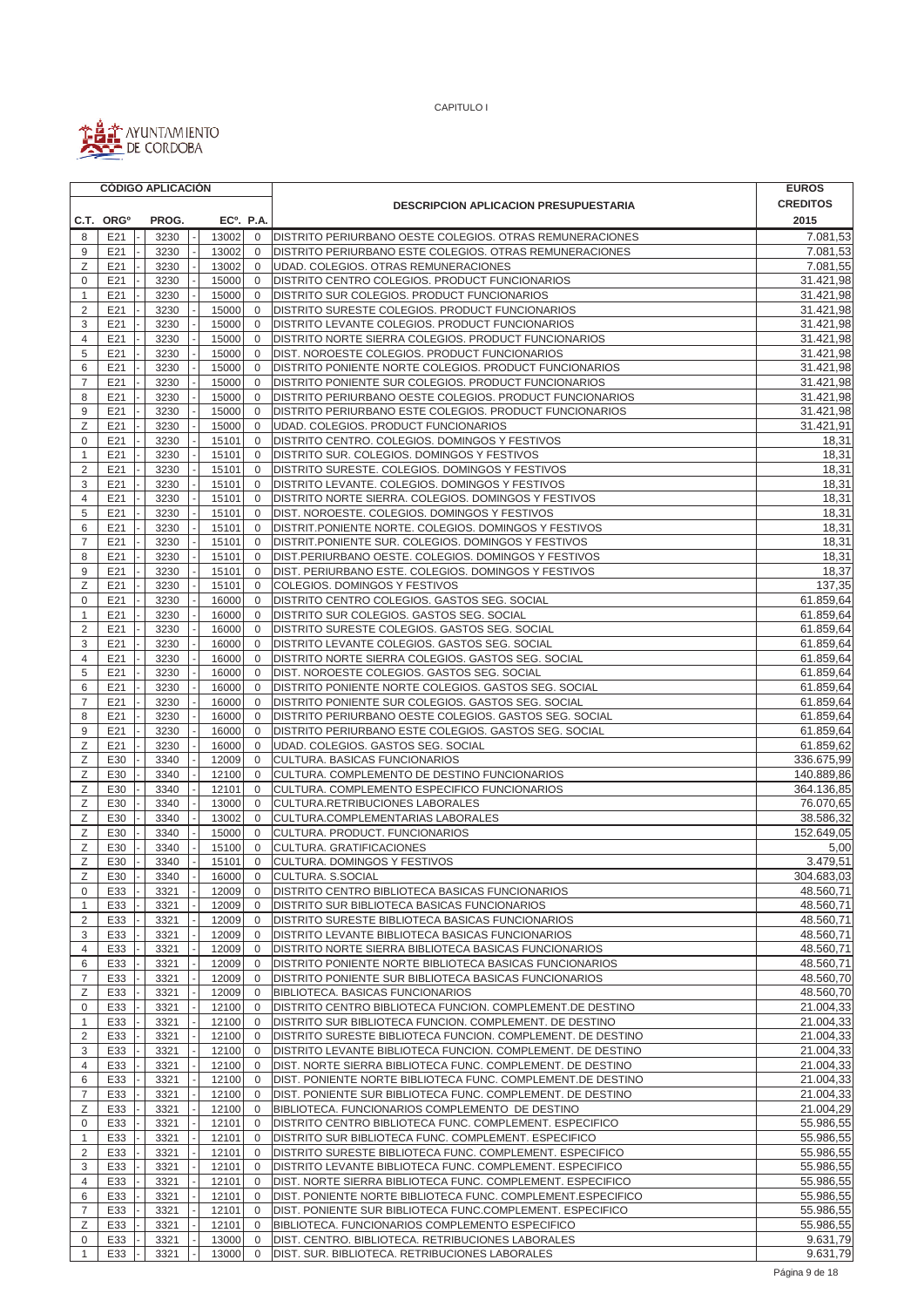

|                           |                       | <b>CÓDIGO APLICACIÓN</b> |                        |                               |                                                                 | <b>EUROS</b>            |
|---------------------------|-----------------------|--------------------------|------------------------|-------------------------------|-----------------------------------------------------------------|-------------------------|
|                           |                       |                          |                        |                               | <b>DESCRIPCION APLICACION PRESUPUESTARIA</b>                    | <b>CREDITOS</b>         |
|                           | C.T. ORG <sup>o</sup> | PROG.                    | EC <sup>o</sup> . P.A. |                               |                                                                 | 2015                    |
| 2                         | E33                   | 3321                     | 13000                  | $\mathbf 0$                   | DIST. SURESTE. BIBLIOTECA. RETRIBUCIONES LABORALES              | 9.631,79                |
| 3                         | E33                   | 3321                     | 13000                  | $\mathbf 0$                   | DIST. LEVANTE. BIBLIOTECA. RETRIBUCIONES LABORALES              | 9.631,79                |
| 4                         | E33                   | 3321                     | 13000                  | $\Omega$                      | DIST.NORTE SIERRA. BIBLIOTECA. RETRIBUCIONES LABORALES          | 9.631,79                |
| 6                         | E33                   | 3321                     | 13000                  | $\mathbf 0$                   | DIST. PONIENTE NORTE. BIBLIOTECA. RETRIBUCIONES LABORALES       | 9.631,79                |
| 7                         | E33                   | 3321                     | 13000                  | $\mathbf{0}$                  | DIST. PONIENTE SUR. BIBLIOTECA. RETRIBUCIONES LABORALES         | 9.631,79                |
| Ζ                         | E33                   | 3321                     | 13000                  | $\mathbf 0$                   | BIBLIOTECA. RETRIBUC. LABORALES                                 | 9.631,76                |
| 0                         | E33                   | 3321                     | 13002                  | $\mathbf 0$                   | DIST. CENTRO. BIBLIOTECA. OTRAS RETRIBUCIONES LABORALES         | 3.606,26                |
| $\mathbf{1}$              | E33                   | 3321                     | 13002                  | $\mathbf{0}$                  | DIST. SUR. BIBLIOTECA. OTRAS RETRIBUCIONES LABORALES            | 3.606,26                |
| $\overline{2}$            | E33                   | 3321                     | 13002                  | $\mathbf 0$                   | DIST. SURESTE. BIBLIOTECA. OTRAS RETRIBUCIONES LABORALES        | 3.606,26                |
| 3                         | E33                   | 3321                     | 13002                  | $\mathbf 0$                   | DIST. LEVANTE. BIBLIOTECA. OTRAS RETRIBUCIONES LABORALES        | 3.606,26                |
| $\overline{4}$            | E33                   | 3321                     | 13002                  | $\mathbf 0$                   | DIST.NORTE SIERRA. BIBLIOTECA. OTRAS RETRIBUCIONES LABORALES    | 3.606,26                |
| 6                         | E33                   | 3321                     | 13002                  | $\Omega$                      | DIST. PONIENTE NORTE. BIBLIOTECA. OTRAS RETRIBUCIONES LAB.      | 3.606,26                |
| 7                         | E33                   | 3321                     | 13002                  | 0                             | DIST. PONIENTE SUR. BIBLIOTECA. OTRAS RETRIBUCIONES LABORALES   | 3.606,26                |
| Ζ                         | E33                   | 3321                     | 13002                  | $\mathbf 0$                   | BIBLIOTECA.COMPLEMENTARIAS.LABORALES                            | 3.606,27                |
| 0                         | E33                   | 3321                     | 15000                  | $\overline{0}$                | DISTRITO CENTRO BIBLIOTECA. PRODUCTIVIDAD FUNCIONARIOS          | 23.994,38               |
| $\mathbf{1}$              | E33                   | 3321                     | 15000                  | $\overline{0}$                | DISTRITO SUR BIBLIOTECA. PRODUCTIVIDAD FUNCIONARIOS             | 23.994,38               |
| 2                         | E33                   | 3321                     | 15000                  | $\overline{0}$                | DISTRITO SURESTE BIBLIOTECA. PRODUCTIVIDAD FUNCIONARIOS         | 23.994,38               |
| $\ensuremath{\mathsf{3}}$ | E33                   | 3321                     | 15000                  | $\mathbf 0$                   | D. LEVANTE BIBLIOTECA. PRODUCTIVIDAD FUNCIONARIOS               | 23.994,38               |
| 4                         | E33                   | 3321                     | 15000                  | $\Omega$                      | D.NORTE SIERRA BIBLIOTECA. PRODUCTIVIDAD FUNCIONARIOS           | 23.994,38               |
| 6                         | E33                   | 3321                     | 15000                  | $\mathbf 0$                   | D. PONIENTE NORTE BIBLIOTECA. PRODUCTIVID. FUNCIONARIOS         | 23.994,38               |
| 7                         | E33                   | 3321                     | 15000                  | $\mathbf 0$                   | D. PONIENTE SUR BIBLIOTECA. PRODUCTIVIDAD FUNCIONARIOS          | 23.994,38               |
| Ζ                         | E33                   | 3321                     | 15000                  | 0                             | BIBLIOTECA. PRODUCTIVIDAD FUNCIONARIOS                          | 23.994,41               |
| 0                         | E33                   | 3321                     | 16000                  | $\overline{0}$                | DISTRITO CENTRO BIBLIOTECA. SEG. SOCIAL                         | 42.915,72               |
| $\mathbf{1}$              | E33                   | 3321                     | 16000                  | $\overline{0}$                | DISTRITO SUR BIBLIOTECA. SEG. SOCIAL                            | 42.915,72               |
| 2                         | E33                   | 3321                     | 16000                  | $\mathbf 0$                   | DISTRITO SURESTE BIBLIOTECA. SEG. SOCIAL                        | 42.915,72               |
| 3                         | E33                   | 3321                     | 16000                  | $\mathbf 0$                   | DISTRITO LEVANTE BIBLIOTECA. SEG. SOCIAL                        | 42.915.72               |
| $\overline{4}$            | E33                   | 3321                     | 16000                  | $\mathbf 0$                   | DISTRITO NORTE SIERRA BIBLIOTECA. SEG. SOCIAL                   | 42.915,72               |
| 6                         | E33                   | 3321                     | 16000                  | $\Omega$                      | DISTRITO PONIENTE NORTE BIBLIOTECA. SEG. SOCIAL                 | 42.915.72               |
| $\overline{7}$            | E33                   | 3321                     | 16000                  | $\mathbf 0$                   | DISTRITO PONIENTE SUR BIBLIOTECA. SEG. SOCIAL                   | 42.915,72               |
| Ζ                         | E33                   | 3321                     | 16000                  | $\overline{0}$                | BIBLIOTECA. SEG. SOCIAL                                         | 42.915,72               |
| Ζ                         | E34                   | 3330                     | 12009                  | 0                             | MUSEOS. BASICAS FUNCIONARIOS                                    | 206.324,41              |
| Ζ                         | E34                   | 3330                     | 12100                  | $\overline{0}$                | MUSEOS. COMPLEMENTO DE DESTINO FUNCIONARIOS                     | 89.054,39               |
| Ζ                         | E34                   | 3330                     | 12101                  | $\overline{0}$                | MUSEOS. COMPLEMENTO ESPECIFICO FUNCIONARIOS                     | 257.937,95              |
| Ζ                         | E34<br>E34            | 3330                     | 13000<br>13002         | $\mathbf 0$<br>$\overline{0}$ | MUSEOS. RETRIBUCIONES LABORALES                                 | 122.528,67<br>52.034,92 |
| Ζ<br>Ζ                    | E34                   | 3330<br>3330             | 15000                  | $\mathbf 0$                   | MUSEOS. OTRAS REMUNERACIONES<br>MUSEOS. PRODUCT. FUNCIONARIOS   | 110.544,81              |
| Ζ                         | E34                   | 3330                     | 15101                  | $\Omega$                      | MUSEOS DOMINGOS Y FESTIVOS                                      | 26.199,28               |
| Ζ                         | E34                   | 3330                     | 16000                  | $\mathbf 0$                   | MUSEOS. S.SOCIAL                                                | 246.748,96              |
| Ζ                         | F00                   | 4500                     | 10100                  | $\overline{0}$                | ORGANOS DIRECTIVOS. INFRAESTRUCTURAS.RETRIB.BASICAS             | 35.354,39               |
| Ζ                         | F <sub>0</sub>        | 4500                     | 10101                  | $\overline{0}$                | ORGANOS DIRECTIVOS. INFRAESTRUCTURAS.RETRIB.COMP.               | 73.585,71               |
| Ζ                         | F00                   | 4500                     | 12009                  | $\mathbf 0$                   | INFRAESTRUCTURA. BASICAS FUNCIONARIOS                           | 78.523,71               |
| Ζ                         | F <sub>0</sub>        | 4500                     | 12100                  | $\overline{0}$                | INFRAESTRUCTURA. COMPLEMENTO DE DESTINO FUNCIONARIOS            | 57.737,62               |
| Ζ                         | F <sub>00</sub>       | 4500                     | 12101                  | $\overline{0}$                | INFRAESTRUCTURA. COMPLEMENTO ESPECIFICO FUNCIONARIOS            | 113.127,98              |
| Ζ                         | F00                   | 4500                     | 13000                  | $\Omega$                      | INFRAESTRUCTURA.RETRIBUCIONES LABORALES                         | 122.450,25              |
| Ζ                         | F <sub>0</sub>        | 4500                     | 13002                  | $\overline{0}$                | INFRAESTRUCTURA.COMPLEMENTARIAS LABORALES                       | 104.729,69              |
| Ζ                         | F <sub>00</sub>       | 4500                     | 15000                  | $\mathbf 0$                   | INFRAESTRUCTURA. PRODUCT. FUNCIONARIOS                          | 37.504,67               |
| Ζ                         | F <sub>0</sub>        | 4500                     | 15002                  | 0                             | ORGANOS DIRECTIVOS. INFRAESTRUCTURAS.PRODUCTIVIDAD              | 19.795,58               |
| Ζ                         | F <sub>00</sub>       | 4500                     | 15100                  | 0                             | INFRAESTRUCTURA. GRATIFICACIONES                                | 5,00                    |
| Ζ                         | F <sub>0</sub>        | 4500                     | 16000                  | 0                             | INFRAESTRUCTURA. S.SOCIAL                                       | 135.668,71              |
| 0                         | F <sub>10</sub>       | 1532                     | 12009                  | 0                             | DIST. CENTRO MANT. VIA PUBLICA. BASICAS FUNCIONARIOS            | 11.955,92               |
| $\mathbf{1}$              | F10                   | 1532                     | 12009                  | 0                             | DISTRITO SUR MANT. VIA PUBLICA. BASICAS FUNCIONARIOS            | 11.955,92               |
| $\overline{2}$            | F10                   | 1532                     | 12009                  | $\overline{0}$                | DIST. SURESTE MANT. VIA PUBLICA. BASICAS FUNCIONARIOS           | 11.955,92               |
| 3                         | F10                   | 1532                     | 12009                  | $\Omega$                      | DIST. LEVANTE MANT. VIA PUBLICA. BASICAS FUNCIONARIOS           | 11.955,92               |
| 4                         | F10                   | 1532                     | 12009                  | 0                             | DIST. NORTE SIERRA MANT. VIA PUBLICA. BASICAS FUNC.             | 11.955,92               |
| 5                         | F <sub>10</sub>       | 1532                     | 12009                  | $\mathbf 0$                   | DIST. NOROESTE MANT. VIA PUBLICA. BASICAS FUNC.                 | 11.955,92               |
| 6                         | F10                   | 1532                     | 12009                  | 0                             | DIST. PONIENTE NORTE MANT. VIA PUBLICA. BASICAS FUNC.           | 11.955,92               |
| $\overline{7}$            | F <sub>10</sub>       | 1532                     | 12009                  | 0                             | DIST. PONIENTE SUR MANT. VIA PUBLICA. BASICAS FUNC.             | 11.955,92               |
| 8                         | F10                   | 1532                     | 12009                  | 0                             | DIST. PERIURBANO OESTE MANT. VIA PUBLICA. BASICAS FUNC.         | 11.955,92               |
| 9                         | F <sub>10</sub>       | 1532                     | 12009                  | 0                             | DISTRITO PERIURBANO ESTE MANT. VIA PUBLICA. BASICAS FUNCIONARI  | 11.955,92               |
| Ζ                         | F10                   | 1532                     | 12009                  | 0                             | MANT. VIA PUBLICA. BASICAS FUNCIONARI                           | 11.955,93               |
| 0                         | F10                   | 1532                     | 12100                  | $\overline{0}$                | DIST. CENT. MANT. VIA PUBLICA. COMPLEMENTO DE DESTINO FUNC.     | 4.996,70                |
| $\mathbf{1}$              | F <sub>10</sub>       | 1532                     | 12100                  | $\overline{0}$                | DIST. SUR MANT. VIA PUBLICA. COMPLEMENTO DE DESTINO FUNCION.    | 4.996,70                |
| 2                         | F10                   | 1532                     | 12100                  | 0                             | DIST. SURESTE MANT. VIA PUBLICA.COMPLEMENTO DE DESTINO FUNC     | 4.996,70                |
| 3                         | F <sub>10</sub>       | 1532                     | 12100                  | 0                             | DIST. LEVANTE MANT. VIA PUBLICA. COMP. DE DESTINO FUNCIONARIOS  | 4.996,70                |
| 4                         | F10                   | 1532                     | 12100                  | $\overline{0}$                | DIST. NORTE SIERRA MANT. VIA PUBLICA. COMP. DE DESTINO FUNCION. | 4.996,70                |
| 5                         | F <sub>10</sub>       | 1532                     | 12100                  | $\overline{0}$                | DIST. NOROESTE MANT. VIA PUBLICA. COMP. DE DESTINO FUNCION.     | 4.996,70                |
| 6                         | F10                   | 1532                     | 12100                  | 0                             | DIST. PONIENTE NORTE MANT. VIA PUBLICA. COMP. DE DESTINO FUNC.  | 4.996,70                |
| $\overline{7}$            | F <sub>10</sub>       | 1532                     | 12100                  | 0                             | DIST. PONIENTE SUR MANT. VIA PUBLICA. COMP. DE DESTINOFUNC.     | 4.996,70                |
| 8                         | F <sub>10</sub>       | 1532                     | 12100                  | $\mathbf 0$                   | DIST. PERIRUBANO OESTE MANT. IA PUBLICA.COMP. DE DESTINO FUNC.  | 4.996,70                |
| 9                         | F10                   | 1532                     | 12100                  | $\overline{0}$                | DIST. PERIURBANO ESTE MANT. VIA PUBLICA. COMP. DE DESTINO FUNC. | 4.996,70                |
| Ζ                         | F10                   | 1532                     | 12100                  | $\mathbf 0$                   | MANT. VIA PUBLICA. COMPLEMENTO DE DESTINO FUNCIONARIO           | 4.996,71                |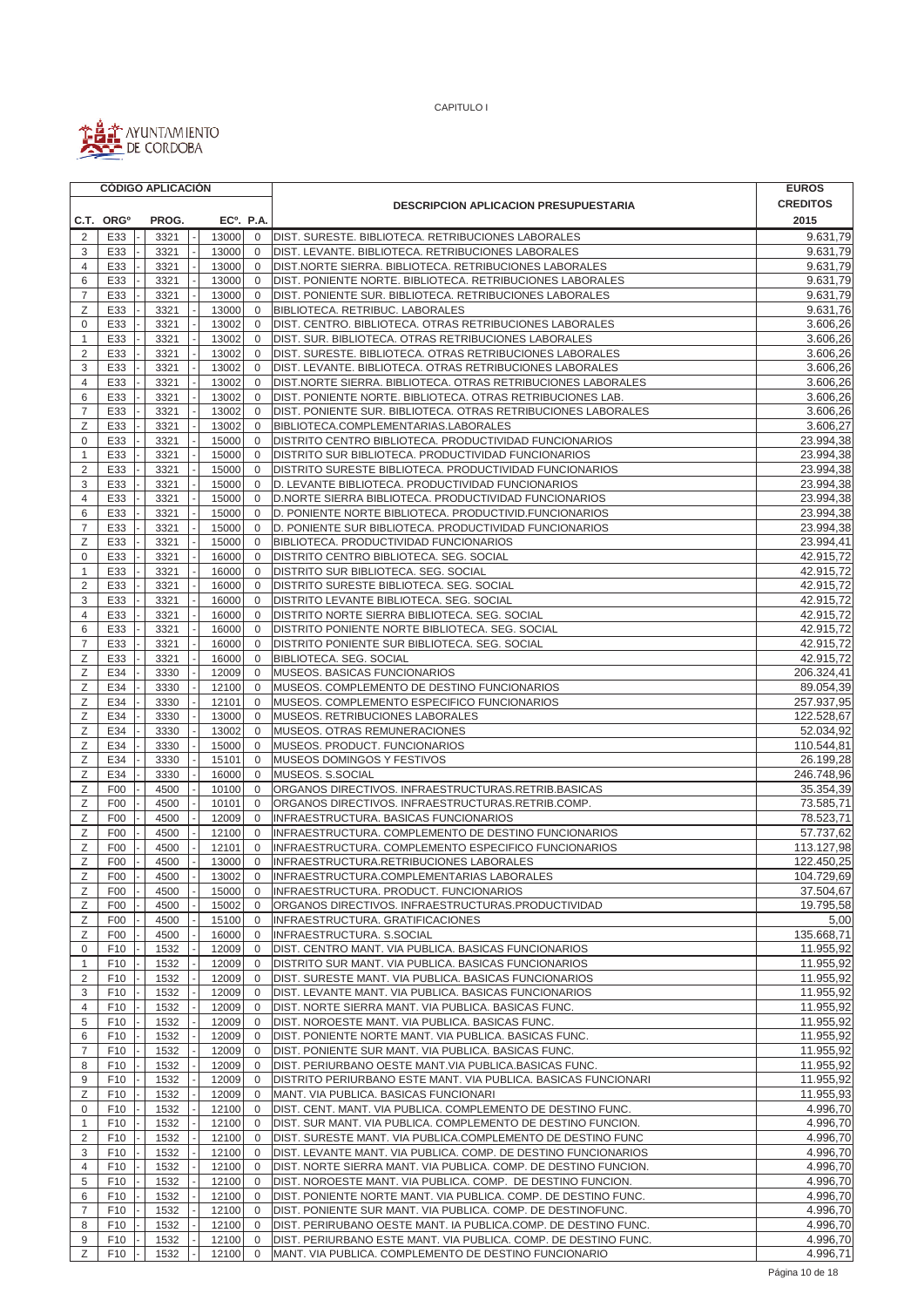

|                | <b>CODIGO APLICACION</b>           |              |              |          |                        |                               |                                                                                                                                 | <b>EUROS</b>           |
|----------------|------------------------------------|--------------|--------------|----------|------------------------|-------------------------------|---------------------------------------------------------------------------------------------------------------------------------|------------------------|
|                |                                    |              |              |          |                        |                               | <b>DESCRIPCION APLICACION PRESUPUESTARIA</b>                                                                                    | <b>CREDITOS</b>        |
|                | C.T. ORG <sup>o</sup>              |              | PROG.        |          | EC <sup>o</sup> . P.A. |                               |                                                                                                                                 | 2015                   |
| $\mathbf 0$    | F <sub>10</sub>                    |              | 1532         |          | 12101                  | $\mathbf 0$                   | DIST. CENT. MANT. VIA PUBLICA.COMPLEMENTO ESPECIFICO FUNC.                                                                      | 13.648,35              |
| $\mathbf{1}$   | F <sub>10</sub>                    | 1532         |              |          | 12101                  | $\overline{0}$                | DIST. SUR MANT. VIA PUBLICA. COMPLEMENTO ESPECIFICO FUNCION.                                                                    | 13.648,35              |
| 2              | F <sub>10</sub>                    | 1532         |              |          | 12101                  | $\overline{0}$                | DIST. SURESTE MANT. VIA PUBLICA. COMP. ESPECIFICO FUNCIONARIOS                                                                  | 13.648,35              |
| 3              | F <sub>10</sub>                    | 1532         |              |          | 12101                  | $\Omega$                      | DIST. LEVANTE MANT. VIA PUBLICA. COMP. ESPECIFICO FUNCIONARIOS                                                                  | 13.648,35              |
| $\overline{4}$ | F10                                | 1532         |              |          | 12101                  | $\overline{0}$                | DIST. NORTE SIERRA MANT. VIA PUBLICA. COMP. ESPECIFICO FUNCION.                                                                 | 13.648,35              |
| 5              | F <sub>10</sub>                    | 1532         |              |          | 12101                  | $\mathbf 0$                   | DIST. NOROESTE MANT. VIA PUBLICA. COMP.ESPECIFICO FUNCION.                                                                      | 13.648,35              |
| 6              | F <sub>10</sub>                    | 1532         |              |          | 12101                  | $\mathbf 0$                   | DIST. PONIENTE NORTE MANT. VIA PUBLICA. COMP. ESPECIFICO FUNC.                                                                  | 13.648,35              |
| $\overline{7}$ | F <sub>10</sub>                    | 1532         |              |          | 12101                  | $\mathbf 0$                   | DIST. PONIENTE SUR MANT. VIA PUBLICA. COMP. ESPECIFICO FUNCION                                                                  | 13.648,35<br>13.648,35 |
| 8<br>9         | F <sub>10</sub><br>F <sub>10</sub> | 1532<br>1532 |              |          | 12101<br>12101         | $\mathbf 0$<br>$\mathbf 0$    | DIST. PERIRUBANO OESTE MANT. VIA PUBLICA. COMP. ESPECIF. FUNC.<br>DIST. PERIURBANO ESTE MANT. VIA PUBLICA. COMP. ESPECIF. FUNC. | 13.648,35              |
| Ζ              | F <sub>10</sub>                    | 1532         |              |          | 12101                  | $\mathbf 0$                   | MANT. VIA PUBLICA. COMPLEMT ESPECIFICO FUNCIONAR                                                                                | 13.648,37              |
| $\mathbf 0$    | F <sub>10</sub>                    |              | 1532         |          | 13000                  | $\overline{0}$                | DIST. CENTRO MANT. VIA PUBLICA. RETRIB. LABORALES                                                                               | 12.058,79              |
| $\mathbf{1}$   | F10                                | 1532         |              |          | 13000                  | $\Omega$                      | DIST. SUR MANT. VIA PUBLICA. RETRIB. LABORALES                                                                                  | 12.058,79              |
| 2              | F <sub>10</sub>                    |              | 1532         |          | 13000                  | $\mathbf 0$                   | DIST. SURESTE MANT. VIA PUBLICA. RETRIB. LABORALES                                                                              | 12.058,79              |
| 3              | F <sub>10</sub>                    | 1532         |              |          | 13000                  | $\overline{0}$                | DIST.LEVANTE MANT. VIA PUBLICA. RETRIB. LABORALES                                                                               | 12.058,79              |
| 4              | F <sub>10</sub>                    | 1532         |              |          | 13000                  | $\overline{0}$                | DIST. NORTE SIERRA MANT. VIA PUBLICA. RETRIB. LABORALES                                                                         | 12.058,79              |
| 5              | F <sub>10</sub>                    | 1532         |              |          | 13000                  | $\mathbf 0$                   | DIST. NOROESTE MANT. VIA PUBLICA. RETRIB. LAB.                                                                                  | 12.058,79              |
| 6              | F <sub>10</sub>                    | 1532         |              |          | 13000                  | $\mathbf 0$                   | DIST. PONIENTE NORTE MANT. VIA PUBLICA. RETRIB. LAB.                                                                            | 12.058,79              |
| $\overline{7}$ | F <sub>10</sub>                    | 1532         |              |          | 13000                  | $\overline{0}$                | DIST. PONIENTE SUR MANT. VIA PUBLICA. RETRIB. LAB.                                                                              | 12.058,79              |
| 8              | F <sub>10</sub>                    |              | 1532         |          | 13000                  | $\Omega$                      | DIST. PERIURBANO OESTE MANT. VIA PUBLICA. RETRIB. LAB.                                                                          | 12.058,79              |
| 9              | F10                                |              | 1532         |          | 13000                  | $\mathbf{0}$                  | DIST. PERIURBANO ESTE MANT. VIA PUBLICA. RETRIB. LAB.                                                                           | 12.058,79              |
| Ζ              | F <sub>10</sub>                    |              | 1532         |          | 13000                  | $\mathbf 0$                   | MANT. VIA PUBLICA. RETRIBUCIONES LABORALES                                                                                      | 12.058,77              |
| 0              | F <sub>10</sub>                    | 1532         |              |          | 13002                  | $\mathbf 0$                   | DIST.CENTRO MANT.VIA PUBLICA. OTRAS REMUNERACIONES                                                                              | 5.307,24               |
| $\mathbf{1}$   | F <sub>10</sub>                    | 1532         |              |          | 13002                  | $\overline{0}$                | DIST. SUR MANT. VIA PUBLICA. OTRAS REMUNERACIONES                                                                               | 5.307,24               |
| 2              | F <sub>10</sub>                    |              | 1532         |          | 13002                  | $\mathbf 0$                   | DIST. SURESTE MANT.VIA PUBLICA. OTRAS REMUNERAC.                                                                                | 5.307,24               |
| 3              | F <sub>10</sub>                    | 1532         |              |          | 13002                  | $\mathbf 0$                   | DIST. LEVANTE MANT.VIA PUBLICA. OTRAS REMUNERACIONES                                                                            | 5.307,24               |
| 4              | F <sub>10</sub>                    | 1532         |              |          | 13002                  | $\mathbf 0$                   | DIST. NORTE SIERRA MANT.VIA PUBLICA. OTRAS REMUN.                                                                               | 5.307,24               |
| 5              | F <sub>10</sub>                    | 1532         |              |          | 13002                  | $\overline{0}$                | DIST. NOROESTE MANT.VIA PUBLICA. OTRAS REMUNER.                                                                                 | 5.307,24               |
| 6              | F <sub>10</sub>                    |              | 1532         |          | 13002                  | $\Omega$                      | DIST. PONIENTE NORTE MANT.VIA PUBLICA. OTRAS REMUN.                                                                             | 5.307,24               |
| $\overline{7}$ | F10                                |              | 1532         |          | 13002                  | $\mathbf 0$                   | DIST. PONIENTE SUR MANT. VIA PUBLICA. OTRAS REMUNER.                                                                            | 5.307,24               |
| 8              | F <sub>10</sub>                    |              | 1532         |          | 13002                  | $\Omega$                      | DIST. PERIURBANO OESTE MANT. VIA PUBLICA. OTRAS REM.                                                                            | 5.307,24               |
| 9<br>Z         | F <sub>10</sub><br>F <sub>10</sub> | 1532         |              |          | 13002                  | $\mathbf 0$                   | DIST. PERIURBANO ESTE MANT. VIA PUBLICA. OTRAS REMUN.                                                                           | 5.307,24               |
| 0              | F <sub>10</sub>                    | 1532<br>1532 |              |          | 13002<br>15000         | $\overline{0}$<br>$\mathbf 0$ | MANT.VIA PUBLICA. OTRAS REMUNERACIONES<br>DISTRITO CENTRO MANT. VIA PUBLICA. PRODUCT. FUNCIONAR                                 | 5.307,20<br>5.849,27   |
| $\mathbf{1}$   | F <sub>10</sub>                    | 1532         |              |          | 15000                  | $\mathbf 0$                   | DISTRITO SUR MANT. VIA PUBLICA. PRODUCT. FUNCIONAR                                                                              | 5.849,27               |
| $\overline{2}$ | F <sub>10</sub>                    | 1532         |              |          | 15000                  | $\overline{0}$                | DISTRITO SURESTE MANT. VIA PUBLICA. PRODUCT. FUNCIONAR                                                                          | 5.849,27               |
| 3              | F <sub>10</sub>                    | 1532         |              |          | 15000                  | $\overline{0}$                | DISTRITO LEVANTE MANT. VIA PUBLICA. PRODUCT. FUNCIONAR                                                                          | 5.849,27               |
| $\overline{4}$ | F10                                | 1532         |              |          | 15000                  | $\Omega$                      | DIST. NORTE SIERRA MANT. VIA PUBLICA. PRODUCT. FUNC.                                                                            | 5.849,27               |
| 5              | F <sub>10</sub>                    |              | 1532         |          | 15000                  | $\overline{0}$                | DIST. NOROESTE MANT. VIA PUBLICA. PRODUCT. FUNC.                                                                                | 5.849,27               |
| 6              | F <sub>10</sub>                    |              | 1532         |          | 15000                  | $\overline{0}$                | DIST. PONIENTE NORTE MANT. VIA PUBLICA. PRODUCT. FUNC                                                                           | 5.849,27               |
| $\overline{7}$ | F <sub>10</sub>                    | 1532         |              |          | 15000                  | $\overline{0}$                | DIST. PONIENTE SUR MANT. VIA PUBLICA. PRODUCT. FUNC.                                                                            | 5.849,27               |
| 8              | F <sub>10</sub>                    | 1532         |              |          | 15000                  | $\overline{0}$                | DIST. PERIURBANO OESTE MANT. VIA PUBLICA. PROD. FUNC.                                                                           | 5.849,27               |
| 9              | F <sub>10</sub>                    | 1532         |              |          | 15000                  | $\mathbf 0$                   | DIST. PERIURBANO ESTE MANT. VIA PUBLICA. PROD. FUNC.                                                                            | 5.849.27               |
| Z              | F <sub>10</sub>                    | 1532         |              |          | 15000                  | $\overline{0}$                | MANT. VIA PUBLICA. PRODUCT. FUNCIONAR                                                                                           | 5.849,28               |
| $\mathbf 0$    | F <sub>10</sub>                    | 1532         |              | $\omega$ | 16000                  | $\mathbf{0}$                  | DISTRITO CENTRO MANT. VIA PUBLICA. S.SOCIAL                                                                                     | 18.601,28              |
| $\mathbf{1}$   | F10                                |              | 1532         |          | 16000                  | $\overline{0}$                | DISTRITO SUR MANT. VIA PUBLICA. S.SOCIAL                                                                                        | 18.601,28              |
| $\overline{2}$ | F <sub>10</sub>                    |              | 1532         |          | 16000                  | $\overline{0}$                | DISTRITO SURESTE MANT. VIA PUBLICA. S.SOCIAL                                                                                    | 18.601,28              |
| 3              | F10                                | 1532         |              |          | 16000                  | $\overline{0}$                | DISTRITO LEVANTE MANT. VIA PUBLICA. S.SOCIAL                                                                                    | 18.601,28              |
| 4              | F <sub>10</sub>                    | 1532         |              |          | 16000                  | $\overline{0}$                | DISTRITO NORTE SIERRA MANT. VIA PUBLICA. S.SOCIAL                                                                               | 18.601,28              |
| 5              | F <sub>10</sub>                    | 1532         |              |          | 16000                  | $\overline{0}$                | DIST. NOROESTE MANT. VIA PUBLICA. S.SOCIAL                                                                                      | 18.601,28              |
| 6              | F <sub>10</sub>                    | 1532         |              |          | 16000                  | $\overline{0}$                | DISTRITO PONIENTE NORTE MANT. VIA PUBLICA. S.SOCIAL                                                                             | 18.601,28              |
| 7<br>8         | F <sub>10</sub><br>F <sub>10</sub> |              | 1532<br>1532 |          | 16000<br>16000         | $\mathbf 0$<br>$\overline{0}$ | DISTRITO PONIENTE SUR MANT. VIA PUBLICA. S.SOCIAL<br>DISTRITO PERIURBANO OESTE MANT. VIA PUBLICA. S.SOCIAL                      | 18.601,28<br>18.601,28 |
| 9              | F10                                |              | 1532         |          | 16000                  | $\overline{0}$                | DISTRITO PERIURBANO ESTE MANT. VIA PUBLICA. S.SOCIAL                                                                            | 18.601,28              |
| Ζ              | F10                                |              | 1532         |          | 16000                  | $\overline{0}$                | MANT. VIA PUBLICA. S.SOCIAL                                                                                                     | 18.601,26              |
| Ζ              | F10                                | 4501         |              |          | 12009                  | $\overline{0}$                | <b>PROYECTOS. BASICAS FUNCIONARIOS</b>                                                                                          | 106.925,30             |
| Ζ              | F10                                | 4501         |              |          | 12100                  | $\overline{0}$                | PROYECTOS. COMPLEMENTO DE DESTINO FUNCIONARIOS                                                                                  | 43.244,79              |
| Ζ              | F <sub>10</sub>                    | 4501         |              |          | 12101                  | $\overline{0}$                | PROYECTOS. COMPLEMENTO ESPECIFICO FUNCIONARIOS                                                                                  | 109.946,70             |
| Ζ              | F <sub>10</sub>                    | 4501         |              |          | 15000                  | $\overline{0}$                | PROYECTOS. PRODUCT. FUNCIONARIOS                                                                                                | 49.871,64              |
| Ζ              | F <sub>10</sub>                    | 4501         |              |          | 16000                  | $\overline{0}$                | PROYECTOS. S.SOCIAL                                                                                                             | 83.336,30              |
| 0              | F <sub>20</sub>                    | 9200         |              |          | 12009                  | $\overline{0}$                | DISTRITO CENTRO MANT. EDIFICIOS. BASICAS FUNCION                                                                                | 9.589,48               |
| $\mathbf{1}$   | F <sub>20</sub>                    |              | 9200         |          | 12009                  | $\overline{0}$                | DISTRITO SUR MANT. EDIFICIOS. BASICAS FUNCION                                                                                   | 9.589,48               |
| $\sqrt{2}$     | F20                                |              | 9200         |          | 12009                  | $\overline{0}$                | DISTRITO SURESTE MANT. EDIFICIOS. BASICAS FUNCION                                                                               | 9.589,48               |
| 3              | F <sub>20</sub>                    |              | 9200         |          | 12009                  | $\overline{0}$                | DISTRITO LEVANTE MANT. EDIFICIOS. BASICAS FUNCION                                                                               | 9.589,48               |
| $\overline{4}$ | F <sub>20</sub>                    |              | 9200         |          | 12009                  | $\mathbf{0}$                  | DIST. NORTE SIERRA MANT. EDIFICIOS. BASICAS FUNCION                                                                             | 9.589,48               |
| 5              | F <sub>20</sub>                    |              | 9200         |          | 12009                  | $\overline{0}$                | DIST. NOROESTE MANT. EDIFICIOS. BASICAS FUNCION                                                                                 | 9.589,48               |
| 6              | F <sub>20</sub>                    |              | 9200         |          | 12009                  | $\overline{0}$                | DIST. PONIENTE NORTE MANT. EDIFICIOS. BASICAS FUNCION                                                                           | 9.589,48               |
| $\overline{7}$ | F <sub>20</sub>                    |              | 9200         |          | 12009                  | $\overline{0}$                | DISTRITO PONIENTE SUR MANT. EDIFICIOS. BASICAS FUNCION                                                                          | 9.589,48               |
| 8              | F <sub>20</sub>                    | 9200         |              |          | 12009                  | $\overline{0}$                | DIST. PERIURBANO OESTE MANT. EDIFICIOS. BASICAS FUNC.                                                                           | 9.589,48               |
| 9              | F <sub>20</sub>                    |              | 9200         |          | 12009                  | $\overline{0}$                | DIST. PERIURBANO ESTE MANT. EDIFICIOS. BASICAS FUNCION                                                                          | 9.589,48               |
| Ζ              | F <sub>20</sub>                    |              | 9200         |          | 12009                  | $\overline{0}$                | MANT. EDIFICIOS. BASICAS FUNCION                                                                                                | 9.589,48               |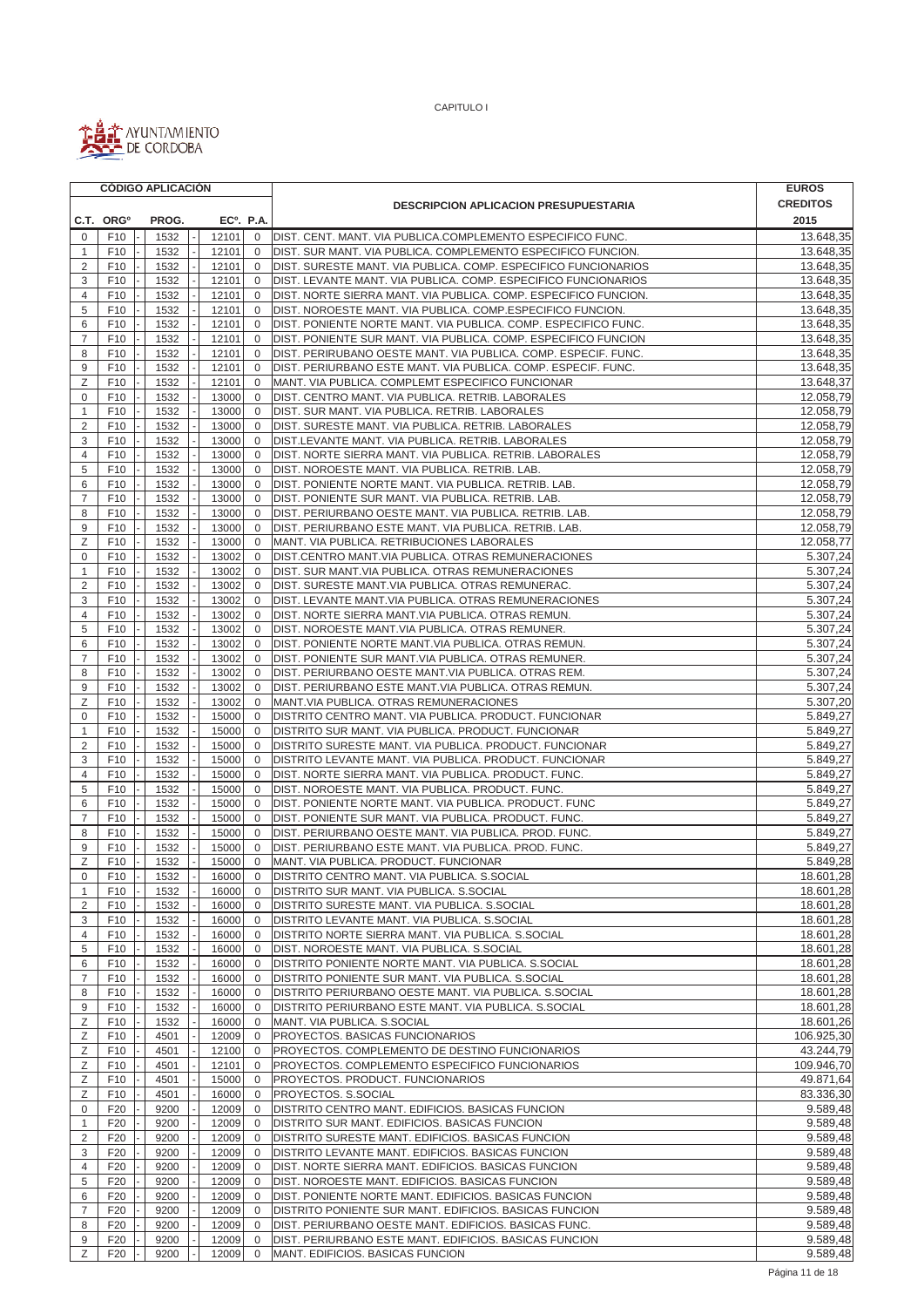

|                     | <b>CÓDIGO APLICACIÓN</b> |              |                        |                             |                                                                                                                            | <b>EUROS</b>           |
|---------------------|--------------------------|--------------|------------------------|-----------------------------|----------------------------------------------------------------------------------------------------------------------------|------------------------|
|                     |                          |              |                        |                             | <b>DESCRIPCION APLICACION PRESUPUESTARIA</b>                                                                               | <b>CREDITOS</b>        |
|                     | C.T. ORG <sup>o</sup>    | PROG.        | EC <sup>o</sup> . P.A. |                             |                                                                                                                            | 2015                   |
| 0                   | F <sub>20</sub>          | 9200         | 12100                  | $\mathbf 0$                 | DIST. CENTRO MANT. EDIFICIOS. COMPLEMT. DE DESTINO FUNCION.                                                                | 4.197,11               |
| $\mathbf{1}$        | F <sub>20</sub>          | 9200         | 12100                  | $\mathbf{0}$                | DISTRITO SUR MANT. EDIFICIOS. COMPLEMT.DE DESTINO FUNCION.                                                                 | 4.197,11               |
| $\overline{2}$      | F20                      | 9200         | 12100                  | $\mathbf{0}$                | DIST. SURESTE MANT. EDIFICIOS. COMPLEMT.DE DESTINO FUNCION.                                                                | 4.197,11               |
| 3                   | F <sub>20</sub>          | 9200         | 12100                  | $\mathbf 0$                 | DIST. LEVANTE MANT. EDIFICIOS. COMPLEMT.DE DESTINO FUNCION.                                                                | 4.197,11               |
| 4                   | F20                      | 9200         | 12100                  | $\mathbf 0$                 | DIST. NORTE SIERRA MANT.EDIFICIOS.COMPLEMT.DE DESTINO FUNC.                                                                | 4.197,11               |
| 5                   | F20                      | 9200         | 12100                  | $\mathbf{0}$                | DIST. NOROESTE MANT. EDIFICIOS. COMPLEMT.DE DESTINO FUNC.                                                                  | 4.197,11               |
| 6                   | F20                      | 9200         | 12100                  | $\mathbf{0}$                | DIST. PONIENTE NORTE MANT. EDIFICIOS. COMP.DE DESTINO FUNCION.                                                             | 4.197,11               |
| $\overline{7}$      | F20                      | 9200         | 12100                  | $\mathbf 0$                 | DIST. PONIENTE SUR MANT. EDIFICIOS. COMPLEMT.DE DESTINO FUNC.                                                              | 4.197,11               |
| 8                   | F20                      | 9200         | 12100                  | $\mathbf{0}$                | DIST. PERIURBANO OESTE MANT. EDIFICIOS. COMP. DE DESTINO FUNC.                                                             | 4.197,11               |
| 9                   | F20                      | 9200         | 12100                  | $\mathbf 0$                 | DIST. PERIURBANO ESTE MANT. EDIFICIOS. COMP. DE DESTINO FUNC.                                                              | 4.197,11               |
| Ζ                   | F20                      | 9200         | 12100                  | $\mathbf{0}$                | MANT. EDIFICIOS. COMPLEMT. DE DESTINO FUNCIONARIO                                                                          | 4.197,10               |
| 0                   | F20                      | 9200         | 12101                  | $\mathbf{0}$                | DIST. CENTRO MANT. EDIFICIOS. COMPLEMT ESPECIFICO FUNCION.                                                                 | 11.963,97              |
| 1                   | F <sub>20</sub>          | 9200         | 12101                  | $\mathbf 0$                 | DISTRITO SUR MANT. EDIFICIOS. COMPLEMT.ESPECIFICO FUNCION.                                                                 | 11.963,97<br>11.963,97 |
| $\overline{2}$<br>3 | F20<br>F20               | 9200<br>9200 | 12101<br>12101         | $\mathbf 0$<br>$\mathbf{0}$ | DIST. SURESTE MANT. EDIFICIOS. COMPLEMT.ESPECIFICO FUNCION.<br>DIST. LEVANTE MANT. EDIFICIOS. COMPLEMT.ESPECIFICO FUNCION. | 11.963,97              |
| 4                   | F20                      | 9200         | 12101                  | $\mathbf 0$                 | DIST. NORTE SIERRA MANT. EDIFICIOS. COMPLEMT.ESPECIFICO FUNC.                                                              | 11.963,97              |
| 5                   | F20                      | 9200         | 12101                  | $\mathbf 0$                 | DIST. NOROESTE MANT. EDIFICIOS. COMPLEMT.ESPECIFICO FUNCION.                                                               | 11.963,97              |
| 6                   | F20                      | 9200         | 12101                  | $\mathbf 0$                 | DIST. PONIENTE NORTE MANT. EDIFICIOS. COMP. ESPECIFICO FUNCION.                                                            | 11.963,97              |
| $\overline{7}$      | F20                      | 9200         | 12101                  | $\mathbf 0$                 | DIST. PONIENTE SUR MANT. EDIFICIOS. COMPLEMT. ESPECIF. FUNCION.                                                            | 11.963,97              |
| 8                   | F20                      | 9200         | 12101                  | $\mathbf 0$                 | DIST. PERIURBANO OESTE MANT. EDIFICIOS. COMP. ESPECIFICO FUNC.                                                             | 11.963,97              |
| 9                   | F20                      | 9200         | 12101                  | $\mathbf 0$                 | DIST. PERIURBANO ESTE MANT. EDIFICIOS. COMP.ESPECIFICO FUNCION.                                                            | 11.963,97              |
| Ζ                   | F20                      | 9200         | 12101                  | $\mathbf 0$                 | MANT. EDIFICIOS. COMPLEMT. ESPECIFICO FUNCIONARIO                                                                          | 11.963,97              |
| $\mathbf 0$         | F20                      | 9200         | 13000                  | $\mathbf{0}$                | DISTRITO CENTRO MANT. EDIFICIOS. RETRIBUCIONES LABORALES                                                                   | 22.198,63              |
| $\mathbf{1}$        | F20                      | 9200         | 13000                  | $\mathbf 0$                 | DISTRITO SUR MANT. EDIFICIOS. RETRIBUCIONES LABORALES                                                                      | 22.198,63              |
| $\overline{2}$      | F20                      | 9200         | 13000                  | $\mathbf 0$                 | DISTRITO SURESTE MANT. EDIFICIOS. RETRIBUCIONES LABORALES                                                                  | 22.198,63              |
| 3                   | F20                      | 9200         | 13000                  | $\mathbf 0$                 | DISTRITO LEVANTE MANT. EDIFICIOS. RETRIBUCIONES LABORALES                                                                  | 22.198,63              |
| 4                   | F20                      | 9200         | 13000                  | $\mathsf{O}\xspace$         | DISTRITO NORTE SIERRA MANT. EDIFICIOS. RETRIBUCIONES LABORALES                                                             | 22.198,63              |
| 5                   | F20                      | 9200         | 13000                  | $\mathbf 0$                 | DIST. NOROESTE MANT. EDIFICIOS. RETRIBUC. LABORALES                                                                        | 22.198,63              |
| 6                   | F <sub>20</sub>          | 9200         | 13000                  | $\mathbf{0}$                | DISTRITO PONIENTE NORTE MANT. EDIFICIOS. RETRIBUCIONES LABORALES                                                           | 22.198,63              |
| $\overline{7}$      | F <sub>20</sub>          | 9200         | 13000                  | $\mathbf 0$                 | DISTRITO PONIENTE SUR MANT. EDIFICIOS. RETRIBUCIONES LABORALES                                                             | 22.198,63              |
| 8                   | F <sub>20</sub>          | 9200         | 13000                  | $\mathbf 0$                 | DISTRITO PERIURBANO OESTE MANT. EDIFICIOS. RETRIBUCIONES LABORALES                                                         | 22.198,63              |
| 9                   | F20                      | 9200         | 13000                  | $\mathbf 0$                 | DISTRITO PERIURBANO ESTE MANT. EDIFICIOS. RETRIBUCIONES LABORALES                                                          | 22.198,63              |
| Ζ                   | F20                      | 9200         | 13000                  | $\mathbf 0$                 | MANT. EDIFICIOS. RETRIBUCIONES LABORALES                                                                                   | 22.198,60              |
| 0                   | F20                      | 9200         | 13002                  | $\mathbf 0$                 | DIST. CENTRO MANT. EDIFICIOS.COMPLEMENT.LABORALES                                                                          | 10.240,48              |
| 1                   | F20                      | 9200         | 13002                  | $\mathbf 0$                 | DIST. SUR MANT. EDIFICIOS.COMPLEMENTARIAS.LABORALES                                                                        | 10.240,48              |
| $\overline{2}$      | F20                      | 9200         | 13002                  | $\mathbf 0$                 | DIST. SURESTE MANT. EDIFICIOS.COMPLEMENT.LABORALES                                                                         | 10.240,48              |
| 3<br>4              | F20                      | 9200         | 13002<br>13002         | $\mathbf{0}$<br>$\mathbf 0$ | DIST. LEVANTE MANT. EDIFICIOS.COMPLEMENT.LABORALES                                                                         | 10.240,48<br>10.240,48 |
| 5                   | F <sub>20</sub><br>F20   | 9200<br>9200 | 13002                  | $\mathbf{0}$                | DIST. NORTE SIERRA MANT. EDIFICIOS.COMPLEM.LABORALES<br>DIST. NOROESTE MANT. EDIFICIOS.COMPLEM. LAB.                       | 10.240,48              |
| 6                   | F20                      | 9200         | 13002                  | $\mathbf{0}$                | DIST. PONIENTE NORTE MANT. EDIFICIOS.COMPLEM. LAB.                                                                         | 10.240,48              |
| $\overline{7}$      | F20                      | 9200         | 13002                  | $\mathbf 0$                 | DIST. PONIENTE SUR MANT. EDIFICIOS.COMPLEM. LABORALES                                                                      | 10.240,48              |
| 8                   | F20                      | 9200         | 13002                  | $\mathbf 0$                 | DIST. PERIURBANO OESTE MANT. EDIFICIOS.COMP. LAB.                                                                          | 10.240,48              |
| 9                   | F <sub>20</sub>          | 9200         | 13002                  | $\mathbf 0$                 | DIST. PERIURBAN O ESTE MANT. EDIFICIOS.COMP. .LAB.                                                                         | 10.240,48              |
| Ζ                   | F20                      | 9200         | 13002                  | $\mathbf 0$                 | MANT. EDIFICIOS.COMPLEMENTARIAS.LABORALES                                                                                  | 10.240,44              |
| 0                   | F20                      | 9200         | 15000                  | $\mathbf{0}$                | DISTRITO CENTRO MANT. EDIFICIOS. PRODUCT. FUNCIONARI                                                                       | 5.127,40               |
| $\mathbf{1}$        | F <sub>20</sub>          | 9200         | 15000                  | 0                           | DISTRITO SUR MANT. EDIFICIOS. PRODUCT. FUNCIONARI                                                                          | $\overline{5.127,40}$  |
| 2                   | F <sub>20</sub>          | 9200         | 15000                  | 0                           | DISTRITO SURESTE MANT. EDIFICIOS. PRODUCT. FUNCIONARI                                                                      | 5.127,40               |
| 3                   | F20                      | 9200         | 15000                  | 0                           | DISTRITO LEVANTE MANT. EDIFICIOS. PRODUCT. FUNCIONARI                                                                      | 5.127,40               |
| 4                   | F20                      | 9200         | 15000                  | $\mathbf 0$                 | DIST. NORTE SIERRA MANT. EDIFICIOS. PRODUCT. FUNC.                                                                         | 5.127,40               |
| 5                   | F <sub>20</sub>          | 9200         | 15000                  | 0                           | DIST. NOROESTE MANT. EDIFICIOS. PRODUCT. FUNC.                                                                             | 5.127,40               |
| 6                   | F20                      | 9200         | 15000                  | $\mathbf{0}$                | DIST. PONIENTE NORTE MANT. EDIFICIOS. PRODUCT. FUNC.                                                                       | 5.127,40               |
| $\overline{7}$      | F20                      | 9200         | 15000                  | $\mathbf 0$                 | DIST. PONIENTE SUR MANT. EDIFICIOS. PRODUCT. FUNC.                                                                         | 5.127,40               |
| 8                   | F20                      | 9200         | 15000                  | 0                           | DIST. PERIURBANO OESTE MANT. EDIFICIOS. PRODUCT. FUNC                                                                      | 5.127,40               |
| 9                   | F <sub>20</sub>          | 9200         | 15000                  | 0                           | DIST. PERIURBANO ESTE MANT. EDIFICIOS. PRODUCT. FUNC.                                                                      | 5.127,40               |
| Ζ                   | F <sub>20</sub>          | 9200         | 15000                  | 0                           | MANT. EDIFICIOS. PRODUCT. FUNCIONARI                                                                                       | 5.127,38               |
| 0                   | F <sub>20</sub>          | 9200         | 15101                  | $\mathbf 0$                 | DISTRITO CENTRO. MATEN.EDIFICIOS. DOMINGOS Y FESTIVOS                                                                      | 252,83                 |
| 1                   | F20                      | 9200         | 15101                  | $\mathbf 0$                 | DISTRITO SUR. MANTEN.EDIFICIOS. DOMINGOS Y FESTIVOS                                                                        | 252,83                 |
| 2<br>3              | F20<br>F20               | 9200<br>9200 | 15101<br>15101         | $\mathbf{0}$<br>0           | DIST. SURESTE. MANTENIM.EDIFICIOS.DOMINGOS Y FESTIVOS<br>DISTRITO LEVANTE.MANT. EDIFICIOS. DOMINGOS Y FESTIVOS             | 252,83<br>252,83       |
| 4                   | F20                      | 9200         | 15101                  | $\mathbf 0$                 | DIST. NORTE SIERRA. MANT.EDIFICIOS. DOMINGOS Y FESTIVOS                                                                    | 252,83                 |
| 5                   | F20                      | 9200         | 15101                  | $\mathbf 0$                 | DIST. NOROESTE.MANT.EDIFICIOS. DOMINGOS Y FESTIVOS                                                                         | 252,83                 |
| 6                   | F20                      | 9200         | 15101                  | $\mathbf 0$                 | DIST. PONIENTE NORTE. MANT.EDIFICIOS. DOMINGOS Y FESTIVOS                                                                  | 252,83                 |
| $\overline{7}$      | F <sub>20</sub>          | 9200         | 15101                  | 0                           | DIST. PONIENTE SUR. MANT. EDIFICIOS. DOMINGOS Y FESTIVOS                                                                   | 252,83                 |
| 8                   | F <sub>20</sub>          | 9200         | 15101                  | $\mathbf 0$                 | DIST.PERIURB. MANT.EDIFICIOS. DOMINGOS Y FESTIVOS                                                                          | 252,83                 |
| 9                   | F <sub>20</sub>          | 9200         | 15101                  | $\mathbf 0$                 | DIST.PERIURB.ESTE.MANT.EDIFICIOS. DOMINGOS Y FESTIVOS                                                                      | 253,78                 |
| 0                   | F20                      | 9200         | 16000                  | $\mathbf 0$                 | DISTRITO CENTRO MANT. EDIFICIOS. S.SOCIAL                                                                                  | 21.639,95              |
| 1                   | F20                      | 9200         | 16000                  | $\mathbf 0$                 | DISTRITO SUR MANT. EDIFICIOS. S.SOCIAL                                                                                     | 21.639,95              |
| $\overline{2}$      | F <sub>20</sub>          | 9200         | 16000                  | $\mathbf 0$                 | DISTRITO SURESTE MANT. EDIFICIOS. S.SOCIAL                                                                                 | 21.639,95              |
| 3                   | F20                      | 9200         | 16000                  | $\mathbf{0}$                | DISTRITO LEVANTE MANT. EDIFICIOS. S.SOCIAL                                                                                 | 21.639,95              |
| 4                   | F <sub>20</sub>          | 9200         | 16000                  | $\mathbf 0$                 | DISTRITO NORTE SIERRA NMANT. EDIFICIOS. S.SOCIAL                                                                           | 21.639,95              |
| 5                   | F <sub>20</sub>          | 9200         | 16000                  | $\mathbf 0$                 | DIST. NOROESTE MANT. EDIFICIOS. S.SOCIAL                                                                                   | 21.639,95              |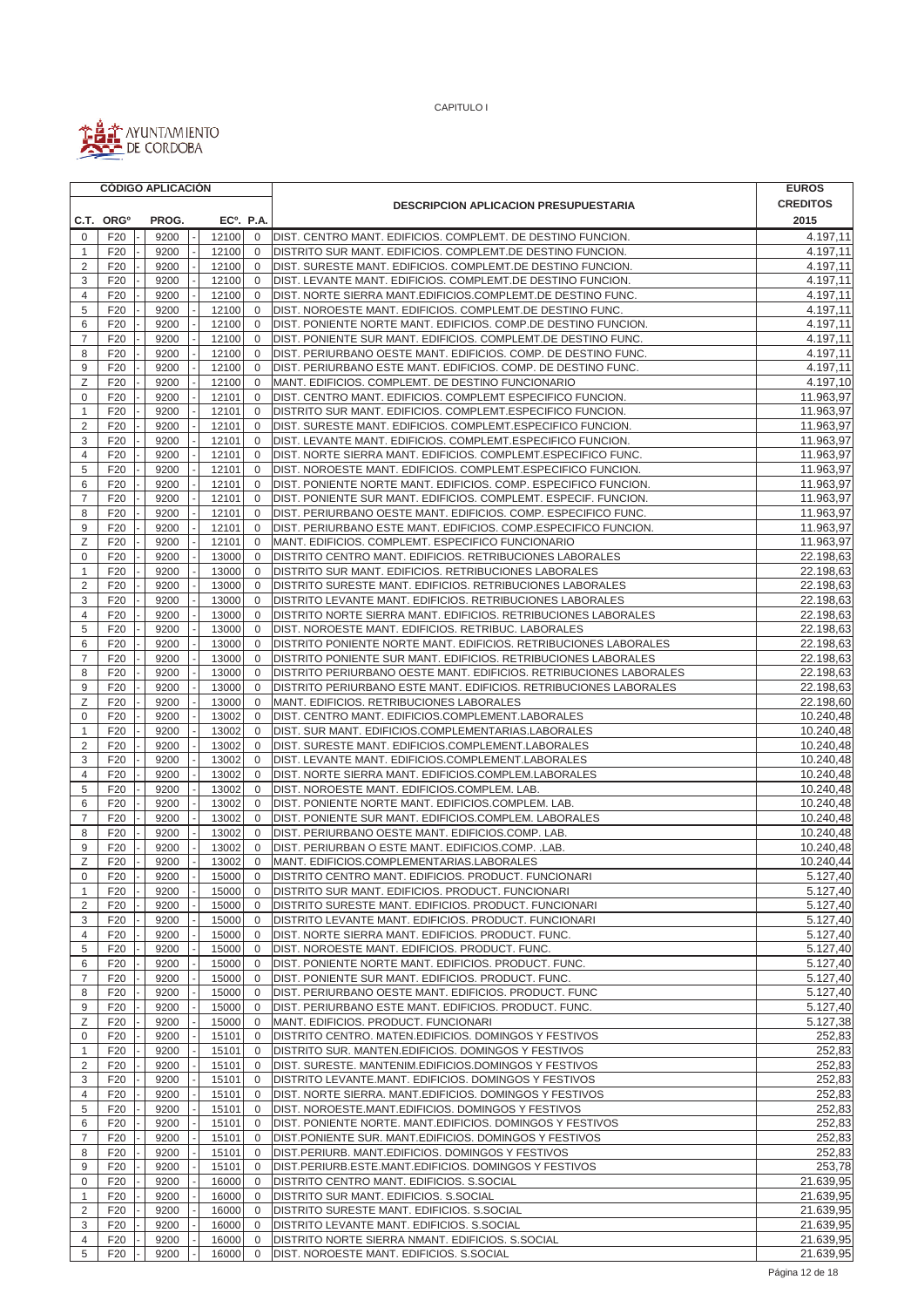

 $\blacksquare$ 

CAPITULO I

|                |                       | <b>CÓDIGO APLICACIÓN</b> |                        |                |                                                             | <b>EUROS</b>    |
|----------------|-----------------------|--------------------------|------------------------|----------------|-------------------------------------------------------------|-----------------|
|                |                       |                          |                        |                | <b>DESCRIPCION APLICACION PRESUPUESTARIA</b>                | <b>CREDITOS</b> |
|                | C.T. ORG <sup>o</sup> | PROG.                    | EC <sup>o</sup> . P.A. |                |                                                             | 2015            |
| 6              | F <sub>20</sub>       | 9200                     | 16000                  | $\mathbf{0}$   | DISTRITO PONIENTE NORTE MANT. EDIFICIOS. S.SOCIAL           | 21.639,95       |
| 7              | F <sub>20</sub>       | 9200                     | 16000                  | $\overline{0}$ | DISTRITO PONIENTE SUR MANT. EDIFICIOS. S.SOCIAL             | 21.639,95       |
| 8              | F <sub>20</sub>       | 9200                     | 16000                  | $\overline{0}$ | DISTRITO PERIURBANO OESTE MANT. EDIFICIOS. S.SOCIAL         | 21.639,95       |
| 9              | F <sub>20</sub>       | 9200                     | 16000                  | $\overline{0}$ | DISTRITO PERIURBANO ESTE MANT. EDIFICIOS. S.SOCIAL          | 21.639,95       |
| Ζ              | F20                   | 9200                     | 16000                  | $\overline{0}$ | MANT. EDIFICIOS. S.SOCIAL                                   | 21.639,92       |
| 0              | F30                   | 1650                     | 12009                  | $\mathbf 0$    | DIST. CENTRO ALUMBRADO PUBLICO. BASICAS FUNCIONA            | 9.115,04        |
| 1              | F30                   | 1650                     | 12009                  | $\mathbf 0$    | DISTRITO SUR ALUMBRADO PUBLICO. BASICAS FUNCIONA            | 9.115,04        |
| $\overline{2}$ | F30                   | 1650                     | 12009                  | $\overline{0}$ | DIST. SURESTE ALUMBRADO PUBLICO. BASICAS FUNCIONA           | 9.115,04        |
| 3              | F30                   | 1650                     | 12009                  | $\overline{0}$ | DIST. LEVANTE ALUMBRADO PUBLICO. BASICAS FUNCIONA           | 9.115,04        |
| $\overline{4}$ | F30                   | 1650                     | 12009                  | $\overline{0}$ | DIST. NORTE SIERRA ALUMBRADO PCO. BASICAS FUNCIONA          | 9.115,04        |
| 5              | F30                   | 1650                     | 12009                  | $\mathbf 0$    | DIST. NOROESTE ALUMBRADO PCO. BASICAS FUNC.                 | 9.115,04        |
| 6              | F30                   | 1650                     | 12009                  | $\mathbf 0$    | DIST. PONIIENTE NORTE ALUMBRADO PCO. BASICAS FUNC.          | 9.115,04        |
| $\overline{7}$ | F30                   | 1650                     | 12009                  | $\Omega$       | DIST. PONIENTE SUR ALUMBRADO PCO. BASICAS FUNCIONA          | 9.115,04        |
| 8              | F30                   | 1650                     | 12009                  | $\overline{0}$ | DIST. PERIURBANO OESTE ALUMBRADO PCO. BASICAS FUNC          | 9.115,04        |
| 9              | F30                   | 1650                     | 12009                  | $\mathbf 0$    | DIST. PERIURBANO ESTE ALUMBRADO PCO. BASICAS FUNC.          | 9.115,04        |
| Ζ              | F30                   | 1650                     | 12009                  | 0              | ALUMBRADO PUBLICO. BASICAS FUNCIONA                         | 9.115,00        |
| 0              | F30                   | 1650                     | 12100                  | $\overline{0}$ | DISTRITO CENTRO ALUMBRADO PUBLICO. COMPLEMT DESTINO FUNC.   | 4.126,01        |
| 1              | F30                   | 1650                     | 12100                  | $\overline{0}$ | DISTRITO SUR ALUMBRADO PUBLICO. COMPLEMT DESTINO FUNC.      | 4.126,01        |
| $\overline{2}$ | F30                   | 1650                     | 12100                  | $\overline{0}$ | DISTRITO SURESTE ALUMBRADO PUBLICO. COMPLEMT DESTINO FUNC.  | 4.126,01        |
| 3              | F30                   | 1650                     | 12100                  | $\overline{0}$ | DIST. LEVANTE ALUMBRADO PUBLICO. COMPLEMT DESTOMP FUNC.     | 4.126,01        |
| 4              | F30                   | 1650                     | 12100                  | $\overline{0}$ | DIST. NORTE SIERRA ALUMBRADO PCO. COMPLEMT DESTINO FUNC.    | 4.126,01        |
| 5              | F30                   | 1650                     | 12100                  | $\Omega$       | DIST. NOROESTE ALUMBRADO PCO. COMPLEMT DESTINO FUNC.        | 4.126,01        |
| 6              | F30                   | 1650                     | 12100                  | $\overline{0}$ | DIST. PONIENTE NORTE ALUMBRADO PCO. COMPLEMT DESTINO FUNC.  | 4.126,01        |
| $\overline{7}$ | F30                   | 1650                     | 12100                  | $\overline{0}$ | DIST. PONIENTE SUR ALUMBRADO PCO. COMPLEMT DESTINO FUNC.    | 4.126,01        |
| 8              | F30                   | 1650                     | 12100                  | $\overline{0}$ | DIST. PERIURBANO OESTE ALUMBRADO PCO. COMP. DESTINO FUNC.   | 4.126,01        |
| 9              | F30                   | 1650                     | 12100                  | $\overline{0}$ | DIST. PERIURBANO ESTE ALUMBRADO PCO. COMP. DESTINO FUNC.    | 4.126,01        |
| Ζ              | F30                   | 1650                     | 12100                  | $\overline{0}$ | ALUMBRADO PUBLICO. COMPLEMT DESTINO FUNC.                   | 4.126,03        |
| 0              | F30                   | 1650                     | 12101                  | 0              | DISTRITO CENTRO ALUMBRADO PUBLICO. COMPLEMT ESPECIF. FUNC.  | 11.471,56       |
| 1              | F30                   | 1650                     | 12101                  | $\mathbf 0$    | DISTRITO SUR ALUMBRADO PUBLICO. COMPLEMT ESPECIFICO FUNC.   | 11.471,56       |
| $\overline{2}$ | F30                   | 1650                     | 12101                  | $\overline{0}$ | DISTRITO SURESTE ALUMBRADO PUBLICO. COMPLEMT ESPECIF. FUNC. | 11.471,56       |
| 3              | F30                   | 1650                     | 12101                  | $\Omega$       | DISTRITO LEVANTE ALUMBRADO PUBLICO. COMPLEMT ESPECIF. FUNC. | 11.471,56       |
| 4              | F30                   | 1650                     | 12101                  | 0              | DIST. NORTE SIERRA ALUMBRADO PCO. COMPLEMT ESPCIF. FUNC.    | 11.471,56       |
| 5              | F30                   | 1650                     | 12101                  | $\mathbf 0$    | DIST. NOROESTE ALUMBRADO PCO. COMPLEMT ESPECIF. FUNC.       | 11.471,56       |
| 6              | F30                   | 1650                     | 12101                  | $\overline{0}$ | DIST. PONIENTE NORTE ALUMBRADO PCO. COMPLEMT ESPECIF.FUNC.  | 11.471,56       |
| $\overline{7}$ | F30                   | 1650                     | 12101                  | $\overline{0}$ | DIST. PONIENTE SUR ALUMBRADO PCO. COMPLEMT ESPECIF. FUNC.   | 11.471,56       |
| 8              | F30                   | 1650                     | 12101                  | $\mathbf 0$    | DIST. PERIURBANO OESTE ALUMBRADO PCO. COMP. ESPECIF. FUNC.  | 11.471,56       |
| 9              | F30                   | 1650                     | 12101                  | $\mathbf 0$    | DIST. PERIURBANO ESTE ALUMBRADO PCO. COMP. ESPECIF. FUNC.   | 11.471,56       |
| Ζ              | F30                   | 1650                     | 12101                  | $\Omega$       | ALUMBRADO PUBLICO. COMPLEMT ESPECIFICO FUNC.                | 11.471,60       |
| 0              | F30                   | 1650                     | 13000                  | $\overline{0}$ | DISTRITO CENTRO ALUMBRADO PUBLICO. RETR. LABORALES          | 46.600,95       |
| $\mathbf{1}$   | F30                   | 1650                     | 13000                  | $\overline{0}$ | DISTRITO SUR ALUMBRADO PUBLICO. RETR. LABORALES             | 46.600,95       |
| 2              | F30                   | 1650                     | 13000                  | $\overline{0}$ | DISTRITO SURESTE ALUMBRADO PUBLICO. RETR. LABORALES         | 46.600,95       |
| 3              | F30                   | 1650                     | 13000                  | $\overline{0}$ | DISTRITO LEVANTE ALUMBRADO PUBLICO. RETR. LABORALES         | 46.600,95       |
| $\overline{4}$ | F30                   | 1650                     | 13000                  | $\overline{0}$ | DIST. NORTE SIERRA ALUMBRADO PCO. RETR. LABORALES           | 46.600,95       |
| 5              | F30                   | 1650                     | 13000                  | $\mathbf{0}$   | DIST. NOROESTE ALUMBRADO PCO. RETR. LABORALES               | 46.600,95       |
| 6              | F30                   | 1650                     | 13000                  | $\overline{0}$ | DISTRITO PONIENTE NORTE ALUMBRADO PCO. RET.LAB.             | 46.600,95       |
| $\overline{7}$ | F30                   | 1650                     | 13000                  | $\overline{0}$ | DIST. PONIENTE SUR ALUMBRADO PCO. RETR. LABORALES           | 46.600,95       |
| 8              | F30                   | 1650                     | 13000                  | $\overline{0}$ | DIST. PERIURBANO OESTE ALUMBRADO PCO. RETR. LAB.            | 46.600,95       |
| 9              | F30                   | 1650                     | 13000                  | $\overline{0}$ | DIST. PERIURBANO ESTE ALUMBRADO PCO. RETR. LAB.             | 46.600,95       |
| Ζ              | F30                   | 1650                     | 13000                  | $\overline{0}$ | ALUMBRADO PUBLICO. RETR. LABORALES                          | 46.600,95       |
| 0              | F30                   | 1650                     | 13002                  | $\overline{0}$ | DIST. CENTRO ALUMBRADO PCO. OTRAS REMUNERACIONES            | 20.640,49       |
| $\mathbf{1}$   | F30                   | 1650                     | 13002                  | $\overline{0}$ | DIST. SUR ALUMBRADO PÚBLICO. OTRAS REMUNERACIONES           | 20.640,49       |
| $\overline{2}$ | F30                   | 1650                     | 13002                  | 0              | DIST. SURESTE ALUMBRADO PCO. OTRAS REMUNERACIONES           | 20.640,49       |
| 3              | F30                   | 1650                     | 13002                  | $\mathbf 0$    | DIST. LEVANTE ALUMBRADO PÚBLICO. OTRAS REMUNERAC.           | 20.640,49       |
| 4              | F30                   | 1650                     | 13002                  | $\mathbf{0}$   | DIST. NORTE SIERRA ALUMBRADO PCO. OTRAS REMUN.              | 20.640,49       |
| 5              | F30                   | 1650                     | 13002                  | 0              | DIST. NOROESTE ALUMBRADO PCO. OTRAS REMUN.                  | 20.640,49       |
| 6              | F30                   | 1650                     | 13002                  | $\mathbf{0}$   | DIST. PONIENTE NORTE ALUMBRADO PCO. OTRAS REMUN.            | 20.640,49       |
| 7              | F30                   | 1650                     | 13002                  | 0              | DIST. PONIENTE SUR ALUMBRADO PCO. OTRAS REMUN.              | 20.640,49       |
| 8              | F30                   | 1650                     | 13002                  | $\mathbf 0$    | DIST. PERIURBANO OESTE ALUMBRADO PCO. OTRAS REM.            | 20.640,49       |
| 9              | F30                   | 1650                     | 13002                  | $\mathbf 0$    | DIST. PERIURBANO ESTE ALUMBRADO PCO. OTRAS REM.             | 20.640,49       |
| Ζ              | F30                   | 1650                     | 13002                  | $\overline{0}$ | ALUMBRADO PÚBLICO. OTRAS REMUNERACIONES                     | 20.640,46       |
| 0              | F30                   | 1650                     | 15000                  | $\mathbf 0$    | DISTRITO CENTRO ALUMBRADO PUBLICO. PRODUCT FUNC.            | 4.916,38        |
| $\mathbf{1}$   | F30                   | 1650                     | 15000                  | $\overline{0}$ | DISTRITO SUR ALUMBRADO PUBLICO. PRODUCT FUNC.               | 4.916,38        |
| $\overline{c}$ | F30                   | 1650                     | 15000                  | $\overline{0}$ | DISTRITO SURESTE ALUMBRADO PUBLICO. PRODUCT FUNC.           | 4.916,38        |
| 3              | F30                   | 1650                     | 15000                  | $\mathbf 0$    | DISTRITO LEVANTE ALUMBRADO PUBLICO. PRODUCT FUNC.           | 4.916,38        |
| 4              | F30                   | 1650                     | 15000                  | $\mathbf 0$    | DIST. NORTE SIERRA ALUMBRADO PUBLICO. PRODUCT FUNC.         | 4.916,38        |
| 5              | F30                   | 1650                     | 15000                  | $\overline{0}$ | DIST. NOROESTE ALUMBRADO PCO. PRODUCT FUNC.                 | 4.916,38        |
| 6              | F30                   | 1650                     | 15000                  | $\overline{0}$ | DIST. PONIENTE NORTE ALUMBRADO PCO. PRODUCT FUNC.           | 4.916,38        |
| 7              | F30                   | 1650                     | 15000                  | $\overline{0}$ | DIST. PONIENTE SUR ALUMBRADO PCO. PRODUCT FUNC.             | 4.916,38        |
| 8              | F30                   | 1650                     | 15000                  | $\overline{0}$ | DIST. PERIURBVANO OESTE ALUMBRADO PCO. PROD. FUNC.          | 4.916,38        |
| 9              | F30                   | 1650                     | 15000                  | $\overline{0}$ | DIST PERIURBANO ESTE ALUMBRADO PCO. PRODUCT FUNC.           | 4.916,38        |
| Z              | F30                   | 1650                     | 15000                  | $\overline{0}$ | ALUMBRADO PUBLICO. PRODUCT FUNC.                            | 4.916,35        |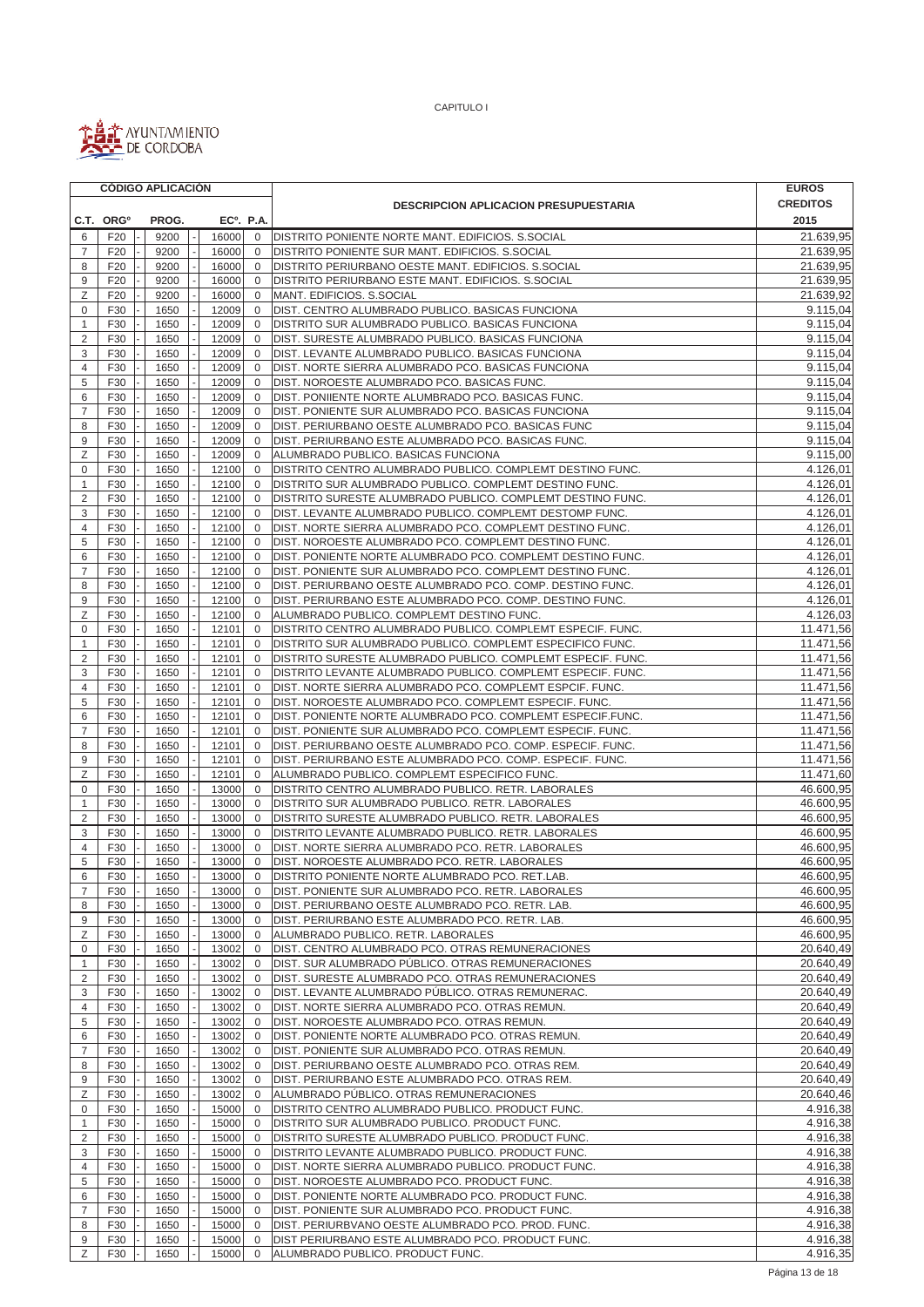

|                | <b>CÓDIGO APLICACIÓN</b>           |              |                |                             |                                                                                                                      | <b>EUROS</b>             |
|----------------|------------------------------------|--------------|----------------|-----------------------------|----------------------------------------------------------------------------------------------------------------------|--------------------------|
|                |                                    |              |                |                             | <b>DESCRIPCION APLICACION PRESUPUESTARIA</b>                                                                         | <b>CREDITOS</b>          |
|                | C.T. ORG <sup>o</sup>              | PROG.        |                | EC <sup>o</sup> . P.A.      |                                                                                                                      | 2015                     |
| 0              | F30                                | 1650         | 15101          | $\mathbf 0$                 | DISTRITO CENTRO. ALUMBRADO. DOMINGOS Y FESTIVOS                                                                      | 1.883,08                 |
| $\mathbf{1}$   | F30                                | 1650         | 15101          | $\mathbf 0$                 | DISTRITO SUR. ALUMBRADO. DOMINGOS Y FESTIVOS                                                                         | 1.883,08                 |
| $\overline{2}$ | F30                                | 1650         | 15101          | $\mathbf{0}$                | DISTRITO SURESTE. ALUMBRADO. DOMINGOS Y FESTIVOS                                                                     | 1.883,08                 |
| 3              | F30                                | 1650         | 15101          | $\mathbf 0$                 | DISTRITO LEVANTE. ALUMBRADO. DOMINGOS Y FESTIVOS                                                                     | 1.883,08                 |
| 4              | F30                                | 1650         | 15101          | $\mathbf{0}$                | DIST. NORTE SIERRA. ALUMBRADO. DOMINGOS Y FESTIVOS                                                                   | 1.883,08                 |
| 5              | F30                                | 1650         | 15101          | $\mathbf 0$                 | DIST. NOROESTE. ALUMBRADO. DOMINGOS Y FESTIVOS                                                                       | 1.883,08                 |
| 6              | F30                                | 1650         | 15101          | $\mathbf 0$                 | DIST. PONIENTE NORTE. ALUMBRADO. DOMINGOS Y FESTIVOS                                                                 | 1.883,08                 |
| $\overline{7}$ | F30                                | 1650         | 15101          | $\mathbf 0$                 | DIST.PONIENTE SUR. ALUMBRADO. DOMINGOS Y FESTIVOS                                                                    | 1.883,08                 |
| 8              | F30                                | 1650         | 15101          | $\mathbf 0$                 | DIST.PERIURB. OESTE. ALUMBRADO. DOMINGOS Y FESTIVOS                                                                  | 1.883,08                 |
| 9              | F30                                | 1650         | 15101          | $\mathbf{0}$                | DIST.PERIURB.ESTE. ALUMBRADO. DOMINGOS Y FESTIVOS                                                                    | 1.894,16                 |
| $\mathbf 0$    | F30                                | 1650         | 16000          | $\mathbf 0$                 | DISTRITO CENTRO ALUMBRADO PUBLICO. SEG.SOCIAL                                                                        | 33.497,74                |
| 1              | F30                                | 1650         | 16000          | $\mathbf{0}$                | DISTRITO SUR ALUMBRADO PUBLICO. SEG.SOCIAL                                                                           | 33.497,74                |
| $\overline{2}$ | F30                                | 1650         | 16000          | $\mathbf 0$                 | DISTRITO SURESTE ALUMBRADO PUBLICO. SEG.SOCIAL                                                                       | 33.497,74                |
| 3<br>4         | F30                                | 1650         | 16000<br>16000 | $\mathbf 0$<br>$\mathbf{0}$ | DISTRITO LEVANTE ALUMBRADO PUBLICO. SEG.SOCIAL<br>DISTRITO NORTE SIERRA ALUMBRADO PUBLICO. SEG.SOCIAL                | 33.497,74                |
| 5              | F30<br>F30                         | 1650<br>1650 | 16000          | $\mathbf{0}$                | DIST. NOROESTE.ALUMBRADO PUBLICO. SEG.SOCIAL                                                                         | 33.497,74<br>33.497,74   |
| 6              | F30                                | 1650         | 16000          | $\mathbf 0$                 | DIST. PONIENTE NORTE ALUMBRADO PUBLICO. SEG.SOCIAL                                                                   | 33.497,74                |
| $\overline{7}$ | F30                                | 1650         | 16000          | $\mathbf 0$                 | DISTRITO PONIENTE SUR ALUMBRADO PUBLICO. SEG.SOCIAL                                                                  | 33.497,74                |
| 8              | F30                                | 1650         | 16000          | $\mathbf 0$                 | DIST. PERIURBANO OESTE ALUMBRADO PUBLICO. SEG.SOCIAL                                                                 | 33.497,74                |
| 9              | F30                                | 1650         | 16000          | $\mathbf{0}$                | DIST. PERIURBANO ESTE ALUMBRADO PUBLICO. SEG.SOCIAL                                                                  | 33.497,74                |
| Ζ              | F30                                | 1650         | 16000          | $\mathbf{0}$                | ALUMBRADO PUBLICO. SEG.SOCIAL                                                                                        | 33.497,69                |
| Ζ              | F40                                | 9200         | 12009          | $\mathbf{0}$                | PARQUE MOVIL-T. BASICAS FUNCIONAR                                                                                    | 228.073,73               |
| Ζ              | F40                                | 9200         | 12100          | $\mathbf{0}$                | PARQUE MOVIL-T. COMPLEMENTO DE DESTINO FUNCIONARIOS                                                                  | 98.121,04                |
| Ζ              | F40                                | 9200         | 12101          | $\mathbf 0$                 | PARQUE MOVIL-T. COMPLEMENTO ESPECIFICO FUNCIONARIOS                                                                  | 275.790,83               |
| Ζ              | F40                                | 9200         | 13000          | $\mathbf 0$                 | PARQUE MOVIL-T. RETRIBUCIONES LABORALES                                                                              | 553.473,98               |
| Ζ              | F40                                | 9200         | 13002          | $\Omega$                    | PARQUE MÓVIL-T. OTRAS REMUNERACIONES                                                                                 | 245.076,49               |
| Ζ              | F40                                | 9200         | 15000          | $\mathbf{0}$                | PARQUE MOVIL-T. PRODUCT. FUNCIONA                                                                                    | 115.454,18               |
| Ζ              | F40                                | 9200         | 15101          | $\mathbf{0}$                | PARQUE MOVIL-T. DOMINGOS Y FESTIVOS                                                                                  | 19.365,16                |
| Ζ              | F40                                | 9200         | 16000          | $\mathbf 0$                 | PARQUE MOVIL-T. S.SOCIAL                                                                                             | 492.934,93               |
| $\mathbf 0$    | F <sub>50</sub>                    | 1710         | 12009          | $\mathbf 0$                 | DISTRITO CENTRO PARQUES Y JARDINES. BASICAS FUNCIO                                                                   | 42.703,11                |
| 1              | F <sub>50</sub>                    | 1710         | 12009          | $\mathbf 0$                 | DISTRITO SUR PARQUES Y JARDINES. BASICAS FUNCIO                                                                      | 42.703,11                |
| $\overline{2}$ | F50                                | 1710         | 12009          | $\mathbf{0}$                | DISTRITO SURESTE PARQUES Y JARDINES. BASICAS FUNCIO                                                                  | 42.703,11                |
| 3              | F50                                | 1710         | 12009          | $\mathbf 0$                 | DISTRITO LEVANTE PARQUES Y JARDINES. BASICAS FUNCIO                                                                  | 42.703,11                |
| 4              | F50                                | 1710         | 12009          | $\mathbf{0}$                | DIST. NORTE SIERRA PARQUES Y JARDINES. BASICAS FUNCIO                                                                | 42.703,11                |
| 5              | F <sub>50</sub>                    | 1710         | 12009          | $\mathbf 0$                 | DIST. NOROESTE PARQUES Y JARDINES. BASICAS FUNC.                                                                     | 42.703,11                |
| 6              | F <sub>50</sub>                    | 1710         | 12009          | $\mathbf 0$                 | DIST. PONIENTE NORTE PARQUES Y JARDINES. BASICAS FUNC                                                                | 42.703,11                |
| $\overline{7}$ | F50                                | 1710         | 12009          | $\mathbf{0}$                | DIST. PONIENTE SUR PARQUES Y JARDINES. BASICAS FUNCIO                                                                | 42.703,11                |
| 8              | F <sub>50</sub>                    | 1710         | 12009          | 0                           | DIST. PERIURB. OESTE PARQUES Y JARDINES. BASICAS FUNC                                                                | 42.703,11                |
| 9              | F50                                | 1710         | 12009          | $\mathbf 0$                 | DIST. PERIURB.ESTE PARQUES Y JARDINES. BASICAS FUNCIO                                                                | 42.703.11                |
| Ζ              | F50                                | 1710         | 12009          | $\mathbf 0$<br>$\mathbf 0$  | PARQUES Y JARDINES. BASICAS FUNCIONARIOS                                                                             | 42.703,08<br>19.078,99   |
| 0<br>1         | F50<br>F50                         | 1710<br>1710 | 12100<br>12100 | $\mathbf 0$                 | DISTRITO CENTRO PARQUES Y JARDINES. COMPLEMT DESTINO FUNC                                                            | 19.078,99                |
| $\overline{2}$ | F <sub>50</sub>                    | 1710         | 12100          | $\mathbf 0$                 | DISTRITO SUR PARQUES Y JARDINES. COMPLEMT DESTINO FUNC<br>DISTRITO SURESTE PARQUES Y JARDINES. COMPLEMT DESTINO FUNC | 19.078,99                |
| 3              | F <sub>50</sub>                    | 1710         | 12100          | $\mathbf{0}$                | DISTRITO LEVANTE PARQUES Y JARDINES. COMPLEMT DESTINO FUNC                                                           | 19.078,99                |
| 4              | F50                                | 1710         | 12100          | $\overline{0}$              | JDIST. NORTE SIERRA PARQUES Y JARDINES. COMP. DESTINO FUNC                                                           | 19.078,99                |
| 5              | F <sub>50</sub>                    | 1710         | 12100          | 0                           | DIST. NOROESTE PARQUES Y JARDINES. COMP. DESTINO FUNC                                                                | 19.078,99                |
| 6              | F50                                | 1710         | 12100          | $\mathbf 0$                 | DIST. PONIENTE NORTE PARQUES Y JARDINES. COMP.DESTINO FUNC                                                           | 19.078,99                |
| $\overline{7}$ | F50                                | 1710         | 12100          | $\mathbf 0$                 | DIST.PONIENTE SUR PARQUES Y JARDINES. COMPLEMT DESTINO FUNC                                                          | 19.078,99                |
| 8              | F <sub>50</sub>                    | 1710         | 12100          | $\mathbf 0$                 | DIST.PERIURB. OESTE PARQUES Y JARDINES. COMPLEM.DESTINO FUNC                                                         | 19.078,99                |
| 9              | F <sub>50</sub>                    | 1710         | 12100          | $\mathbf 0$                 | DIST. PERIURB. ESTE PARQUES Y JARDINES. COMPLEM.DESTINO FUNC                                                         | 19.078,99                |
| Ζ              | F <sub>50</sub>                    | 1710         | 12100          | $\mathbf{0}$                | PARQUES Y JARDINES. COMPLEMENTO DE DESTINO FUNC                                                                      | 19.079,02                |
| 0              | F <sub>50</sub>                    | 1710         | 12101          | $\mathbf 0$                 | DISTRITO CENTRO PARQUES Y JARDINES. COMPLEMT ESPECIF. FUNC                                                           | 51.655,67                |
| $\mathbf{1}$   | F50                                | 1710         | 12101          | 0                           | DISTRITO SUR PARQUES Y JARDINES. COMPLEMT ESPECIFICO FUNC                                                            | 51.655,67                |
| $\overline{2}$ | F <sub>50</sub>                    | 1710         | 12101          | 0                           | DISTRITO SURESTE PARQUES Y JARDINES. COMPLEMT ESPECIF.FUNC                                                           | 51.655,67                |
| 3              | F <sub>50</sub>                    | 1710         | 12101          | 0                           | DISTRITO LEVANTE PARQUES Y JARDINES. COMPLEMT ESPECIF.FUNC                                                           | 51.655,67                |
| 4              | F50                                | 1710         | 12101          | 0                           | DIST. NORTE SIERRA PARQUES Y JARDINES. COMP. ESPECIF. FUNC                                                           | 51.655,67                |
| 5              | F50                                | 1710         | 12101          | 0                           | DIST. NOROESTE PARQUES Y JARDINES. COMP. ESPECIF. FUNC                                                               | 51.655,67                |
| 6              | F50                                | 1710         | 12101          | $\mathbf{0}$                | DIST. PONIENTE NORTE PARQUES Y JARDINES. COMP.ESPECIF. FUNC                                                          | 51.655,67                |
| $\overline{7}$ | F50                                | 1710         | 12101          | 0                           | DIST. PONIENTE SUR PARQUES Y JARDINES. COMPLEMT ESPECIF.FUNC                                                         | 51.655,67                |
| 8              | F <sub>50</sub>                    | 1710         | 12101          | $\mathbf{0}$                | DIST. PERIURB. OESTE PARQUES Y JARDINES. COMPLEM.ESPECIF.FUNC                                                        | 51.655,67                |
| 9              | F <sub>50</sub>                    | 1710         | 12101          | 0                           | DIST. PERIURB. ESTE PARQUES Y JARDINES. COMPLEM. ESPECIF.FUNC                                                        | 51.655,67                |
| Ζ              | F50                                | 1710         | 12101          | 0                           | PARQUES Y JARDINES. COMPLEMENTO ESPECIFICO FUNCIONARIOS                                                              | 51.655,67                |
| 0              | F <sub>50</sub>                    | 1710         | 13000          | 0                           | DIST. CENTRO PARQUES Y JARDINES. RETRIBUC. LABORALES                                                                 | 143.827,07               |
| $\mathbf{1}$   | F <sub>50</sub>                    | 1710         | 13000          | $\mathbf 0$                 | DIST. SUR PARQUES Y JARDINES. RETRIBUC. LABORALES                                                                    | 143.827,07               |
| $\overline{2}$ | F <sub>50</sub>                    | 1710         | 13000          | $\mathbf 0$                 | DIST. SURESTE PARQUES Y JARDINES. RETRIBUC. LABORALES                                                                | 143.827,07               |
| 3              | F50                                | 1710         | 13000          | $\mathbf 0$                 | DIST. LEVANTE PARQUES Y JARDINES. RETRIB. LABORALES                                                                  | 143.827,07               |
| 4              | F <sub>50</sub>                    | 1710         | 13000<br>13000 | $\mathbf 0$<br>$\mathbf 0$  | DIST. NORTE SIERRA PARQUES Y JARDINES. RETRIB. LAB.                                                                  | 143.827,07<br>143.827,07 |
| 5<br>6         | F <sub>50</sub><br>F <sub>50</sub> | 1710<br>1710 | 13000          | $\mathbf 0$                 | DIST. NOROESTE PARQUES Y JARDINES. RETRIB.LAB.<br>DIST. PONIENTE NORTE PARQUES Y JARDINES. RETRIB. LAB.              | 143.827,07               |
| $\overline{7}$ | F <sub>50</sub>                    | 1710         | 13000          | $\mathbf 0$                 | DIST. PON IENTE SUR PARQUES Y JARDINES. RETRIB. LAB.                                                                 | 143.827,07               |
| 8              | F <sub>50</sub>                    | 1710         | 13000          | $\mathbf 0$                 | DIST. PERIURB. OESTE PARQUES Y JARDINES. RETRIB. LAB.                                                                | 143.827,07               |
|                |                                    |              |                |                             |                                                                                                                      |                          |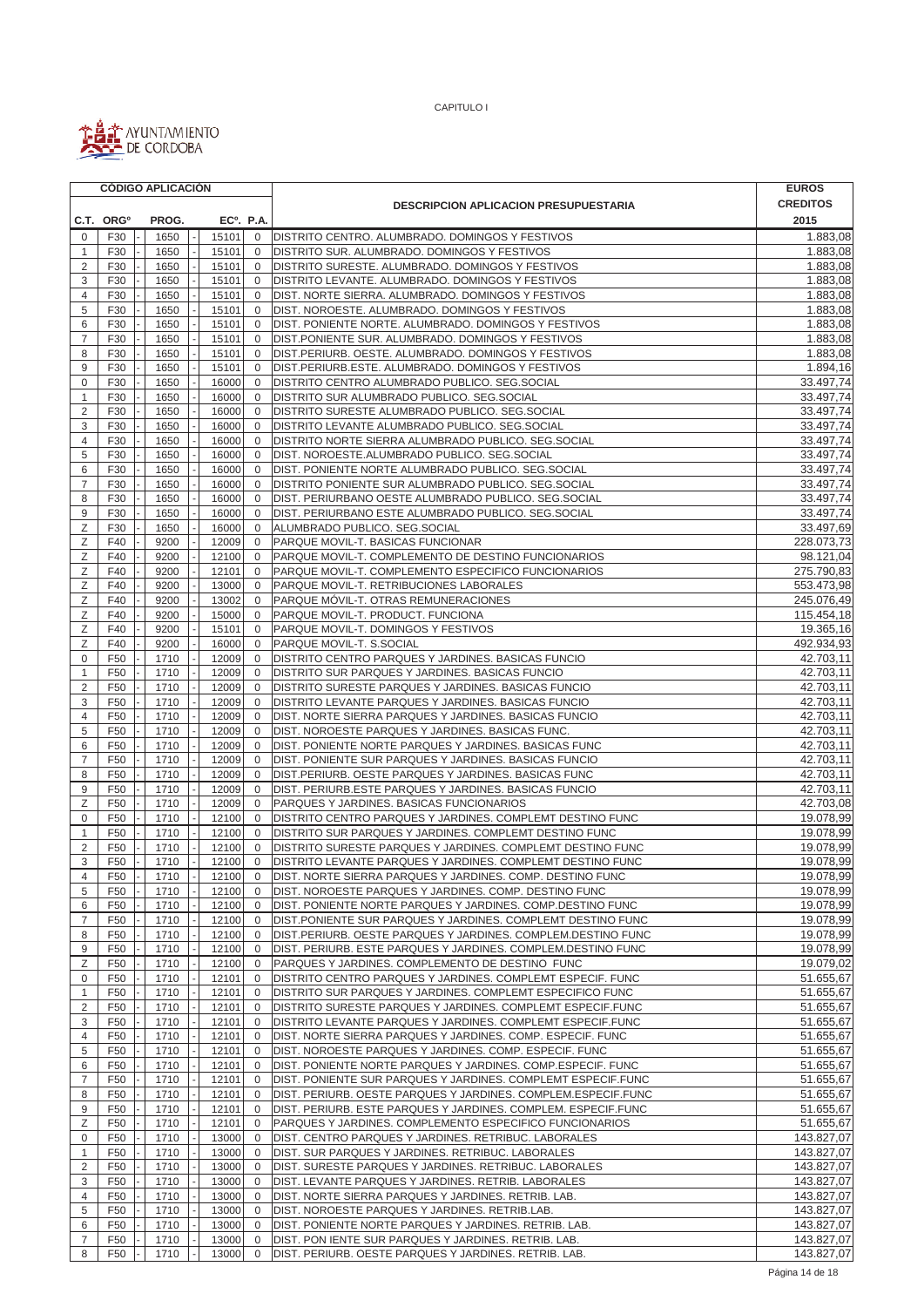

 $\blacksquare$ 

CAPITULO I

|                     |                       | <b>CÓDIGO APLICACIÓN</b> |                        |                                  |                                                                                                             | <b>EUROS</b>           |
|---------------------|-----------------------|--------------------------|------------------------|----------------------------------|-------------------------------------------------------------------------------------------------------------|------------------------|
|                     |                       |                          |                        |                                  | <b>DESCRIPCION APLICACION PRESUPUESTARIA</b>                                                                | <b>CREDITOS</b>        |
|                     | C.T. ORG <sup>o</sup> | PROG.                    | EC <sup>o</sup> . P.A. |                                  |                                                                                                             | 2015                   |
| 9                   | F50                   | 1710                     | 13000                  | $\mathbf 0$                      | DIST. PERIURB. ESTE PARQUES Y JARDINES. RETRIB. LAB.                                                        | 143.827,07             |
| Ζ                   | F50                   | 1710                     | 13000                  | $\mathbf 0$                      | PARQUES Y JARDINES. RETRIBUCIONES LABORALES                                                                 | 143.827,06             |
| 0                   | F <sub>50</sub>       | 1710                     | 13002                  | $\mathbf 0$                      | DIST. CENTRO PARQUES Y JARDINES. OTRAS REMUNERAC.                                                           | 63.042,19              |
| $\mathbf{1}$        | F50                   | 1710                     | 13002                  | $\mathbf{0}$                     | DIST. SUR PARQUES Y JARDINES. OTRAS REMUNERACIONES                                                          | 63.042,19              |
| $\overline{2}$      | F50                   | 1710                     | 13002                  | $\mathbf 0$                      | DIST. SURESTE PARQUES Y JARDINES. OTRAS REMUNERAC.                                                          | 63.042,19              |
| 3                   | F50                   | 1710                     | 13002                  | $\Omega$                         | DIST. LEVANTE PARQUES Y JARDINES. OTRAS REMUNERAC.                                                          | 63.042,19              |
| 4                   | F50                   | 1710                     | 13002                  | 0                                | DIST. NORTE SIERRA PARQUES Y JARDINES. OTRAS REMUN.                                                         | 63.042,19              |
| 5                   | F <sub>50</sub>       | 1710                     | 13002                  | $\mathbf 0$                      | DIST. NOROESTE PARQUES Y JARDINES. OTRAS REMUN                                                              | 63.042,19              |
| 6                   | F <sub>50</sub>       | 1710                     | 13002                  | $\mathbf 0$                      | DIST. PONIENTE NORTE PARQUES Y JARDINES. OTRAS REMUN                                                        | 63.042,19              |
| $\overline{7}$      | F50                   | 1710                     | 13002                  | $\mathbf 0$                      | DIST. PONIENTE SUR PARQUES Y JARDINES. OTRAS REMUN.                                                         | 63.042,19              |
| 8                   | F50                   | 1710                     | 13002                  | $\mathbf 0$                      | DIST. PERIURB. OESTE PARQUES Y JARDINES. OTRAS REMUN.                                                       | 63.042,19              |
| $\overline{9}$      | F <sub>50</sub>       | 1710                     | 13002                  | $\mathbf 0$                      | DIST. PERIURB. ESTE PARQUES Y JARDINES. OTRAS REMUN.                                                        | 63.042,19              |
| Ζ                   | F <sub>50</sub>       | 1710                     | 13002                  | $\mathbf 0$                      | PARQUES Y JARDINES. OTRAS REMUNERACIONES                                                                    | 63.042,24              |
| 0                   | F50                   | 1710                     | 15000                  | $\mathbf 0$                      | DIST. CENTRO PARQUES Y JARDINES. PRODUCT. FUNCION.                                                          | 22.137,97              |
| $\mathbf{1}$        | F50                   | 1710                     | 15000                  | $\mathbf 0$                      | DIST. SUR PARQUES Y JARDINES. PRODUCT.FUNCIONARIOS                                                          | 22.137,97              |
| $\overline{2}$      | F <sub>50</sub>       | 1710                     | 15000                  | $\overline{0}$                   | DIST. SURESTE PARQUES Y JARDINES. PRODUCT. FUNCION.                                                         | 22.137,97              |
| 3                   | F <sub>50</sub>       | 1710                     | 15000                  | $\overline{0}$                   | DIST. LEVANTE PARQUES Y JARDINES. PRODUCT.FUNCION.                                                          | 22.137,97              |
| $\overline{4}$      | F50                   | 1710                     | 15000                  | $\mathbf 0$                      | DIST. NORTE SIERRA PARQUES Y JARDINES. PROD.FUNC.                                                           | 22.137,97<br>22.137,97 |
| 5                   | F <sub>50</sub>       | 1710                     | 15000                  | $\mathbf 0$<br>$\overline{0}$    | DIST. NOROESTE PARQUES Y JARDINES. PROD.FUNC.                                                               | 22.137,97              |
| 6<br>$\overline{7}$ | F50<br>F50            | 1710<br>1710             | 15000<br>15000         | $\overline{0}$                   | DIST. PONIENTE NORTE PARQUES Y JARDINES. PROD.FUNC.<br>DIST. PONIENTE SUR PARQUES Y JARDINES. PRODUCT.FUNC. | 22.137,97              |
| 8                   | F50                   | 1710                     | 15000                  | $\Omega$                         | DIST. PERIURB. OESTE PARQUES Y JARDINES. PROD. FUNCION                                                      | 22.137,97              |
| 9                   | F50                   | 1710                     | 15000                  | $\overline{0}$                   | DIST. PERIURB. ESTE PARQUES Y JARDINES. PRODUCT.FUNC                                                        | 22.137,97              |
| Ζ                   | F <sub>50</sub>       | 1710                     | 15000                  | $\overline{0}$                   | PARQUES Y JARDINES. PRODUCT. FUNCIONARIOS                                                                   | 22.137,91              |
| $\mathbf 0$         | F <sub>50</sub>       | 1710                     | 15101                  | $\mathbf{0}$                     | DISTRITO CENTRO. PARQ. Y JARD. DOMINGOS Y FESTIVOS                                                          | 1.549,94               |
| $\mathbf{1}$        | F50                   | 1710                     | 15101                  | $\mathbf 0$                      | DISTRITO SUR. PARQ. Y JARD. DOMINGOS Y FESTIVOS                                                             | 1.549,94               |
| $\overline{2}$      | F50                   | 1710                     | 15101                  | $\mathbf{0}$                     | DISTRITO SURESTE. PARQ. Y JARD. DOMINGOS Y FESTIVOS                                                         | 1.549,94               |
| 3                   | F <sub>50</sub>       | 1710                     | 15101                  | $\mathbf 0$                      | DISTRITO LEVANTE. PARQ. Y JARD. DOMINGOS Y FESTIVOS                                                         | 1.549,94               |
| $\overline{4}$      | F50                   | 1710                     | 15101                  | $\mathbf 0$                      | DISTRITO NORTE SIERRA. PARQ. Y JARD. DOMINGOS Y FEST.                                                       | 1.549,94               |
| 5                   | F50                   | 1710                     | 15101                  | $\mathbf 0$                      | DIST. NOROESTE. PARQ. Y JARD. DOMINGOS Y FESTIVOS                                                           | 1.549,94               |
| 6                   | F50                   | 1710                     | 15101                  | $\Omega$                         | DIST. PONIENTE NORTE. PARQ. Y JARD. DOMINGOS Y FESTIVOS                                                     | 1.549,94               |
| $\overline{7}$      | F50                   | 1710                     | 15101                  | 0                                | DIST.PONIENTE SUR. PARQ. Y JARD. DOMINGOS Y FESTIVOS                                                        | 1.549,94               |
| 8                   | F <sub>50</sub>       | 1710                     | 15101                  | $\mathbf 0$                      | DIST.PERIURBANO OESTE. PARQ. Y JARD. DOMINGOS Y FEST.                                                       | 1.549,94               |
| 9                   | F <sub>50</sub>       | 1710                     | 15101                  | $\mathbf{0}$                     | DIST PERIURBANO ESTE. PARQ. Y JARD. DOMINGOS Y FEST.                                                        | 1.552,94               |
| $\bf 0$             | F50                   | 1710                     | 16000                  | $\mathbf 0$                      | DISTRITO CENTRO PARQUES Y JARDINES. SEG.SOCIAL                                                              | 106.071,28             |
| $\mathbf{1}$        | F50                   | 1710                     | 16000                  | 0                                | DISTRITO SUR PARQUES Y JARDINES. SEG.SOCIAL                                                                 | 106.071,28             |
| $\overline{2}$      | F50                   | 1710                     | 16000                  | $\mathbf 0$                      | DISTRITO SURESTE PARQUES Y JARDINES. SEG.SOCIAL                                                             | 106.071,28             |
| 3                   | F <sub>50</sub>       | 1710                     | 16000                  | $\Omega$                         | DISTRITO LEVANTE PARQUES Y JARDINES. SEG.SOCIAL                                                             | 106.071,28             |
| $\overline{4}$      | F50                   | 1710                     | 16000                  | $\mathbf{0}$                     | DISTRITO NORTE SIERRA PARQUES Y JARDINES. SEG.SOCIAL                                                        | 106.071,28             |
| 5                   | F <sub>50</sub>       | 1710                     | 16000                  | $\mathbf{0}$                     | DIST. NOROESTE PARQUES Y JARDINES. SEG.SOCIAL                                                               | 106.071,28             |
| 6                   | F50                   | 1710                     | 16000                  | $\overline{0}$                   | DISTRITO PONIENTE NORTE PARQUES Y JARDINES. SEG.SOCIAL                                                      | 106.071,28             |
| $\overline{7}$      | F <sub>50</sub>       | 1710                     | 16000                  | $\overline{0}$                   | DISTRITO PONIENTE SUR PARQUES Y JARDINES. SEG.SOCIAL                                                        | 106.071,28             |
| 8                   | F50                   | 1710                     | 16000                  | $\mathbf{0}$                     | DIST. PERIURBANO OESTE PARQUES Y JARDINES. SEG.SOCIAL                                                       | 106.071,28             |
| 9                   | F <sub>50</sub>       | 1710                     | 16000                  | $\mathbf 0$                      | DIST. PERIURBANO ESTE PARQUES Y JARDINES. SEG.SOCIAL                                                        | 106.071,28             |
| Ζ                   | F50                   | 1710                     | 16000                  | $\overline{0}$                   | PARQUES Y JARDINES. SEG. SOCIAL                                                                             | 106.071,29             |
| Ζ                   | F60                   | 1700                     | 12009                  | $\overline{0}$                   | MEDIO AMBIENTE. BASICAS FUNCIONARIOS                                                                        | 77.387,84              |
| Ζ                   | F60                   | 1700                     | 12100                  | $\overline{0}$                   | MEDIO AMBIENTE. COMPLEMENT. DE DESTINO FUNCIONARIOS                                                         | 33.058,05              |
| Ζ                   | F60                   | 1700                     | 12101                  | $\overline{0}$                   | MEDIO AMBIENTE. COMPLEMENT. ESPECIFICO FUNCIONARIOS                                                         | 89.981,59              |
| Ζ                   | F60                   | 1700                     | 15000                  | $\overline{0}$                   | MEDIO AMBIENTE. PRODUCT FUNCIONARIOS                                                                        | 38.563,46<br>56.694,15 |
| Ζ<br>Ζ              | F60                   | 1700<br>3370             | 16000<br>12009         | $\overline{0}$<br>$\overline{0}$ | MEDIO AMBIENTE. GASTOS SEG. SOCIAL<br>ZOOLOGICO. BASICAS FUNCIONARIOS                                       | 87.192,93              |
| Ζ                   | F70<br>F70            | 3370                     | 12100                  | $\overline{0}$                   | ZOOLOGICO. COMPLEMENTO DE DESTINO FUNCIONARIOS                                                              | 37.834,25              |
| Ζ                   | F70                   | 3370                     | 12101                  | $\overline{0}$                   | ZOOLOGICO. COMPLEMENTO ESPECIFICO FUNCIONARIOS                                                              | 101.697,15             |
| Ζ                   | F70                   | 3370                     | 13000                  | $\mathbf 0$                      | ZOOLOGICO. PERSONAL LABORAL                                                                                 | 258.013.87             |
| Ζ                   | F70                   | 3370                     | 13002                  | 0                                | ZOOLÓGICO. OTRAS REMUNERACIONES                                                                             | 137.837,66             |
| Ζ                   | F70                   | 3370                     | 15000                  | $\mathbf 0$                      | ZOOLOGICO. PRODUCT. FUNCIONARIOS                                                                            | 43.584,44              |
| Ζ                   | F70                   | 3370                     | 15101                  | 0                                | ZOOLÓGICO. DOMINGOS Y FESTIVOS                                                                              | 25.226,46              |
| $\mathsf Z$         | F70                   | 3370                     | 16000                  | $\mathbf 0$                      | ZOOLOGICO. S.SOCIAL                                                                                         | 206.639,06             |
| Ζ                   | H <sub>0</sub>        | 9311                     | 12009                  | 0                                | HACIENDA. BASICAS FUNCIONARIOS                                                                              | 9.003,71               |
| Ζ                   | H <sub>00</sub>       | 9311                     | 12100                  | 0                                | HACIENDA.COMPLEMENTO DE DESTINO FUNCIONARIOS                                                                | 4.312,84               |
| Ζ                   | H <sub>0</sub>        | 9311                     | 12101                  | $\mathbf 0$                      | HACIENDA.COMPLEMENTO ESPECIFICO FUNCIONARIOS                                                                | 12.694,61              |
| Ζ                   | H <sub>00</sub>       | 9311                     | 15000                  | 0                                | HACIENDA.PRODUCTIVIDAD FUNCIONARIOS                                                                         | 4.876,04               |
| Ζ                   | H <sub>00</sub>       | 9311                     | 15100                  | $\mathbf 0$                      | HACIENDA.GRATIFICACIONES                                                                                    | 5,00                   |
| Ζ                   | H <sub>0</sub>        | 9311                     | 16000                  | 0                                | HACIENDA.SEGURIDAD SOCIAL                                                                                   | 7.783,56               |
| Ζ                   | H <sub>01</sub>       | 9313                     | 12009                  | $\mathbf 0$                      | O.G.E-F.CONTABILIDAD.BASICAS FUNCIONARIOS                                                                   | 94.422,72              |
| Ζ                   | H <sub>01</sub>       | 9313                     | 12100                  | 0                                | O.G.E-F.CONTABILIDAD.COMPLEMETO DE DESTINO FUNCIONARIOS                                                     | 40.853,01              |
| Ζ                   | H <sub>01</sub>       | 9313                     | 12101                  | $\mathbf 0$                      | O.G.E-F.CONTABILIDAD.COMPLEMETO ESPECIFICO FUNCIONARIOS                                                     | 105.000,54             |
| Ζ                   | H <sub>01</sub>       | 9313                     | 13000                  | 0                                | O.G.E-F.CONTABILIDAD.RETRIBUCIONES LABORALES                                                                | 24.377,76              |
| Ζ                   | H <sub>0</sub> 1      | 9313                     | 13002                  | $\mathbf 0$                      | O.G.E-F.CONTABILIDAD.RETRIBUCIONES COMPLEMETARIAS                                                           | 9.861,92               |
| Ζ                   | H <sub>01</sub>       | 9313                     | 15000                  | $\mathbf 0$                      | O.G.E-F.CONTABILIDAD.PRODUCTIVIDAD FUNCIONARIOS                                                             | 45.000,42              |
| Ζ                   | H <sub>01</sub>       | 9313                     | 16000                  | $\mathbf 0$                      | O.G.E.-F.CONTABILIDAD.SEGURIDAD SOCIAL                                                                      | 86.988,83              |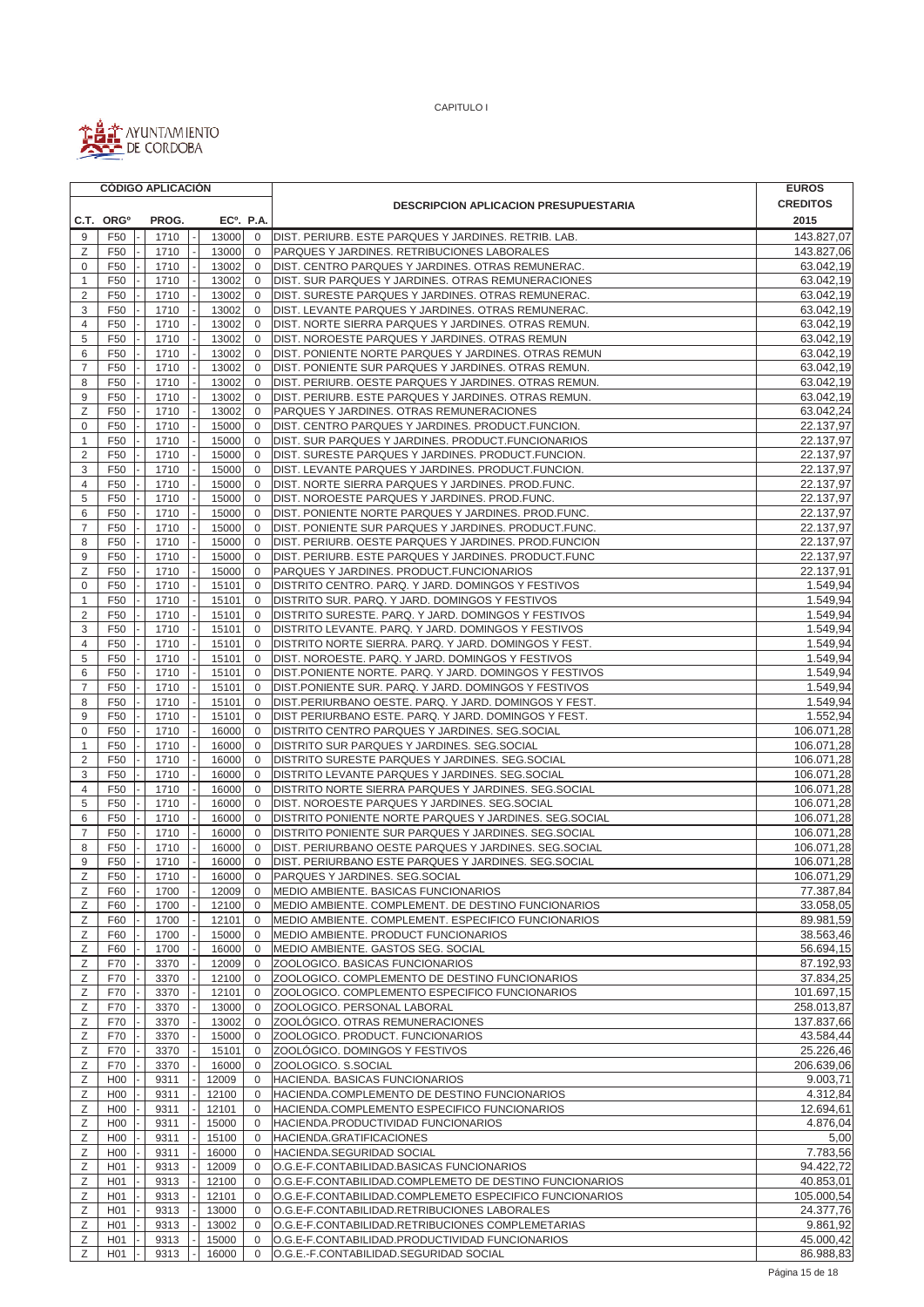

|        | <b>CÓDIGO APLICACIÓN</b>           |              |                        |                            |                                                                                                   | <b>EUROS</b>            |
|--------|------------------------------------|--------------|------------------------|----------------------------|---------------------------------------------------------------------------------------------------|-------------------------|
|        |                                    |              |                        |                            | <b>DESCRIPCION APLICACION PRESUPUESTARIA</b>                                                      | <b>CREDITOS</b>         |
|        | C.T. ORG <sup>o</sup>              | PROG.        | EC <sup>o</sup> . P.A. |                            |                                                                                                   | 2015                    |
| Ζ      | H <sub>02</sub>                    | 9340         | 10100                  | 0                          | TITULAR ORGANO GESTION ECON-FINANCIERA.RETRIB.BASICAS                                             | 19.454,25               |
| Ζ      | H <sub>02</sub>                    | 9340         | 10101                  | $\mathbf 0$                | TITULAR ORGANO GESTION ECON-FINANCIERA.RETRIB.COMPLEM.                                            | 46.240,92               |
| Ζ      | H <sub>02</sub>                    | 9340         | 12009                  | $\mathbf 0$                | O.G.E-F.TESORERIA.BASICAS FUNCIONARIOS                                                            | 81.468,88               |
| Ζ      | H <sub>02</sub>                    | 9340         | 12100                  | $\mathbf 0$                | O.G.E-F.TESORERIA.COMPLEMENTO DE DESTINO FUNC.                                                    | 33.655,75               |
| Ζ      | H <sub>02</sub>                    | 9340         | 12101                  | $\mathbf 0$                | O.G.E-F.TESORERIA.COMPLEMENTO ESPECIFICO FUNC.                                                    | 94.141,28               |
| Ζ      | H <sub>02</sub>                    | 9340         | 13000                  | $\mathbf 0$                | O.G.E-F.TESORERIA.RETRIBUCIONES LABORALES                                                         | 79.509,11               |
| Ζ      | H <sub>02</sub>                    | 9340         | 13002                  | $\mathbf 0$                | O.G.E-F.TESORERIA.OTRAS REMUNERACIONES                                                            | 28.374,24               |
| Ζ      | H <sub>02</sub>                    | 9340         | 15000                  | $\mathbf 0$                | O.G.E-F.TESORERIA.PRODUCTIVIDAD                                                                   | 37.773,04               |
| Ζ      | H <sub>02</sub>                    | 9340         | 15001                  | $\mathbf 0$                | O.G.E.F. PRODUCTIVIDAD AL RENDIMIENTO                                                             | 0,00                    |
| Ζ      | H <sub>02</sub>                    | 9340         | 15002                  | $\mathbf 0$                | TITULAR ORGANO GESTION ECON-FINANCIERA.PRODUCTIVIDAD                                              | 13.946,85               |
| Ζ      | H <sub>02</sub>                    | 9340         | 16000                  | $\mathbf 0$                | O.G.E-F.TESORERIA.SEGURIDAD SOCIAL                                                                | 104.813,58              |
| Ζ      | H <sub>03</sub>                    | 9314         | 10100                  | $\mathbf 0$                | TITULAR O.P.E.P. BASICAS                                                                          | 20.242,48               |
| Z      | H <sub>03</sub><br>H03             | 9314         | 10101                  | 0                          | TITULAR O.P.E.P. COMPLEMENTARIAS                                                                  | 35.608,34<br>39.839,99  |
| Ζ<br>Z | H <sub>03</sub>                    | 9314<br>9314 | 12009<br>12100         | $\mathbf 0$<br>$\mathbf 0$ | O.P.E-P.BASICAS<br>O.P.E-P.COMPLEMENTO DE DESTINO FUNC.                                           | 17.702, 15              |
| Ζ      | H <sub>03</sub>                    | 9314         | 12101                  | 0                          | O.P.E-P.COMPLEMENTO ESPECIFICO FUNC.                                                              | 45.080,58               |
| Ζ      | H <sub>03</sub>                    | 9314         | 15000                  | $\mathbf 0$                | O.P.E-P.PRODUCTIVIDAD                                                                             | 19.320,33               |
| Ζ      | H <sub>03</sub>                    | 9314         | 15002                  | $\mathbf 0$                | TITULAR O.P.E.P. PRODUCTIVIDAD                                                                    | 9.390,09                |
| Ζ      | H <sub>03</sub>                    | 9314         | 16000                  | $\mathbf 0$                | O.P.E-P.SEGURIDAD SOCIAL                                                                          | 39.287,17               |
| Ζ      | H04                                | 9315         | 12009                  | 0                          | O.P.E-P.ANALISIS Y EST.EC.BASICAS FUNCIONARIOS                                                    | 16.534,28               |
| Z      | H <sub>04</sub>                    | 9315         | 12100                  | $\mathbf 0$                | O.P.E-P.ANALISIS Y EST.EC.COMPLEMENTO DE DESTINO FUNC.                                            | 6.693,17                |
| Z      | H <sub>04</sub>                    | 9315         | 12101                  | $\mathbf 0$                | O.P.E-P.ANALISIS Y EST.EC.COMPLEMENTO ESPECIFICO FUNC.                                            | 19.246,52               |
| Z      | H <sub>04</sub>                    | 9315         | 15000                  | $\mathbf 0$                | O.P.E-P.ANALISIS Y EST.EC.PRODUCTIVIDAD                                                           | 8.248,43                |
| Ζ      | H <sub>04</sub>                    | 9315         | 16000                  | $\mathbf 0$                | O.P.E-P.ANALISIS Y EST.EC.SEGURIDAD SOCIAL                                                        | 13.913,92               |
| Ζ      | H <sub>05</sub>                    | 9320         | 12009                  | $\mathbf 0$                | O.G.T.BASICAS FUNCIONARIOS                                                                        | 66.682,75               |
| Ζ      | H <sub>05</sub>                    | 9320         | 12100                  | $\mathbf 0$                | O.G.T.COMPLEMENTO DE DESTINO FUNCIONARIOS                                                         | 27.914,49               |
| Z      | H <sub>05</sub>                    | 9320         | 12101                  | 0                          | O.G.T.COMPLEMENTO ESPECIFICO FUNCIONARIOS                                                         | 70.868,55               |
| Ζ      | H <sub>05</sub>                    | 9320         | 13000                  | $\mathbf 0$                | O.G.T.RETRIBUCIONES LABORALES                                                                     | 68.105,35               |
| Ζ      | H <sub>05</sub>                    | 9320         | 13002                  | $\mathbf 0$                | O.G.T. RETRIBUCIONES COMPLEMENTARIAS                                                              | 28.374,24               |
| Ζ      | H <sub>05</sub>                    | 9320         | 15000                  | 0                          | O.G.T.PRODUCITIVDAD                                                                               | 30.372,30               |
| Ζ      | H <sub>05</sub>                    | 9320         | 15001                  | $\mathbf 0$                | O.G.T. PRODUCTIVIDAD RENDIMIENTO                                                                  | 166.000,00              |
| Ζ      | H <sub>05</sub>                    | 9320         | 16000                  | $\mathbf 0$                | O.G.T.SEGURIDAD SOCIAL                                                                            | 86.228,64               |
| Ζ      | H <sub>05</sub>                    | 9321         | 10100                  | $\mathbf 0$                | TITULAR ORGANO GESTION TRIBUTARIA.RETRIB.BASICAS                                                  | 19.672,42               |
| Ζ      | H <sub>05</sub>                    | 9321         | 10101                  | $\mathbf 0$                | TITULAR ORGANO GESTION TRIBUTARIA.RETRIB.COMPLEMENT.                                              | 35.608,34               |
| Ζ      | H <sub>05</sub>                    | 9321         | 12009                  | $\mathbf 0$                | O.G.T.GESTION TRIBUTARIA.BASICAS FUNCIONARIOS                                                     | 147.569,26              |
| Ζ      | H <sub>05</sub>                    | 9321         | 12100                  | $\mathbf 0$                | O.G.T.GESTION TRIBUTARIA.COMPLEMENTO DE DESTINO FUNC.                                             | 67.925,32               |
| Ζ<br>Ζ | H <sub>05</sub>                    | 9321         | 12101                  | $\mathbf 0$                | O.G.T.GESTION TRIBUTARIA.COMPLEMENTO ESPECIFICO FUNC.                                             | 169.608,48              |
| Ζ      | H <sub>05</sub><br>H <sub>05</sub> | 9321<br>9321 | 13000<br>13002         | 0<br>$\mathbf 0$           | O.G.T-GESTION TRIBUTARIA.RETRIBUCIONES LABORALES<br>O.G.T-GESTION TRIBUTARIA.OTRAS REMUNERACIONES | 24.362,92<br>9.256,16   |
| Ζ      | H <sub>05</sub>                    | 9321         | 15000                  | $\mathbf 0$                | O.G.T.GESTION TRIBUTARIA.PRODUCTIVIDAD                                                            | 71.462,72               |
| Ζ      | H <sub>05</sub>                    | 9321         | 15002                  | $\mathbf 0$                | TITULAR ORGANO GESTION TRIBUTARIA.PRODUCTIVIDAD                                                   | 9.390,09                |
| Ζ      | H <sub>05</sub>                    | 9321         | 16000                  | $\mathbf 0$                | O.G.T.GESTION TRIBUTARIA.SEGURIDAD SOCIAL                                                         | 134.370,50              |
| Ζ      | H <sub>06</sub>                    | 9322         | 12009                  | 0                          | O.G.T.INSPECCION.BASICAS FUNCIONARIOS                                                             | 129.886,76              |
| Ζ      | H <sub>06</sub>                    | 9322         | 12100                  | $\mathbf 0$                | O.G.T.INSPECCION.COMPLEMENTO DE DESTINO FUNCIONARIOS                                              | 60.906,51               |
| Ζ      | H06                                | 9322         | 12101                  | 0                          | O.G.T.INSPECCION.COMPLEMENTO ESPECIFICO FUNCIONARIOS                                              | 183.679,99              |
| Ζ      | H <sub>06</sub>                    | 9322         | 13000                  | 0                          | O.G.T-INSPECCION.RETRIBUCIONES LABORALES                                                          | 48.700,19               |
| Ζ      | H <sub>06</sub>                    | 9322         | 13002                  | 0                          | O.G.T-INSPECCION.OTRAS RETRIBUCIONES                                                              | 18.512,32               |
| Ζ      | H <sub>06</sub>                    | 9322         | 15000                  | 0                          | O.G.T.INSPECCION.PRODUCTIVIDAD                                                                    | 60.816,13               |
| Ζ      | H06                                | 9322         | 16000                  | 0                          | O.G.T.INSPECCION.SEGURIDAD SOCIAL                                                                 | 147.722,88              |
| Ζ      | H <sub>0</sub> 7                   | 9323         | 12009                  | 0                          | O.G.T.LIQUIDACION.BASICAS FUNCIONARIOS                                                            | 94.217,14               |
| Ζ      | H07                                | 9323         | 12100                  | $\mathbf 0$                | O.G.T.LIQUIDACION.COMPLEMENTO DE DESTINO FUNCIONARIOS                                             | 39.739,20               |
| Ζ      | H <sub>07</sub>                    | 9323         | 12101                  | 0                          | O.G.T.LIQUIDACION.COMPLEMENTO ESPECIFICO FUNCIONARIOS                                             | 103.766,68              |
| Ζ      | H07                                | 9323         | 13000                  | $\mathbf 0$                | O.G.T-LIQUIDACION.RETRIBUCIONES LABORALES                                                         | 98.369,24               |
| Ζ      | H <sub>0</sub> 7                   | 9323         | 13002                  | 0                          | O.G.T-LIQUIDACION.OTRAS REMUNERACIONES                                                            | 37.024,64               |
| Ζ      | H <sub>0</sub> 7                   | 9323         | 15000                  | 0                          | O.G.T.LIQUIDACION.PRODUCTIVIDAD                                                                   | 44.471,58               |
| Ζ      | H07                                | 9323         | 16000                  | $\mathbf 0$                | O.G.T.LIQUIDACION.SEGURIDAD SOCIAL                                                                | 122.366,32              |
| Ζ      | H <sub>08</sub>                    | 9324         | 12009                  | 0                          | O.G.T.RECAUDACION.BASICAS FUNC.                                                                   | 50.586,59               |
| Ζ      | H <sub>08</sub>                    | 9324         | 12100                  | 0                          | O.G.T.RECAUDACION.COMPLEMENT.FUNC.                                                                | 22.649,74               |
| Ζ<br>Ζ | H <sub>08</sub><br>H08             | 9324<br>9324 | 12101<br>13000         | 0<br>$\mathbf 0$           | O.G.T.RECAUDACION.COMPLEMENT.FUNC.<br>O.G.T.RECAUDACION.RETRIBUCIONES LABORALES                   | 57.513,18<br>618.144,35 |
| Ζ      | H <sub>08</sub>                    | 9324         | 13002                  | 0                          | O.G.T.RECAUDACION.OTRAS REMUNERACIONES                                                            | 303.515,22              |
| Ζ      | H <sub>08</sub>                    | 9324         | 15000                  | 0                          | O.G.T.RECAUDACION.PRODUCTIVIDAD                                                                   | 24.648,57               |
| Ζ      | H <sub>08</sub>                    | 9324         | 16000                  | 0                          | O.G.T.RECAUDACION.SEGURIDAD SOCIAL                                                                | 316.004,27              |
| Ζ      | H <sub>09</sub>                    | 9325         | 10100                  | 0                          | TITULAR ORGANO RECLAMAC.ECONOM-ADMVAS.RETRIB.BASICAS                                              | 20.715,10               |
| Ζ      | H <sub>09</sub>                    | 9325         | 10101                  | $\mathbf 0$                | TITULAR ORGANO RECLAMAC.ECONOM-ADMVAS.RETRIB.COMPLEM.                                             | 37.403,42               |
| Ζ      | H <sub>09</sub>                    | 9325         | 12009                  | 0                          | ORGANO RECLAMAC-ECONOM-ADMVAS.RETRIBUCIONES BASICAS                                               | 31.996,88               |
| Ζ      | H <sub>09</sub>                    | 9325         | 12100                  | $\mathbf 0$                | ORGANO RECLAMAC-ECONOM-ADMVAS.COMPLEM.DESTINO FUNC.                                               | 13.890,43               |
| Ζ      | H <sub>09</sub>                    | 9325         | 12101                  | 0                          | ORGANO RECLAMAC-ECONOM-ADMVAS.COMPLEM. ESPECIF.FUNC.                                              | 35.054,76               |
| Ζ      | H <sub>09</sub>                    | 9325         | 15000                  | $\mathbf 0$                | ORGANO RECLAMAC-ECONOM-ADMVAS.PRODUCTIVIDAD                                                       | 15.023,61               |
| Ζ      | H <sub>09</sub>                    | 9325         | 15002                  | 0                          | TITULAR ORGANO RECLAMAC.ECONOM-ADMVAS.PRODUCTIVIDAD                                               | 10.159,45               |
| Ζ      | H <sub>09</sub>                    | 9325         | 16000                  | $\mathbf 0$                | ORGANO RECLAMAC-ECONOM.-ADMVAS.SEGURIDAD SOCIAL                                                   | 44.544,09               |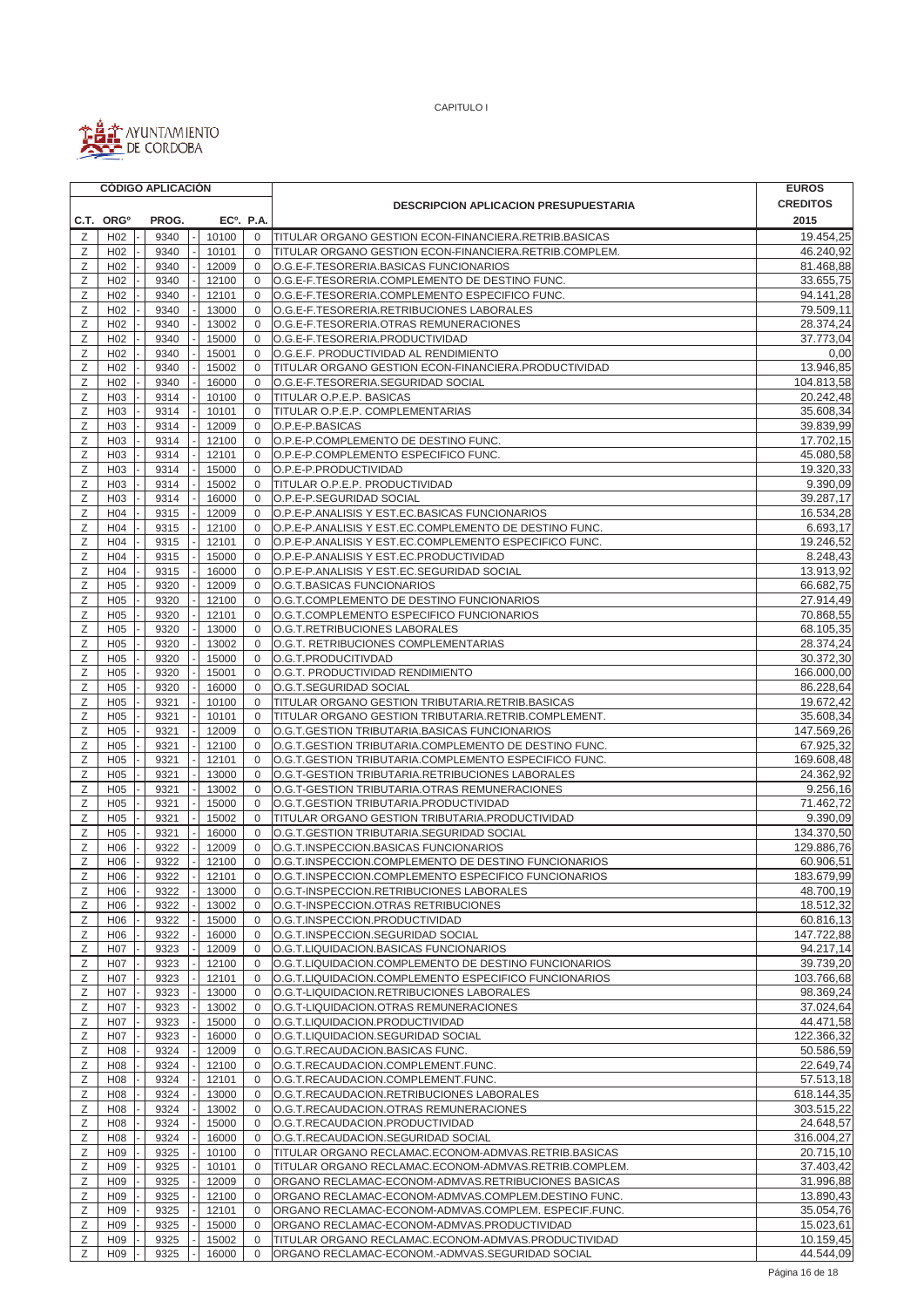

|        |                                    | <b>CÓDIGO APLICACIÓN</b> |                        |                             |                                                                                      | <b>EUROS</b>            |
|--------|------------------------------------|--------------------------|------------------------|-----------------------------|--------------------------------------------------------------------------------------|-------------------------|
|        |                                    |                          |                        |                             | <b>DESCRIPCION APLICACION PRESUPUESTARIA</b>                                         | <b>CREDITOS</b>         |
|        | C.T. ORG <sup>o</sup>              | PROG.                    | EC <sup>o</sup> . P.A. |                             |                                                                                      | 2015                    |
| Ζ      | H <sub>10</sub>                    | 9310                     | 10100                  | $\mathbf 0$                 | <b>TITULAR INTERVENCION GENERAL.RET.BASICAS</b>                                      | 18.314,12               |
| Ζ      | H <sub>10</sub>                    | 9310                     | 10101                  | $\mathbf 0$                 | TITULAR INTERVENCION GENERAL.RET.COMPLEMENT.                                         | 46.494,30               |
| Ζ      | H <sub>10</sub>                    | 9310                     | 12009                  | $\mathbf 0$                 | INTERVENCION.BASICAS FUNCIONARIOS                                                    | 104.625,94              |
| Ζ      | H <sub>10</sub>                    | 9310                     | 12100                  | $\mathbf 0$                 | INTERVENCION. COMPLEMENTO DE DESTINO                                                 | 50.555,88               |
| Ζ      | H <sub>10</sub>                    | 9310                     | 12101                  | $\mathbf 0$                 | INTERVENCION. COMPLEMENTO ESPECIFICO                                                 | 122.835,60              |
| Ζ      | H <sub>10</sub>                    | 9310                     | 13000                  | 0                           | INTERVENCION. RETRIBUCIONES LABORALES                                                | 48.254,26               |
| Ζ      | H <sub>10</sub>                    | 9310                     | 13002                  | $\mathbf 0$                 | INTERVENCION. OTRAS REMUNERACIONES                                                   | 18.512,32               |
| Ζ      | H <sub>10</sub>                    | 9310                     | 15000                  | $\mathbf 0$                 | INTERVENCION.PRODUCTIVIDAD FUNC.                                                     | 52.644,06               |
| Ζ      | H <sub>10</sub>                    | 9310                     | 15002                  | $\mathbf 0$                 | TITULAR INTERVENCION GENERAL.PRODUCTIVIDAD                                           | 14.055,44               |
| Ζ      | H <sub>10</sub>                    | 9310                     | 16000                  | $\mathbf{0}$                | INTERVENCION. SEGURIDAD SOCIAL                                                       | 109.847,16              |
| Ζ      | H <sub>20</sub>                    | 9200                     | 10100                  | $\mathbf 0$                 | DTOR.GENERAL DE GESTION.RETRIB.BASICAS                                               | 17.392,16               |
| Ζ      | H <sub>20</sub>                    | 9200                     | 10101                  | $\mathbf 0$                 | DTOR.GENERAL DE GESTION.RETRIB.COMPLEMENTARIAS                                       | 37.403,42               |
| Ζ      | H <sub>20</sub>                    | 9200                     | 12009                  | $\mathbf 0$                 | SECRETARIA GESTION. BASICAS FUNCIONARIOS                                             | 36.271,33               |
| Ζ      | H <sub>20</sub>                    | 9200                     | 12100                  | $\mathbf{0}$                | SECRETARIA GESTION. COMPLEMENTO DE DESTINO FUNCIONARIOS                              | 20.077,95               |
| Ζ      | H <sub>20</sub>                    | 9200                     | 12101                  | $\mathbf{0}$                | SECRETARIA GESTION. COMPLEMENTO ESPECIFICO FUNC.                                     | 47.676,69               |
| Ζ      | H <sub>20</sub>                    | 9200                     | 15000                  | $\mathbf{0}$                | SECRETARIA GESTION. PRODUCTIVIDAD                                                    | 19.868,40               |
| Ζ      | H <sub>20</sub>                    | 9200                     | 15002                  | $\mathbf 0$                 | DTOR.GENERAL DE GESTION.PRODUCTIVIDAD                                                | 10.159,45               |
| Ζ      | H <sub>20</sub>                    | 9200                     | 15100                  | $\mathbf{0}$                | <b>GESTIÓN. GRATIFICACIONES</b>                                                      | 5,00                    |
| Ζ      | H <sub>20</sub>                    | 9200                     | 16000                  | $\mathbf 0$                 | SECRETARIA GESTION. SEGURIDAD SOCIAL                                                 | 39.927,30               |
| Ζ      | H <sub>21</sub>                    | 9220                     | 12009                  | $\mathbf 0$                 | NORMALIZACION. BASICAS FUNCIONARIOS                                                  | 31.604,80               |
| Ζ      | H <sub>21</sub>                    | 9220                     | 12100                  | $\mathbf 0$                 | NORMALIZACION. COMPLEMENTO DE DESTINO FUNCIONARIOS                                   | 11.839,14               |
| Ζ<br>Ζ | H <sub>21</sub><br>H <sub>21</sub> | 9220<br>9220             | 12101<br>15000         | $\mathbf{0}$<br>$\mathbf 0$ | NORMALIZACION. COMPLEMENTO ESPECIFICO FUNCIONARIOS                                   | 30.750,54<br>13.178.90  |
|        |                                    |                          |                        | $\mathbf{0}$                | NORMALIZACION. PRODUCTIVIDAD                                                         | 22.929,80               |
| Ζ<br>Ζ | H <sub>21</sub><br>H <sub>22</sub> | 9220<br>9231             | 16000<br>12009         | $\mathbf 0$                 | NORMALIZACION. SEGURIDAD SOCIAL<br>ESTADISTICA. BASICAS FUNCIONARIOS                 | 62.315,57               |
| Ζ      | H <sub>22</sub>                    | 9231                     | 12100                  | $\mathbf{0}$                | ESTADISTICA. COMPLEMENTO DE DESTINO FUNCIONARIOS                                     | 25.782,51               |
| Ζ      | H <sub>22</sub>                    | 9231                     | 12101                  | $\mathbf{0}$                | ESTADISTICA. COMPLEMENTO ESPECIFICO FUNCIONARIOS                                     | 68.438,95               |
| Ζ      | H <sub>22</sub>                    | 9231                     | 15000                  | $\mathbf 0$                 | ESTADISTICA. PRODUCT. FUNCIONARIOS                                                   | 29.331,20               |
| Ζ      | H <sub>22</sub>                    | 9231                     | 16000                  | $\mathbf 0$                 | ESTADISTICA. S.SOCIAL.                                                               | 57.237,39               |
| Ζ      | H <sub>23</sub>                    | 9250                     | 12009                  | $\mathbf 0$                 | INFORMACION MPAL. BASICAS FUNCIONARIOS                                               | 198.018,15              |
| Ζ      | H <sub>23</sub>                    | 9250                     | 12100                  | 0                           | INFORMACION MPAL. COPLEMENTO DE DESTINO FUNCIONAR                                    | 97.296,63               |
| Ζ      | H <sub>23</sub>                    | 9250                     | 12101                  | $\mathbf 0$                 | INFORMACION MPAL. COPLEMENTO ESPECIFICO FUNCIONAR                                    | 285.197,03              |
| Ζ      | H <sub>23</sub>                    | 9250                     | 13000                  | $\mathbf 0$                 | INFORMACIÓN MUNIC. PNAL. LABORAL                                                     | 62.878,71               |
| Ζ      | H <sub>23</sub>                    | 9250                     | 13002                  | $\mathbf 0$                 | INFORMACION MUNIC.COMPLEMENTARIAS                                                    | 38.582,70               |
| Ζ      | H <sub>23</sub>                    | 9250                     | 15000                  | $\mathbf 0$                 | INFORMACION MPAL. PRODUCT FUNCIONARIOS                                               | 111.476,14              |
| Ζ      | H <sub>23</sub>                    | 9250                     | 16000                  | $\mathbf{0}$                | INFORMACION MPAL. S.SOCIAL                                                           | 238.779,97              |
| Ζ      | H <sub>24</sub>                    | 9201                     | 12009                  | $\mathbf 0$                 | C.P.D. BASICAS FUNCIONARIO                                                           | 92.993,67               |
| Ζ      | H <sub>24</sub>                    | 9201                     | 12100                  | $\mathbf 0$                 | C.P.D. COMPLEMENO DE DESTINO FUNCIONARIOS                                            | 38.349,52               |
| Ζ      | H <sub>24</sub>                    | 9201                     | 12101                  | $\mathbf{0}$                | C.P.D. COMPLEMENTO ESPECIFICO FUNCIONARIOS                                           | 107.966,63              |
| Ζ      | H <sub>24</sub>                    | 9201                     | 13000                  | $\mathbf 0$                 | C.P.D. PERSONAL LABORAL                                                              | 518.234,55              |
| Ζ      | H <sub>24</sub>                    | 9201                     | 13002                  | $\mathbf{0}$                | C.P.D.COMPLEMENTARIAS LABORALES                                                      | 221.191,50              |
| Ζ      | H <sub>24</sub>                    | 9201                     | 15000                  | $\mathbf 0$                 | C.P.D. PRODUCT. FUNCIONARIOS                                                         | 44.965,34               |
| Ζ      | H <sub>24</sub>                    | 9201                     | 16000                  | $\mathbf{0}$                | C.P.D. SEG. SOCIAL                                                                   | 304.823,85              |
| Ζ      | H <sub>25</sub>                    | 9330                     | 12009                  | $\mathbf 0$                 | PATRIMONIO. BASICAS FUNCIONARIOS                                                     | 55.118,50               |
| Ζ      | H25                                | 9330                     | 12100                  | $\overline{0}$              | PATRIMONIO. COMPLEMENTO DE DESTINO FUNCIONARIOS                                      | 23.043,68               |
| Ζ      | H <sub>25</sub>                    | 9330                     | 12101                  | 0                           | PATRIMONIO. COMPLEMENTO ESPECIFICO FUNCIONARIOS                                      | 64.088,98               |
| Ζ      | H <sub>25</sub>                    | 9330                     | 15000                  | 0                           | PATRIMONIO. PRODUCT. FUNCIONARIOS                                                    | 25.604,43               |
| Ζ      | H <sub>25</sub>                    | 9330                     | 16000                  | 0                           | PATRIMONIO. S.SOCIAL                                                                 | 41.563,64               |
| Ζ      | H <sub>26</sub>                    | 9202                     | 12009                  | 0                           | SERVICIOS. BASICAS FUNCIONARIOS                                                      | 141.496,96              |
| Ζ      | H <sub>26</sub>                    | 9202                     | 12100                  | 0                           | SERVICIOS. COMPLEMENTO DE DESTINO FUNCIONARIOS                                       | 60.876,75               |
| Ζ      | H <sub>26</sub>                    | 9202                     | 12101                  | 0                           | SERVICIOS. COMPLEMENTO ESPECIFICO FUNCIONARIOS<br>SERVICIOS. RETRIBUCIONES LABORALES | 181.760,97<br>91.997,67 |
| Ζ<br>Ζ | H <sub>26</sub><br>H <sub>26</sub> | 9202                     | 13000<br>13002         | 0<br>0                      | SEFVICIOS. OTRAS REMUNERACIONES                                                      | 38.058,18               |
| Ζ      | H <sub>26</sub>                    | 9202<br>9202             | 15000                  | 0                           | SERVICIOS. PRODUCT. FUNCIONARIOS                                                     | 75.404,65               |
| Ζ      | H <sub>26</sub>                    | 9202                     | 15101                  | 0                           | SERVICIOS. DOMINGOS Y FESTIVOS                                                       | 1.825,50                |
| Ζ      | H <sub>26</sub>                    | 9202                     | 16000                  | 0                           | SERVICIOS. S.SOCIAL                                                                  | 182.969,52              |
| Ζ      | H <sub>27</sub>                    | 9203                     | 12009                  | 0                           | COMPRAS Y CONTRATACION. BASICAS FUNCIONA                                             | 71.084,52               |
| Ζ      | H <sub>27</sub>                    | 9203                     | 12100                  | 0                           | COMPRAS Y CONTRATACION. COMPLEMENTO DESTINO FUNCION                                  | 29.526,44               |
| Ζ      | H <sub>27</sub>                    | 9203                     | 12101                  | 0                           | COMPRAS Y CONTRATACION. COMPLEMENTO ESPECIF. FUNCION                                 | 82.089,35               |
| Ζ      | H <sub>27</sub>                    | 9203                     | 15000                  | 0                           | COMPRAS Y CONTRATACION. PRODUCT, FUNCION                                             | 33.871,81               |
| Ζ      | H <sub>27</sub>                    | 9203                     | 16000                  | 0                           | COMPRAS Y CONTRATACION. S.SOCIAL                                                     | 60.954,05               |
| Ζ      | H <sub>28</sub>                    | 9204                     | 12009                  | $\mathbf 0$                 | GESTIÓN. BASICAS FUNCIONARIOS                                                        | 30.606,30               |
| Ζ      | H <sub>28</sub>                    | 9204                     | 12100                  | 0                           | GESTIÓN. COMPLEMENTO DE DESTINO FUNCIONARIOS                                         | 13.890,43               |
| Ζ      | H <sub>28</sub>                    | 9204                     | 12101                  | $\mathbf{0}$                | GESTIÓN. COMPLEMENTO ESPECIFICO FUNCIONARIOS                                         | 36.110,03               |
| Ζ      | H <sub>28</sub>                    | 9204                     | 15000                  | 0                           | GESTIÓN. PRODUCT. FUNCION                                                            | 15.475,81               |
| Ζ      | H <sub>28</sub>                    | 9204                     | 16000                  | $\mathbf 0$                 | GESTIÓN. S.SOCIAL                                                                    | 25.851,07               |
| Ζ      | H <sub>30</sub>                    | 9205                     | 12009                  | 0                           | PERSONAL. RELACIONES LABORALES.BASICAS FUNCIONARIOS                                  | 22.060,80               |
| Ζ      | H30                                | 9205                     | 12100                  | 0                           | PERSONAL. RELAC. LABORALES COMPLEMT.DESTINO FUNCIONARIOS                             | 9.577,59                |
| Ζ      | H30                                | 9205                     | 12101                  | 0                           | PERSONAL. RELAC. LABORALES COMPLEMT.ESPECIFICO FUNCIONARIOS                          | 27.087,15               |
| Ζ      | H <sub>30</sub>                    | 9205                     | 15000                  | 0                           | PERSONAL. RELACIONES LABORALES PRODUCT. FUNCIONARIOS                                 | 10.599,77               |
| Ζ      | H <sub>30</sub>                    | 9205                     | 16000                  | $\mathbf 0$                 | PERSONAL. RELACIONES LABORALES S.SOCIAL                                              | 17.469,98               |